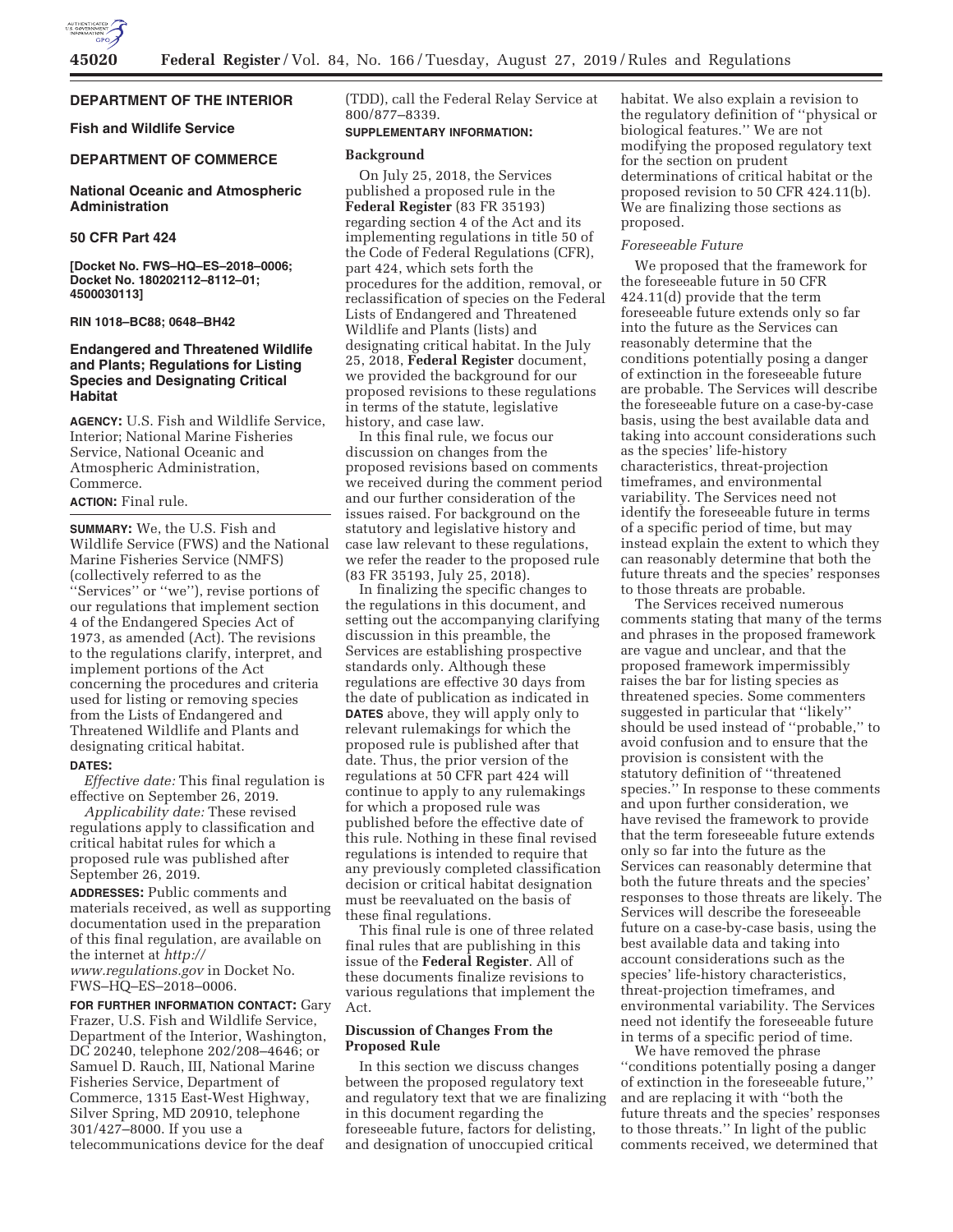this particular phrase, as originally proposed, could be read incorrectly to imply that ''conditions'' could include something other than ''threats,'' and that ''conditions'' affecting the species need only be ''potential conditions'' and not actual or operative threats. In addition, we concluded that the phrase ''posing a danger of extinction'' could conflate the concept of the foreseeable future with the status of the species, instead of indicating that the foreseeable future is the period of time in which the Services can make reliable predictions about the threats and the species' responses to those threats.

We have also replaced the word ''probable'' with the word ''likely.'' While we had intended ''probable'' to have its common meaning, which is synonymous with the term ''likely,'' we have determined that it is most consistent with the statutory definition of ''threatened species'' to instead use the term ''likely.'' We have deleted the term ''probable'' and replaced it with the term ''likely'' to avoid any confusion on this point and to address public comments. We clarify that by ''likely'' the Services mean ''more likely than not.'' This is consistent with the Services' long-standing interpretation and previous judicial opinions.

### *Factors Considered in Delisting Species*

We are making one minor change to the proposed regulatory text for 50 CFR 424.11(e). We have replaced ''will'' with ''shall'' in the first sentence of this provision to make it consistent with the language in other sections of 50 CFR 424.11. While we have not made any other changes, we note that when we use the term ''status review'' in the context of evaluating extinction or not meeting the definition of a ''species,'' this review may not necessarily involve an evaluation of the species' status relative to the five listing factors in section 4(a)(1) of the Act. As is our common practice, if the Services determine the entity does not meet the statutory definition of a ''species,'' the status review would conclude at that point. Likewise, if the Services determine an entity is extinct, there would be no need for the Services to evaluate the factors affecting the species as part of a status review.

We received many comments expressing concern over removing the terms ''recovery'' and ''error'' from the regulatory text because of a perception that the basis of the Services' actions would not be clear. As is the Services' current practice, we will continue to explain in proposed and final delisting rules why the species is being removed from the lists—whether due to recovery,

extinction, error, or other reasons. These revisions do not alter, in any way, the Services' continued goal of recovery for all listed species.

# *Not Prudent Determinations*

We proposed that 50 CFR  $424.12(a)(1)(v)$  provide that after analyzing the best scientific data available, the Secretary otherwise determines that designation of critical habitat would not be prudent.

We note that this formulation could be misconstrued to suggest that the Secretary may make a determination irrespective of the data, provided the Secretary first analyzes the data. This interpretation, although grammatically possible, was not our intent and is not permissible under the Act. However, given that numerous comments expressed concern about expanding circumstances when the Services may find critical habitat designation to be not prudent, we decided to reorder 50 CFR  $424.12(a)(1)(v)$  to provide that the Secretary otherwise determines that designation of critical habitat would not be prudent based on the best scientific data available.

### *Designating Unoccupied Areas*

We proposed that 50 CFR 424.12(b)(2) provide that the Secretary will only consider unoccupied areas to be essential where a critical habitat designation limited to geographical areas occupied would be inadequate to ensure the conservation of the species or would result in less efficient conservation for the species. Efficient conservation for the species refers to situations where the conservation is effective, societal conflicts are minimized, and resources expended are commensurate with the benefit to the species. In addition, for an unoccupied area to be considered essential, the Secretary must determine that there is a reasonable likelihood that the area will contribute to the conservation of the species.

The Services received numerous comments that the term ''efficient conservation'' is vague and would introduce a requirement not contained in the statute. We also received numerous comments that the reasonable likelihood standard was not defined and is unclear. In response to these comments and upon further consideration, we revised 50 CFR 424.12(b)(2) to provide that the Secretary will designate as critical habitat, at a scale determined by the Secretary to be appropriate, specific areas outside the geographical area occupied by the species only upon a determination that such areas are

essential for the conservation of the species. When designating critical habitat, the Secretary will first evaluate areas occupied by the species. The Secretary will only consider unoccupied areas to be essential where a critical habitat designation limited to geographical areas occupied would be inadequate to ensure the conservation of the species. In addition, for an unoccupied area to be considered essential, the Secretary must determine that there is a reasonable certainty both that the area will contribute to the conservation of the species and that the area contains one or more of those physical or biological features essential to the conservation of the species.

We have removed the proposed language regarding ''efficient conservation.'' Therefore, we will only designate unoccupied critical habitat if we determine that occupied critical habitat is inadequate for the conservation of the species. Public comments indicated that the ''efficient conservation'' concept was confusing and that implementation of this provision would be inordinately complex and difficult.

We have also revised the proposed language by replacing ''reasonable likelihood'' with ''reasonable certainty.'' Although ''reasonable likelihood'' and ''reasonable certainty'' both convey the need for information beyond speculation but short of absolute certainty, we find that the latter requires a higher level of certainty than the former. We intend the phrase ''reasonable certainty'' as applied to designation of unoccupied critical habitat in this final regulation to preclude designations of unoccupied critical habitat based upon mere potential or speculation—either as to the contribution of the area of unoccupied critical habitat to the species' conservation or as to the existence of one or more of the physical or biological features essential to the conservation of the species. At the same time, we do not intend to require that designations of unoccupied critical habitat be based upon guarantees or absolute certainty about the future conservation contributions of, or features present within, unoccupied critical habitat. In light of the public comments that the ''reasonable likelihood'' language was undefined and unclear, and could allow too much discretion to designate areas that would not ultimately contribute to species conservation, we concluded that the language of this final rule better reflects the need for high confidence that an area designated as unoccupied critical habitat will actually contribute to the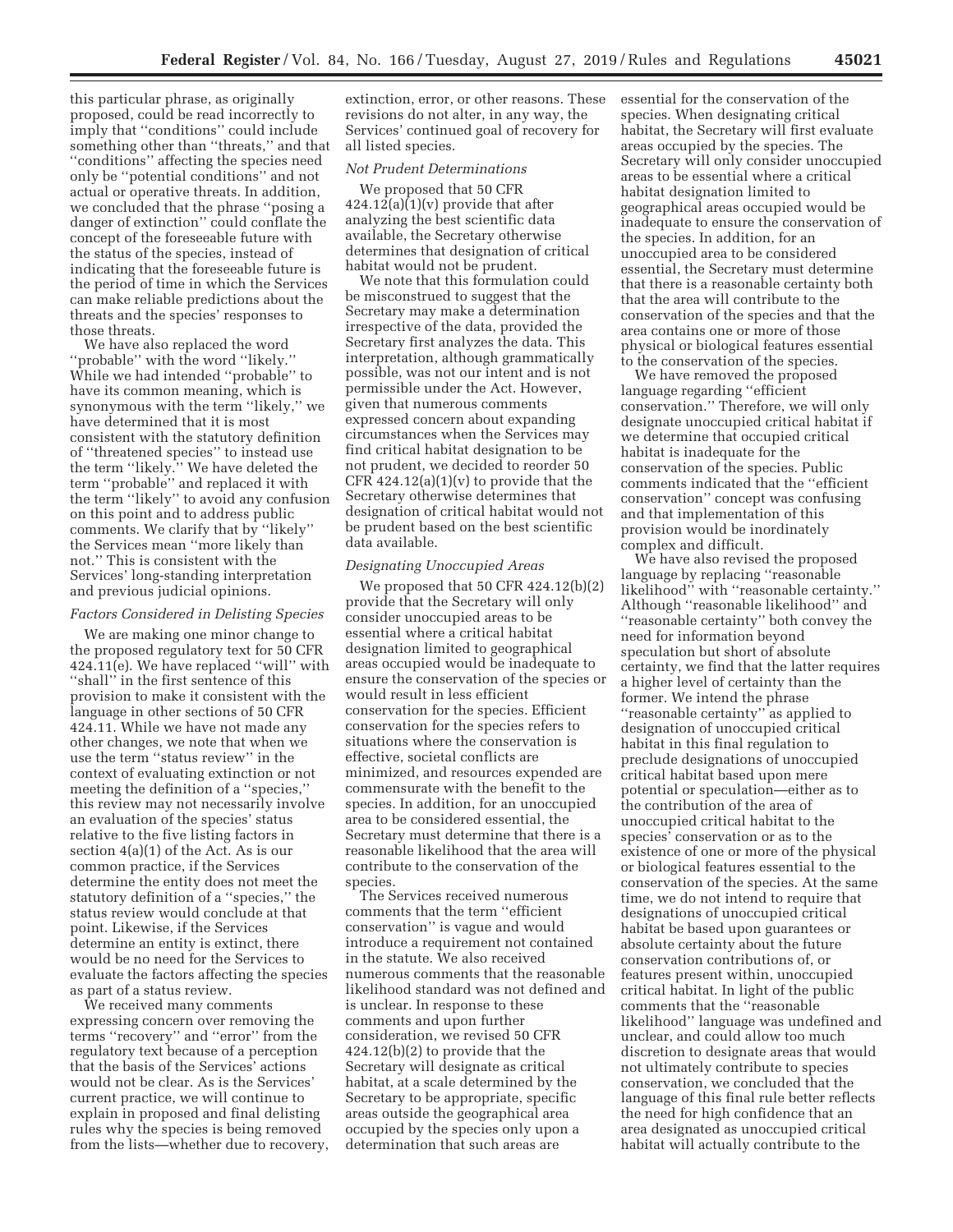conservation of the species. We consider unoccupied habitat must contain one or the phrase ''reasonable certainty'' to confer a higher level of certainty than ''reasonable likelihood,'' meaning a high degree of certainty, but not to require absolute certainty.

The Supreme Court recently held that an area must be habitat before that area could meet the narrower category of "critical habitat," regardless of whether that area is occupied or unoccupied. See *Weyerhaeuser Co.* v. *U.S. FWS,* 139 S Ct. 361 (2018). We have addressed the Supreme Court's holding in this rule by adding a requirement that, at a minimum, an unoccupied area must have one or more of the physical or biological features essential to the conservation of the species in order to be considered as potential critical habitat. We note that we do not in the rule attempt to definitively resolve the full meaning of the term ''habitat.''

First, the language and structure of the statute support this interpretation. By its very terms the Act requires that areas designated as critical habitat be habitat for the species: ''The Secretary . . . shall . . . designate any *habitat* of [a listed] species which is then considered to be critical habitat'' (section  $4(a)(3)(A)(i)$  of the Act (emphasis added)). Moreover, paragraph (C) of the statutory definition of ''critical habitat'' at section 3(5) makes clear that ''critical habitat shall not include the entire geographical area which can be occupied by the [listed] species.'' The phrase ''can be occupied'' in the definition demonstrates that all critical habitat—both occupied and unoccupied alike (the use of ''can be'' instead of ''is'' demonstrates that the provision is not limited to occupied habitat)—must be habitat because the only way that an area ''can be occupied'' is if it is habitat. Further, the use of the present tense— ''are essential''—in section 3(5)(A)(ii) indicates that for an unoccupied area to qualify as ''critical habitat,'' it must currently be essential for the conservation of the species. The Services interpret this requirement to mean that there is a reasonable certainty both that the area currently contains one or more of the physical or biological features essential to the conservation of the species and that the area will contribute to the species' conservation. A reasonable reading of the statutory definition of ''unoccupied'' critical habitat would find that areas that do not contain at least one of the features essential to life processes of the species or will not contribute to the conservation of the species cannot be essential for conservation.

Second, the legislative history supports the conclusion that

more of those physical or biological features essential to the conservation of the species. While the 1973 Act did not define ''critical habitat,'' the Services' 1978 regulations did define ''critical habitat'' as ''any air, land, or water area . . . and constituent elements thereof, the loss of which would appreciably decrease the likelihood of survival and recovery of a listed species . . . . The constituent elements of critical habitat include, but are not limited to: physical structures and topography, biota, climate, human activity, and the quality and chemical content of land, water, and air. Critical habitat may represent any portion of the present habitat of a listed species and may include additional areas for reasonable population expansion.'' 43 FR 870, 874– 875 (Jan. 4, 1978).

In response to the Tellico Dam decision by the Supreme Court, *Tennessee Valley Authority* v. *Hill,* 437 U.S. 153 (1978), Congress amended the Act in a number of ways, including by providing a statutory definition of ''critical habitat.'' Notably, Congress did not adopt the Services' regulatory definition. Congress was concerned that the agencies' ''regulatory definition could conceivably lead to the designation of virtually all of the habitat of a listed species as its critical habitat.'' H.R. Rep. No. 95–1625, at 25 (1978). The House ''narrow[ed]'' the definition and told the agencies to be ''exceedingly circumspect in the designation of critical habitat outside of the presently occupied areas of the species.'' *Id.* at 18, 25. Additionally, the Senate Report noted there is ''little or no reason to give exactly the same status to lands needed for population expansion as is given to those lands which are critical to a species' continued survival.'' S. Rep. No. 95–874, at 10 (1978).

The Senate Report recognized the potential value of designating unoccupied habitat to expand populations, but questioned how broadly it could be used. *Id.* at 9–10 (''The goal of expanding existing populations of endangered species in order that they might be delisted is understandable''; ''This process does, however, substantially increase the amount of area involved in critical habitat designation and therefore increases proportionately the area that is subject to the regulations and prohibitions which apply to critical habitats''). The Senate specifically criticized designations of critical habitat that include land ''that is not habitat necessary for the continued survival'' of the species, but is instead ''designated so that the present population within

the true critical habitat can expand.'' *Id.*  at 10.

Thus, we conclude that Congress intended that the test be more demanding for designating unoccupied critical habitat than for occupied habitat. All the courts to address this issue have agreed with this general principle. *E.g., Home Builders Ass'n* v. *U.S. Fish & Wildlife Service,* 616 F.3d 983, 990 (9th Cir. 2010) (''Essential conservation is the standard for unoccupied habitat . . . and is a more demanding standard than that of occupied critical habitat.''); *Cape Hatteras Access Pres. All.* v. *U.S. Dep't of Interior,* 344 F. Supp. 2d 108, 119 (D.D.C. 2004) (''it is not enough that the area's features be essential to conservation, the area itself must be essential''). As the Act and its legislative history makes clear, Congress intended that unoccupied critical habitat be defined more narrowly than as areas contemplated for species expansion. H.R. Rep. No. 95–1625 pp. 18, 25 (1978); S. Rep. No. 95–874, at 9–10 (1978). We have concluded that requiring that areas contain one or more features that the species needs furthers this congressional intent.

Note that, although the Conference Committee changed the definition of "critical habitat" so that it was no longer modeled after the 1978 regulatory definition as closely, Congress did not call into question the rest of that definition, which focused uniformly on aspects of habitat that were analogous to the concept of ''essential features'': '''Critical habitat' means any air, land, or water area . . . and constituent elements thereof . . . . The constituent elements of critical habitat include, but are not limited to: Physical structures and topography, biota, climate, human activity, and the quality and chemical content of land, water, and air.'' 43 FR 870, 874–875 (Jan. 4, 1978). Moreover, areas outside the occupied geographical range are not likely to be ''essential for the conservation of the species'' unless they contain at least one of the features that are essential for survival and recovery of the species.

We acknowledge that the reference to ''physical or biological features'' in the definition of ''critical habitat'' only occurs in the portion addressing occupied habitat. Nevertheless, given that Congress intended that a higher standard apply to the designation of unoccupied critical habitat than to the designation of occupied critical habitat, the Services conclude that it furthers congressional intent to require that those areas contain one or more of the physical or biological features that are essential to the conservation of the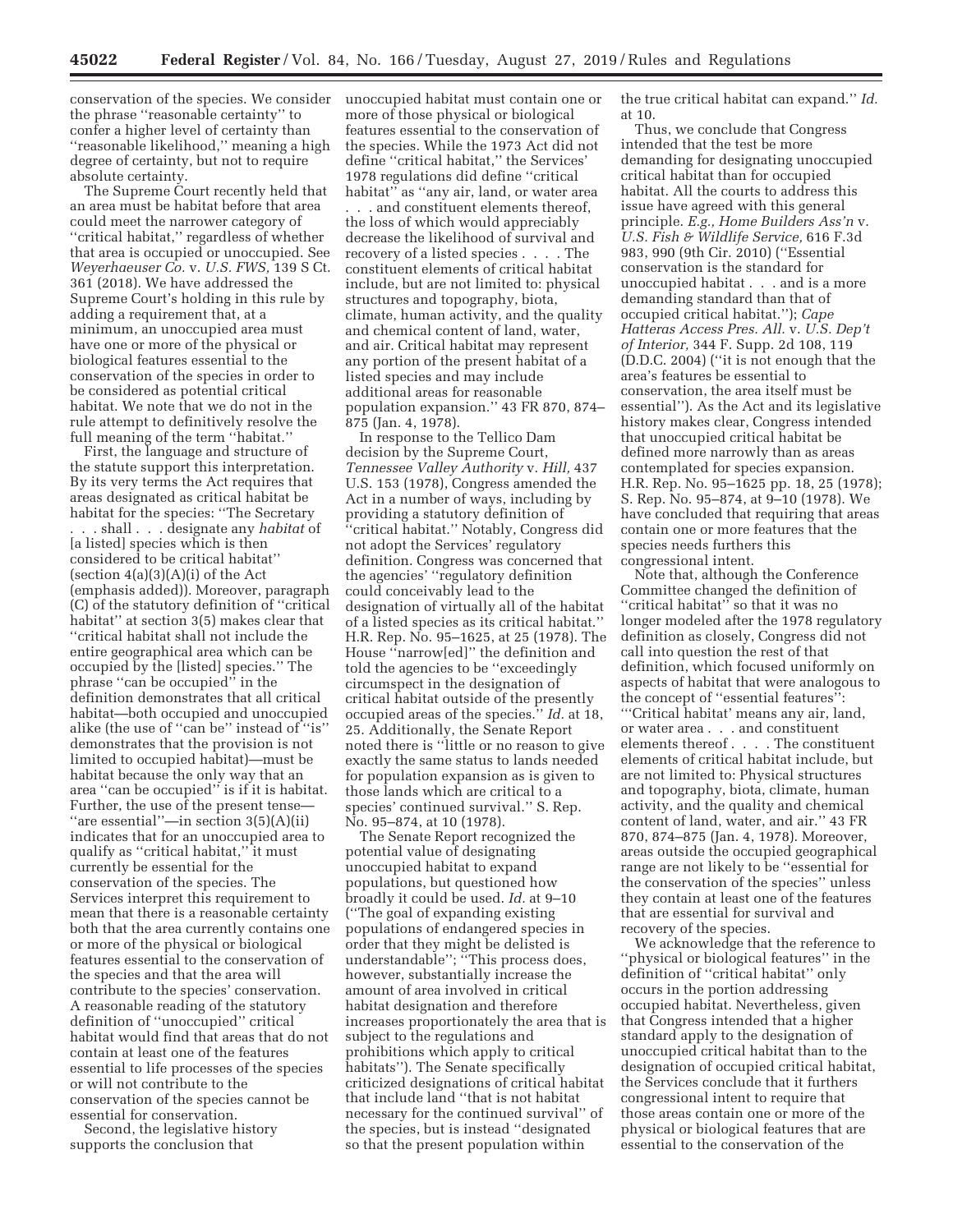species. This interpretation retains the 1978 regulation's focus on physical or biological features and furthers the objective Congress referenced when it adopted the definition of ''critical habitat'' that included both occupied and unoccupied habitat: Allowing for the possibility of protecting areas that are reasonably certain to contribute to the conservation of the species while limiting the designation to areas where the species can survive.

We note that the Services have not previously taken the position that unoccupied habitat must contain physical or biological features that are essential to the conservation of the species. In fact, in litigation FWS has sometimes argued the contrary. *E.g., Weyerhaeuser Co.* v. *U.S. FWS,* No. 17– 71 (S. Ct.); *Bear Valley Mutual Water Co.* v. *Jewell,* 790 F.3d 977 (9th Cir. 2015). Although our previous interpretation was reasonable, we have revisited our interpretation in light of the recent *Weyerhaeuser* decision, which held that critical habitat must be ''habitat.'' Given the ambiguity of the language at issue, we may interpret it in any manner that is a reasonable construction of the Act and consistent with controlling court decisions.

#### *Physical or Biological Features*

We received a number of comments in response to our invitation for recommendations on whether the Services should consider modifying the definition of ''physical or biological features'' at 50 CFR 424.02. We adopted this regulatory definition in 2016 to provide an interpretation of this term, which appears in the Act's definition of ''critical habitat,'' that was simpler and closer to the statutory text than the prior approach we had followed since 1984. The prior approach had involved identification of ''primary constituent elements,'' which is a term not used in the statute and which we found led to significant confusion.

We defined the term ''physical or biological features'' at a general level in 2016, with the expectation that the Services would first identify the physical or biological features that support the species' life-history needs, and then narrow that group of features down to a subset of those features that meet all the requirements the statute imposes for features that could lead to a designation of occupied critical habitat. Thus, once physical or biological features had been identified, the Services would apply the language from section 3(5)(A) of the Act. That language layers on additional qualifiers, including that the features ''are essential to the conservation of the species'' and

''may require special management considerations or protection.'' Further, the statute limits designation of occupied habitat to ''specific areas'' on which one or more of those features are found.

Many commenters expressed concern that the definition should be more clearly limited only to those features that could, in the context of the statutory requirements, actually lead to designation of a specific area as critical habitat.

We have decided in the interests of clarity to make minor modifications to the existing definition to provide that physical or biological features essential to the conservation of the species are the features that occur in specific areas and that are essential to support the lifehistory needs of the species, including but not limited to, water characteristics, soil type, geological features, sites, prey, vegetation, symbiotic species, or other features. A feature may be a single habitat characteristic, or a more complex combination of habitat characteristics. Features may include habitat characteristics that support ephemeral or dynamic habitat conditions. Features may also be expressed in terms relating to principles of conservation biology, such as patch size, distribution distances, and connectivity.

We find that the changes we are making, which we detail below, are helpful to emphasize the key statutory language and make clear that only those features that are essential to the conservation of the species can lead to a designation of occupied critical habitat (assuming the requirement that the features may require special management considerations or protection is also met). First, in order to bring such clarity directly into the regulatory text, we have found that we should identify the term more specifically. The full term used in the statutory definition of occupied critical habitat is ''physical or biological features . . . *essential to the conservation of the species,*'' and therefore we are modifying the defined term to read ''physical or biological features essential to the conservation of the species.''

Second, we incorporate the statutory requirement that essential features be found on specific areas by qualifying ''features'' with the new phrase ''that occur in specific areas.'' We note that the use of the word 'on' in the statute has been interpreted by the Services to mean 'in' when used in conjunction with specific areas. Therefore, ''features found on specific areas'' is synonymous with ''features found in specific areas.''

Finally, instead of referring to the broader group of features that ''support the life-history needs'' of the species, and in keeping with further focusing the scope of the defined term, we have added language specifying that these are the features which are ''*essential* to support the life-history needs'' of the species. We retain the rest of the language of the current definition, which makes clear that, in identifying the essential physical or biological features, the Services are to articulate those features with the level of specificity previously associated with ''primary constituent elements'' (an issue we discuss further in response to comments, below).

#### **Summary of Comments and Responses**

In our proposed rule published on July 25, 2018 (83 FR 35193), we requested public comments on our specific proposed changes to 50 CFR part 424. We also sought public comments recommending, opposing, or providing feedback on specific changes to any provisions in part 424 of the regulations, including but not limited to revising or adopting as regulations existing practices or policies, or interpreting terms or phrases from the Act. In particular, we sought public comment on whether we should consider modifying the definitions of ''geographical area occupied by the species'' or ''physical or biological features'' in 50 CFR 424.02. We received several requests for public hearings and requests for extensions to the public comment period. Public hearings are not required for regulation revisions of this type, and we elected not to hold public hearings or extend the public comment period beyond the original 60-day public comment period. We received more than 65,000 submissions representing hundreds of thousands of individual commenters. Many comments were nonsubstantive in nature, expressing either general support for or opposition to provisions of the proposed rule with no supporting information or analysis. We also received many detailed substantive comments with specific rationale for support of or opposition to specific portions of the proposed rule. Below, we summarize and respond to the significant, substantive public comments sent by the September 24, 2018, deadline and provide responses to those comments.

## *Comments on Presentation of Economic or Other Impacts*

*Comment:* Most commenters disagreed with removing the phrase ''without reference to possible economic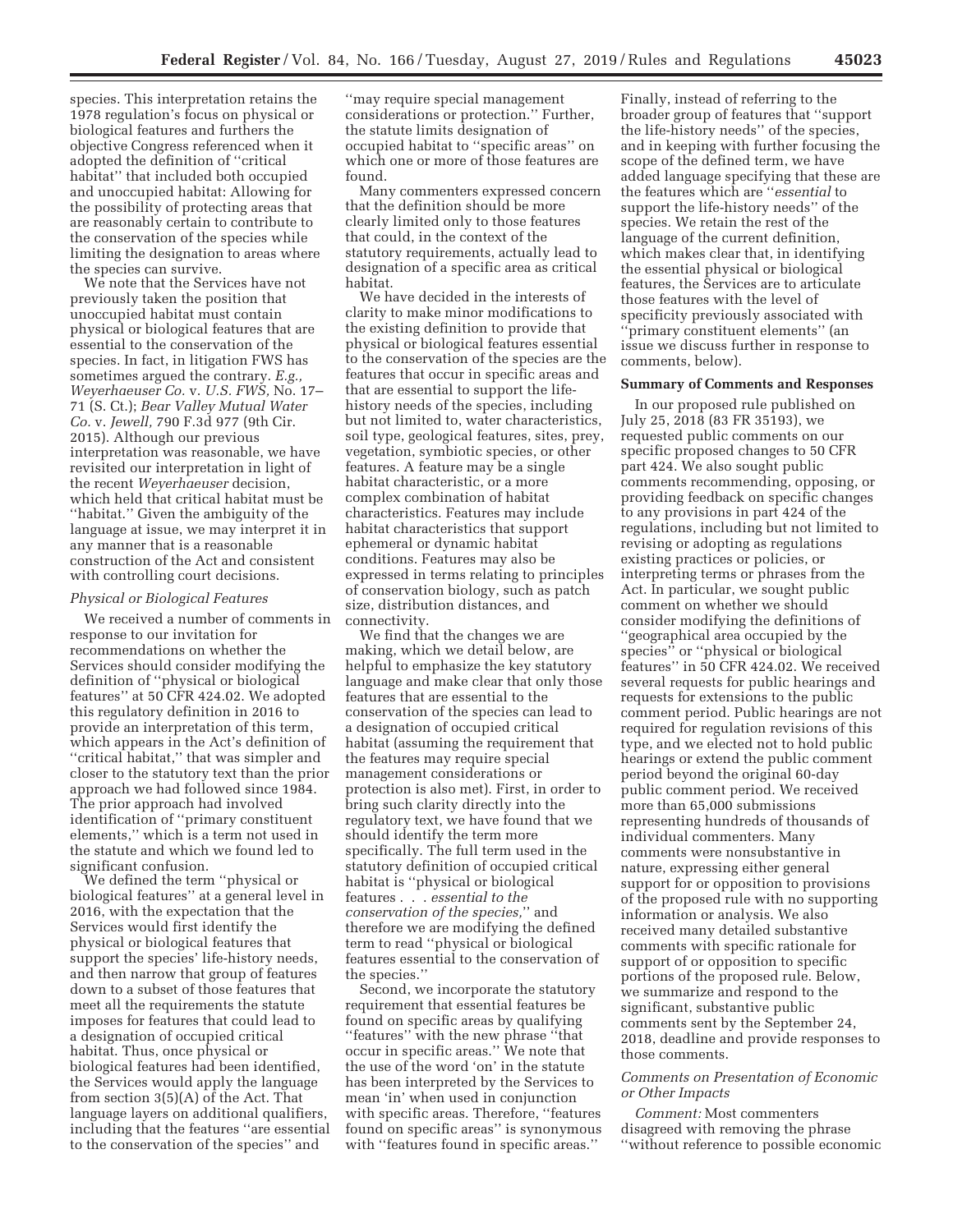or other impacts of such determination'' and our proposal to present the economic impacts of listing determinations. Many stated that this change violates the intent of the Act and cited the Act and its legislative history in support of their statements. Furthermore, a commenter also stated that the Services are prohibited by the Act from compiling and presenting economic data on the listing of a species as a threatened or an endangered species, citing the conference report language from the 1982 amendments to the Act: ''economic considerations have no relevance to determinations regarding the status of species and the economic analysis requirements of Executive Order 12291, and such statutes as the Regulatory Flexibility Act and the Paperwork Reduction Act, will not apply to any phase of the listing process.'' Many commenters also questioned how the Services could compile such economic information and not have it influence their decision whether to list a species as a threatened or an endangered species, noting that the statute and legislative history are clear that listing decisions are to be based solely on the best scientific and commercial data available. In contrast, several commenters stated that providing the economic impacts of listing species shows transparency to the public and local, State, and tribal governments, and could be useful for planning purposes. Commenters noted that making this information available does not mean that it will be used in the decisionmaking process, but it would provide important information about the impacts of implementing the Act.

*Response:* In this final rule, the Services remove the phrase ''without reference to possible economic or other impacts of such determination.'' As discussed in the preamble to the proposed rule, we acknowledge that the statute and its legislative history are clear that listing determinations must be made solely on the basis of the best scientific and commercial data available. Moreover, the listing determination must be based on whether a species is an endangered species or a threatened species because of any of the five statutory factors. However, the Act does not prohibit the Services from compiling economic information or presenting that information to the public, as long as such information does not influence the listing determination. Similarly, the statements Congress included in the legislative history focus on ensuring that economic information would not affect or delay listing determinations, but do

not demonstrate an intention to prohibit the Services from compiling information about economic impacts. For example, the legislative history for the 1982 amendments to the Act describes the purposes of the amendments using the following language (emphases added): ''to prevent non-biological considerations *from affecting* [listing] decisions,'' Conf. Rep. (H.R.) No. 97–835 (1982) (''Conf. Rep.''), at 19; ''[listing and delisting] decisions *are based* solely upon biological criteria,'' Conf. Rep., at 20; ''economic considerations *have no relevance to* [listing] determinations,'' Conf. Rep., at 20; ''to prevent [critical habitat] designation] *from influencing*  the [listing] decision,'' H.R. Rep. No. 97–567, at 12. Because neither the statute nor the legislative history indicates that Congress intended to prohibit the Services from compiling economic information altogether, we removed the language at issue.

*Comment:* Some commenters stated that Congress intended that ''the balancing between science and economics should occur subsequent to listing'' and pointed to statements in the legislative history and in the court's decision in *Alabama Tombigbee Rivers Coal.* v. *Kempthorne,* 477 F.3d 1250, 1266 (11th Cir. 2007): ''While 'economic analysis' is meant to 'offer[ ] some counter-point to the listing of species without due consideration for the effects on land use and other development interests,' Congress wanted 'to prevent [habitat] designation from influencing the decision on the listing of a species,' and for that reason intended that the 'balancing between science and economics should occur subsequent to listing through the exemption process.' House Report at 12 (emphasis added); cf. Senate Report at 4.''

*Response:* The commenters' characterizations of the legislative history and the court's decision in the *Alabama-Tombigbee* case are not accurate. In that case, FWS listed two fish without concurrently designating critical habitat, and the court concluded that Congress did not intend to prohibit designating critical habitat subsequent to the final listing decision. The court based its reasoning on the statute and legislative history: The requirement to complete final listing determinations within 1 year of listing proposals, the removal of the requirement to propose critical habitat concurrently with proposed listings, the addition of authority to make not-determinable findings for critical habitat, and the quoted language in the legislative history demonstrating Congress's intent to keep consideration of economic factors (part of the critical habitat

designation process) separate from listing decisions. Thus, the court in that case was analyzing not whether compilation of economic information *must* come after the final listing decision, but whether compilation of economic information during the critical habitat designation *may* come after listing decisions. As a result, the decision in *Alabama-Tombigbee* and the legislative history that the court quoted in that case are an unsuitable comparison to the regulatory change the Services proposed. And, more fundamentally, the mandate that the Secretary ''shall, concurrently with making a [listing] determination . . ., designate any habitat of such species which is then considered to be critical habitat'' is qualified by the ''to the maximum extent prudent and determinable'' language. Therefore, Congress authorized, but did not require, the Services to designate critical habitat after the final listing decision, and the Services continue to publish final critical habitat designations (whenever designation is prudent) concurrently with final listing decisions unless they are not determinable at the time of listing.

*Comment:* Some commenters stated that the Services' comparison to the Environmental Protection Agency's (EPA's) practice of conducting costbenefit analyses under the Clean Air Act's National Ambient Air Quality Standards is irrelevant and pointed to differences between the Act and the Clean Air Act. Specifically, the Clean Air Act directs the EPA to compile economic information and has a followon process (development of State implementation plans) that the economic information informs. Other commenters stated that EPA's process for completing a regulatory impact analysis (RIA) of the ambient air quality standards under the Clean Air Act is not comparable to the Services' process for listing a species under the Act. These commenters stated that the costs associated with ambient air quality measures are more easily estimated, and that costs associated with listing a species do not necessarily have an economic value and assessing their ''worth'' or ''value'' would be very difficult. Some commenters also noted that EPA typically does not ''make reference'' to the impact analysis in their rules proposing or adopting air standards.

*Response:* While the Services recognize that there are differences between the statutory frameworks of the Clean Air Act and the Act, the EPA example illustrates that it is possible for an agency to compile and present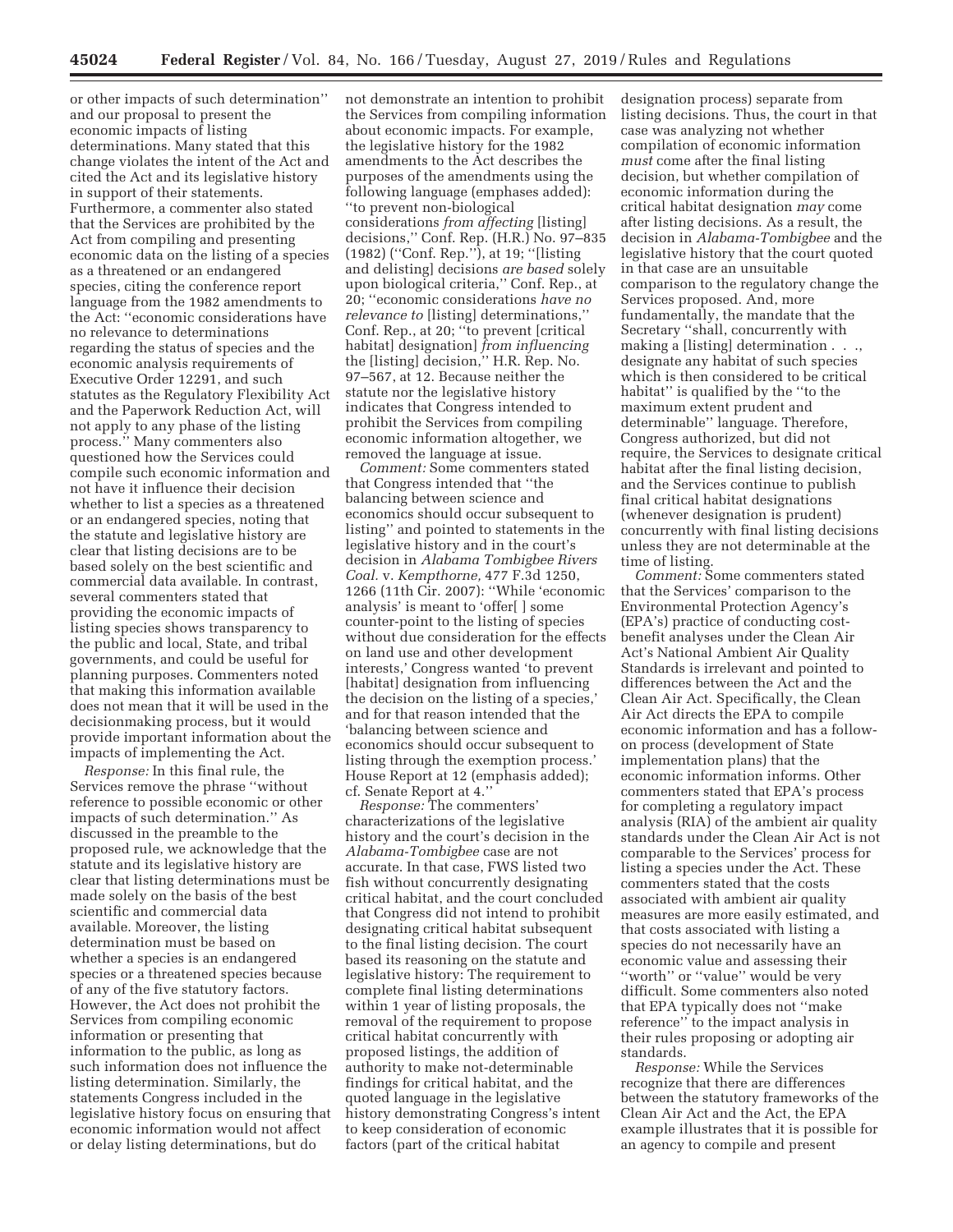economic data for one purpose while not considering it in the course of carrying out a decision process where consideration of economic data is prohibited. Nothing in the Act precludes the agencies from compiling or disclosing information relating to the economic impacts for purposes of informing the public. With regard to whether EPA ''makes reference'' to its impact analyses in its rulemakings adopting national ambient air quality standards, we note that the commenter's observation highlights an ambiguity in the existing regulatory language that we are removing. The commenter seems to equate ''reference'' to economic impacts to mean ''making reference to,'' *i.e.,*  ''citing,'' the information in agency determinations or giving such considerations significance in the decisionmaking. However, the term ''reference'' can be construed more broadly as an instance of simply referring to something as a source of information, *i.e.,* to use or consult, which could be done in passing. It is not our intention to ''make reference'' to economic information in our listing determinations either by citing it or by considering it.

*Comment:* Some commenters noted that the Act does not expressly authorize compiling or referring to economic information regarding listing determinations. Some noted that it would not be appropriate to attempt to do so to inform critical habitat designations (citing *Arizona Cattle Growers' Ass'n* v. *Salazar,* 606 F.3d 1160, 1173 (9th Cir. 2010) (holding that analysis of the impacts of designation of critical habitat is separate from analyzing impacts from listing)).

*Response:* The Act does not expressly authorize compiling economic information, and the statute does not prohibit compiling the information in order to inform the public. We rely on our inherent authority to administer our programs in the interest of public transparency in concluding that the Services have discretion to compile such information regarding a particular listing if they choose.

*Comment:* Several commenters asserted that the Services' reasoning for deleting the ''without reference to economic or other impacts of listing'' phrase contradicts their interpretation and reasoning from when they adopted the previous regulations following the 1982 amendments to the Act, which added the word ''solely.'' They cited to the Services' proposed rule, which stated: ''Changes made by the Amendments were designed to ensure that decisions in every phase of the listing process are based solely on

biological consideration, and to prohibit considerations of economic or other non-biological factors from affecting such decisions. . . . This new paragraph is proposed to implement the requirement of the Amendments that determinations regarding the biological status of a given species not be affected or delayed by any consideration of the possible economic or other effects of such a determination.'' 48 FR 36062 (Aug. 8, 1983).

*Response:* The preamble to the 1984 final rule originally adopting the existing language is illuminating. After the language was proposed in 1983, a commenter had recommended that the ''without reference to possible economic or other impacts of such determination'' not be included in the final language, but the Services responded that ''no substantial change'' would result from adopting such a recommendation. 49 FR 38900, 38903 (Oct. 1, 1984). At the time, the Services felt that including the language would more clearly express Congressional intent and reflect the guidance in the Conference Report to the 1982 amendments, but also made clear their understanding that the legal effect of the 1982 amendment adding the word ''solely'' was to insure economic or other impacts were not ''considered'' by the decision-maker ''as part of the identification and listing process,'' *id.,* and to prevent such considerations from ''affecting decisions regarding endangered or threatened status'' or being ''taken into account in deciding whether to list a given species.'' *Id.* at 38900.

The statutory amendment requiring that listing determinations be based solely on the best scientific and commercial data did not address whether the Services could prepare information for the public on other aspects of the implications of their decisions. On its face, the statutory amendments merely required that the Services not take such matters into consideration in determining whether a species meets the definition of a threatened species or an endangered species. Some members of the public and Congress have become increasingly interested in better understanding the impacts of regulations including listing decisions. Therefore, we find it is in the public interest and consistent with the statutory framework to delete the unnecessary language from our regulation while still affirming that we will not consider information on economic or other impacts in the course of listing determinations.

*Comment:* Several commenters opined that removing the existing regulatory language ''without reference to possible economic or other impacts of such determination'' would signal that the Services' commitment to abide by the will of Congress to base listing decisions solely on the best scientific and commercial data has weakened. Some commenters suggested that the Services' motives were suspect given that the regulation has been in place since 1984 with no indication that implementation was problematic. Some claimed that removing the regulatory language was inconsistent with the Supreme Court's holdings in *T.V.A.* v. *Hill,* 437 U.S. 153 (1978).

*Response:* Removing the phrase does not signal any difference in the basis upon which listing determinations will be made. As we have affirmed in several instances through the proposed and final rules, the Services understand and appreciate the statutory mandate to base listing determinations solely on whether a species is an endangered species or a threatened species because of any of the factors identified in section 4(a)(1) using the best scientific and commercial data available. Removing this phrase from the regulation, which could be construed to not allow the Services to inform the public of the economic implications of the Services' listing decisions, will not violate any direction of Congress or holdings of the Supreme Court. Rather, we are responding to strong and growing interest by some members of Congress and the public for increased transparency regarding the economic impacts of regulations. We note that the *T.V.A.* decision was decided in the particular context of compliance with section 7 after a species had been listed and has no direct bearing on interpretation of the Act's listing provisions. *T.V.A.* was also decided before Congress amended section 4(a)(1) to include the term ''solely,'' so its holding has no relevance to the interpretation of this term in the statute.

*Comment:* One commenter suggested that it was unnecessary to delete the ''without reference to economic or other impacts'' language if the Services' intent is merely to be able to inform the public of the impacts of listing. The commenter agreed that Congress did not prohibit doing so, as long as the listing determinations are not influenced by such information, but noted that the Services had not pointed to any situation where the existing language had presented a hurdle to providing desired public information. Rather, the commenter asserted, maintaining the existing language in the regulations would provide a daily reminder to Service staff about the importance of cabining consideration in listing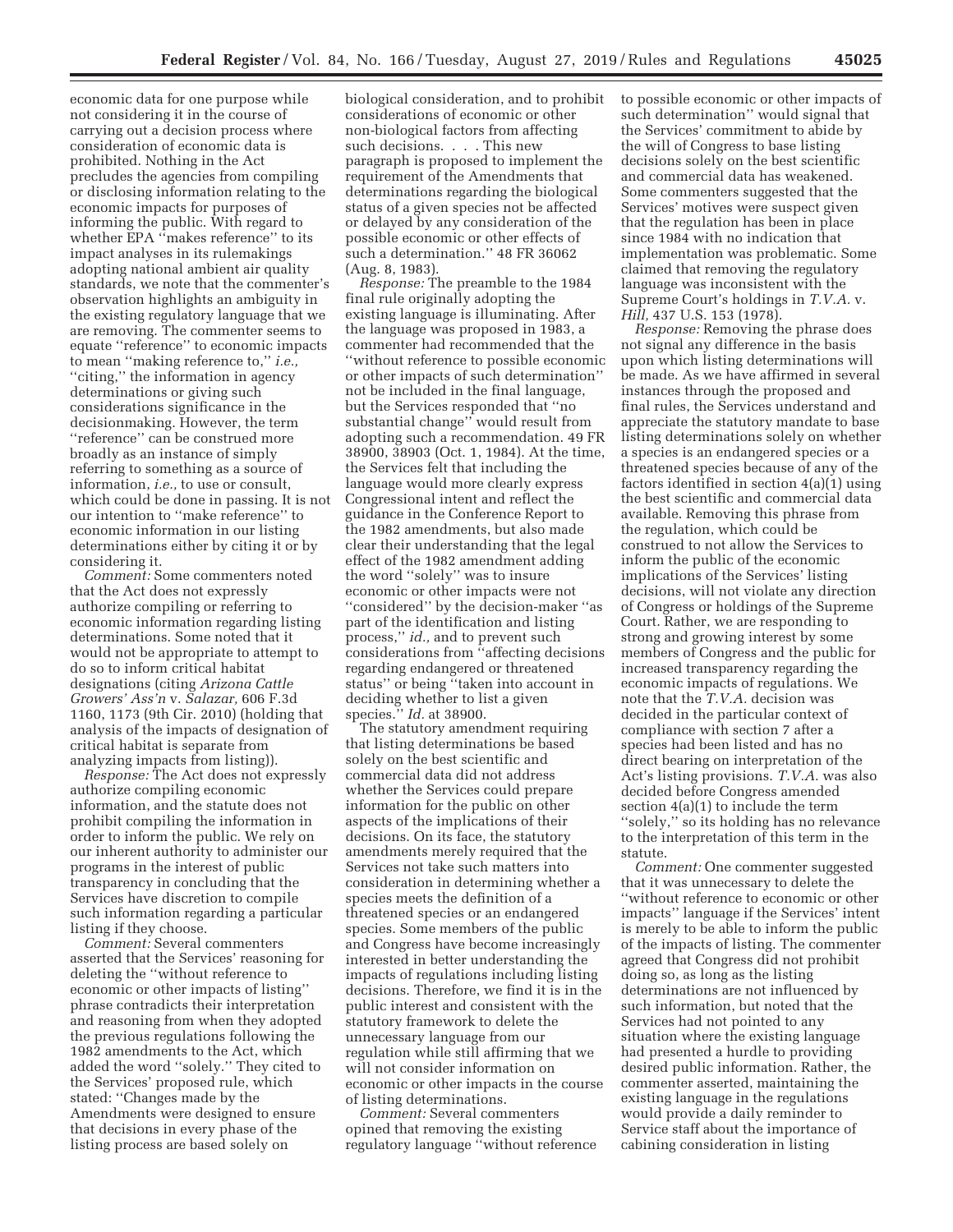determinations to only the factors authorized under the Act.

*Response:* We believe that the removal of the phrase will more closely align the regulatory language to the statutory language. Because the prior language could be read to preclude conducting an analysis merely for the purposes of informing the public, it is more transparent to delete the phrase.

*Comment:* Many commenters asked for more information regarding when the Services would conduct an economic analysis for listing determinations, how the Services would estimate potential economic impacts, what criteria would be considered, and whether economic benefits of a particular species, which can be difficult to quantify, would be considered. Some commenters expressed concern that cost/benefit analyses would be skewed toward only accounting for potential costs. Another commenter suggested our impacts analysis include an analysis of the negative impacts to other species, as management for a listed species could be a contributing factor for the endangerment of a non-listed species.

*Response:* The Services are not creating a framework or guidelines for how or when the presentation of economic impacts of listing, reclassifying, or delisting species would occur as part of this rulemaking. We remain committed to basing species' classification decisions on the best available scientific and commercial data and will not consider economic or other impacts when making these decisions.

*Comment:* Many commenters questioned how the Services would comply with the statutory timeframes if we conducted economic analyses on the listing determination. Commenters stated that the Services have not explained how they will deal with this additional workload. They also expressed concerns about the amount of time and effort it would take to gather the necessary economic or other impact information and stated that this added work would slow the number of listings that could be done under current budget conditions. Such a delay, the commenters stated, could make the Services more vulnerable to deadline litigation.

*Response:* The Services intend to comply with statutory, court-ordered, and settlement agreement timelines for classification determinations. The Services are equally committed to public transparency in the implementation of the Act. Additionally, we recognize the uncertainty of budget cycles and appropriated funding. Therefore, we

will continue to prioritize our work according to the requirements of the Act and remain flexible to work on other actions as funding allows.

*Comment:* At least one commenter suggested that the Services should affirmatively declare that information regarding the economic or related impacts of a potential listing can be considered in making listing determinations, in light of the statutory reference to the best scientific ''and commercial data'' available.

*Response:* We decline to do so. *Comment:* Some commenters stated that even though the Act does not expressly prohibit presenting information regarding economic impacts, doing so will contravene Congress' intention that listing decisions should be purely a biological question immune from political concerns. They asserted that presenting analysis of economic impacts even merely to inform the public would open the Services to pressure to avoid listings where there are significant social, political, or economic implications. They noted that the provisions regarding designation of critical habitat expressly authorize consideration of economic and other impacts, demonstrating that Congress consciously chose not to authorize such for listing decisions. They cited the decision in *Northern Spotted Owl* v. *Hodel,* 716 F. Supp. 479 (W.D. Wash. 1988), as an example where the court set aside a decision not to list a species on the grounds that it was ''arbitrary and capricious or contrary to law,'' predicting that such litigation and adverse results would be more common if the proposed change is finalized.

*Response:* Congress did not authorize the Services to consider the economic impacts of listing decisions. Therefore, the Services have expressly confirmed their intention that all listing determinations must be based solely on the best scientific and commercial data available. While the commenter is correct that the *Hodel* decision was unfavorable for FWS, resulting in remand of the determination not to list the northern spotted owl, the basis for the decision was the court's view of the sufficiency of the scientific support and explanation for the FWS' decision, rather than a direct consideration of whether economic considerations had impermissibly played a role in the determination.

*Comment:* The Services cannot rely on the Regulatory Flexibility Act (RFA) as providing authority for presentation of economic impact information of listing determinations because the Services have taken the position that the

RFA is not applicable to listing determinations. *See, e.g.,* Endangered and Threatened Wildlife and Plants: Final Rule to List the Taiwanese Humpback Dolphin as Endangered Under the Endangered Species Act, 83 FR 21182, 21186 (May 9, 2018).

*Response:* We do not rely on the RFA as a basis for presentation of economic impacts of classification determinations (H.R. Conf. Rep. No. 97–835, at 20 (1982)). The Services may elect to provide a presentation of economic impacts of particular listing decisions to inform the public of those costs. The Act does not preclude the compilation and presentation of those impacts to the public.

# *Comments on the Foreseeable Future*

*Comment:* Commenters stated that if the intended goal of the proposed foreseeable future framework is to continue to follow a 2009 opinion from the Department of the Interior (M– 37021) for interpretation of ''foreseeable future,'' as the Services indicate in the proposed rule, then there is no need to make the proposed revision to the regulations. Some commenters recommended that the Services simply base the ''foreseeable future'' on the best available data and not proceed with the proposed regulation, which does nothing to clarify how the Services will determine the foreseeable future.

*Response:* Although listing determinations must be based on the best available scientific and commercial data, the Services also must be able to determine the likelihood of a species' future state, and in some circumstances the best available data may not be sufficient to go beyond speculation. In these cases, the data are insufficient to allow the Services to foresee the future threats and the species' response to those threats so as to be able to determine that a species is likely to become endangered in the future. To give meaning to the phrase ''foreseeable future,'' the Services are providing a consistent explanation of this term, and we find that it is appropriate to do so in our implementing regulations. While the two Services have both applied the principles articulated in a 2009 opinion from the DOI Office of the Solicitor when interpreting the phrase ''foreseeable future,'' including a foreseeable future framework in our joint implementing regulations gives the public more transparency, provides the Services with a shared regulatory meaning for this important term, and makes it clear that both agencies will adhere to the same framework.

*Comment:* Numerous commenters supported the Services' effort to clarify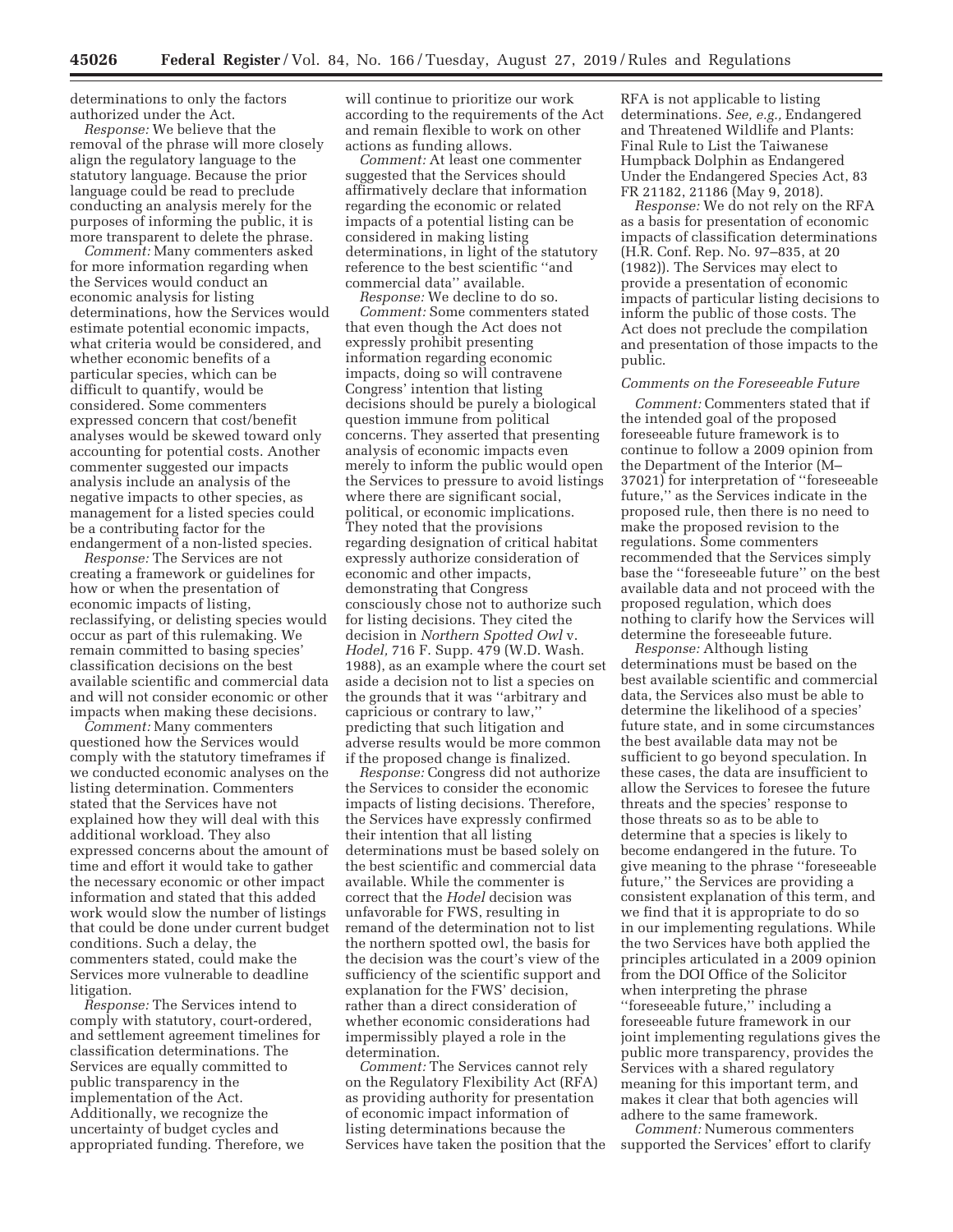the meaning of the term ''foreseeable future''; however, most of these commenters also stated that one or more of the terms used in the proposed ''foreseeable future'' framework, such as ''potential,'' ''probable,'' ''reasonably,'' ''reasonably determine,'' and ''reliable,'' are vague, unclear, or could be misinterpreted. Commenters specifically requested that one or more of these terms be clarified or removed, because they give the public little understanding of what criteria the Services will use to evaluate the foreseeable future. Various commenters were concerned that the proposed foreseeable future language could allow for speculation, prevent or undermine the Service's ability to rely on the best available science, result in a less streamlined process, or invite political interference with listing decisions.

Several commenters recommended that the terms ''potentially'' and ''reasonably'' be omitted, because those terms could be misread and dilute the statutory standard of ''likely.'' A commenter stated that ''reasonably'' could be misconstrued to suggest a reasonable basis is sufficient, rather than the affirmative finding of ''likely'' actually required by the Act. Another commenter noted that a standard that relies on a mere ''potential'' for future conditions to pose a danger invites speculation about future circumstances, and, as the Services acknowledge, they should ''avoid speculating as to what is hypothetically possible.'' 83 FR at 35196, July 25, 2018.

Other commenters recommend specific edits, such as replacing ''reasonably determine'' with ''scientifically determine,'' and removal of the term being defined (*i.e.,*  ''foreseeable future'') from the proposed definition of ''foreseeable future.''

*Response:* We appreciate the many comments regarding the wording of the proposed ''foreseeable future'' framework. We agree with the comments that including the term ''foreseeable future'' as part of the definition of this term is somewhat circular and therefore not appropriate, so we have revised the language to remove this circular phrasing. We have also removed the phrase containing the word ''potentially'' as explained further in response to the comment below. However, we are not defining the terms ''reliable'' and ''reasonably determine,'' because these terms are commonly used and should be interpreted as having their everyday meaning. The regulatory framework is consistent with how these terms are used in the M-Opinion (M– 37021, January 16, 2009), which states, in a footnote, that ''the words ''rely'' and

''reliable'' [are used] according to their common, non-technical meanings in ordinary usage. Thus, for the purposes of this memorandum, a prediction is reliable if it is reasonable to depend upon it in making decisions.'' As a concluding statement, the M-Opinion also states that ''reliable'' does not mean ''certain''; it means sufficient to provide a reasonable degree of confidence in the prediction, in light of the conservation purposes of the Act.'' We find that these statements make it clear how the Services intend to interpret these terms and conclude that further attempts to define words within the ''foreseeable future'' framework are not necessary.

Lastly, we find that the framework's term ''reasonably'' does not dilute or establish an incompatible, lower standard for the affirmative finding of ''likely'' required by the statute. The foreseeable future framework acknowledges that we must make a 'reasonable determination,' based on the best available data. In other words, in the context of determining the foreseeable future, our conclusions need not be made with absolute certainty, but they must be reasonable, and must not be arbitrary or capricious. We also decline to replace the phrase ''reasonably determine'' with ''scientifically determine,'' because the foreseeable framework does not in any way alter the requirement that the Services rely on the best available scientific and commercial data when interpreting the foreseeable future and listing species as threatened. We fully intend to continue to apply the best available data when making conclusions about the foreseeable future.

*Comment:* Several commenters stated that the foreseeable future should not be based on general ''conditions'' and requested that we clarify that the word ''conditions'' refers to threats and species' responses to those threats. Commenters stated the statute does not allow for broader consideration of any ''conditions'' that are not encompassed within the five factors defined by Congress. Another commenter also stated that the use of the term ''conditions'' in the context of the proposed regulatory framework suggests that the Services will only examine the environmental conditions affecting a species (*i.e.,* the threat factors) and not the corresponding response of the species when determining the species' future population status. The commenter noted that it is well established that a species cannot be listed merely because there is an identified threat (*e.g., Ctr. for Biological Diversity* v. *Lubchenco,* 758 F. Supp. 2d 945, 955 (N.D. Cal. 2010); *Defenders of* 

*Wildlife* v. *Norton,* 258 F.3d 1136, 1143 (9th Cir. 2001)). The commenter stated that by referencing conditions ''potentially posing a danger of extinction,'' the Services are not incorporating the appropriate level of certainty with respect to whether the ''conditions'' will occur and the corresponding relationship to the future status of the species. The Services are also raising the possibility that a ''benefit of the doubt'' standard could erroneously be applied during the listing determination (*Bennett* v. *Spear,*  520 U.S. 154, 176 (1997); *Greater Yellowstone Coal., Inc.* v. *Servheen,* 665 F.3d 1015, 1028 (9th Cir. 2011)).

*Response:* As some commenters point out, the Act requires listing determinations to be based on whether a species is an endangered species or threatened species because of one or more of the five factors in section 4(a)(1), and it is the Services' longestablished practice to refer to these factors in listing determinations. The ''foreseeable future'' framework in these final regulations does not supplant those five factors or the statutorily required status review. Rather, use of the word ''conditions'' was intended to capture the full range of possible natural and manmade threats that may be affecting a particular species and that would be considered under section 4(a)(1). However, we now find it is more clear to simply use the word ''threats,'' rather than ''conditions,'' and thus have made this revision to the final regulatory text. In addition, after further consideration of the proposed language, we find that the phrase ''potentially posing a danger of extinction'' could be interpreted as implying that the Services would rely on a ''benefit of the doubt'' standard for determining the existence of a threat or consider the mere possibility of threat occurring sufficient when assessing a species' future status. This was not our intention, and we acknowledge that the statutory requirement to use the ''best scientific and commercial data available'' is intended ''to ensure that the Act not be implemented haphazardly, or on the basis of speculation or surmise.'' *See Bennett* v. *Spear,* 520 U.S. 154, 176–77 (1997) (construing substantially identical requirement in section 7 context). Thus, we have removed this phrase from the final regulatory language to eliminate this source of confusion.

*Comment:* A large number of comments addressed the Services' use of the word ''probable'' within the proposed foreseeable future framework. Several commenters stated that the use of the word ''probable'' introduces more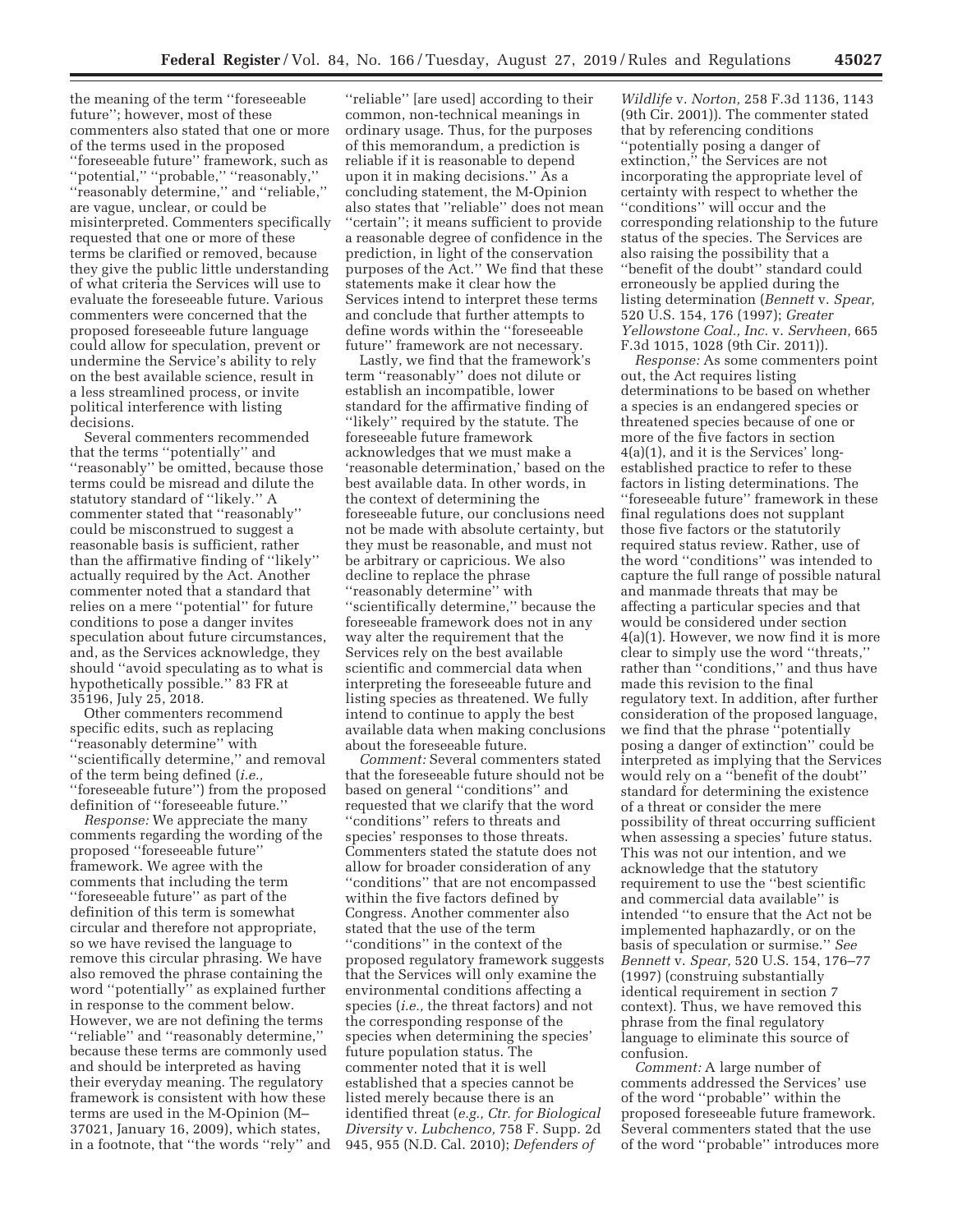ambiguity to an already ambiguous framework and that it is unclear, for example, what degree of probability and certainty are required to be considered ''probable.'' Several commenters specifically requested that the Services clarify that the term ''probable'' means ''likely'' in this particular context, and others requested use of the word ''likely'' in place of ''probable'' to reflect the statutory standard. Some commenters stated that the word ''probable'' implies that the Services will rely on too low of an evidence threshold and that the word ''probable'' should be replaced with ''clear and convincing.''

The majority of commenters who addressed this issue stated that use of the word ''probable'' would set too high of a bar for threatened listings, provides the Services greater latitude to reject listings, and contravenes Congress's intent that the Act ''give the benefit of the doubt to the species'' (H.R. Rep. No. 96–697, at 12 (1979)). The commenters also argued that the proposed regulation would be inconsistent with the statements expressed in the M-Opinion (M–37021, January 16, 2009). Multiple commenters indicated specifically their view that the proposed framework is much narrower than that expressed in the 2009 M-Opinion, which does not use the term ''probable,'' and that the Services did not adequately explain their reasoning for departing from the standards expressed in the M-Opinion. Commenters further noted that the ''probable'' standard would undermine the Secretary's duty to list species that are primarily threatened by climate change. Others stated that it would prevent the application of the Act's requirement to rely on the ''best available scientific and commercial data'' and that the Services cannot interpret the foreseeable future in a way that sets an arbitrary threshold for how much science is required before a species can be listed as threatened. Multiple commenters recommended that if the Services wish to adopt a definition in line with the M-Opinion, they should adhere more closely to the 2009 Solicitor's opinion or publish it as a draft joint policy for notice and comment, which would accord with the Services' past practice of publishing joint policies to interpret the Act's key phrases such as ''significant portion of the range'' and ''distinct population segment.''

Some commenters provided discussions of other reasons why use of a ''probable'' standard would be inappropriate. A group of commenters stated that use of the term ''probable'' implies that the Services may only

consider threats that have a 50 percent or greater chance of occurring during a particular time period and that the Services have not explained how they would reliably quantify the percentage of likelihood of threats to species. These commenters also noted that it would be unlawful and arbitrary to discount several threats that may be, say, 40 percent likely but that would be extremely dangerous to the species and that such an approach would be contrary to the Services' longstanding precautionary approach. *Cf.* 48 FR 43098, 43102–43103 (Sept. 21, 1983) (FWS guidelines for reclassification from threatened species to endangered species status based on magnitude and immediacy of threats). Other commenters pointed out the only way to assess what is ''probable'' requires quantitative methods such as statistical prediction and modeling. Several commenters stated that this approach is flawed in that it does not take into account the severity of the threats or the different types or levels of uncertainty associated with various threats.

Lastly, we received comments suggesting that because the Services used both terms—''likely'' and ''probable''—in the proposed regulatory framework, the inconsistent terminology suggests that different meanings are contemplated. Other comments noted that, to the extent that the Services intend ''probable'' to require any greater likelihood than the statutory term ''likely'' from the definition of ''threatened species'' at 16 U.S.C. 1532(20), it would be an impermissible interpretation of the statute, and that neither ''likely'' nor ''probable'' can permissibly be interpreted to require the probability of extinction is ''more likely than not.''

*Response:* For maximum clarity and consistency with the statutory language, this final rule uses ''likely'' in place of ''probable'' in the relevant sentence of the provision describing the ''foreseeable future.'' We are making this change to avoid any unintended confusion. We further clarify that "likely," in turn, means "more likely than not.'' This interpretation is supported by case law (*e.g., Alaska Oil and Gas Association* v. *Pritzker,* 840 F.3d 671, 684 (9th Cir. 2016); *Trout Unlimited* v. *Lohn,* 645 F. Supp. 2d 929, 944 (D. Or. 2007); *WWP* v. *FWS,* 535 F.Supp.2d 1173, 1184 & n.3 (D. Idaho 2007). Our foreseeable future framework does not depart from the standards expressed in the 2009 M-Opinion that forms the basis for the framework (M– 37021, January 16, 2009); rather, it is fully consistent with that opinion.

Our replacement of the term ''probable'' with ''likely'' within the foreseeable future framework should also eliminate concerns that the Services are impermissibly raising the bar for listing species as threatened to something beyond a threshold of ''likely'' or allowing that classification determinations could be based on anything other than the ''best scientific and commercial data'' standard. We must rely on the ''best scientific and commercial data,'' available, but that data may or may not indicate whether something is likely. To determine an event is likely, we must be able to determine that it is more likely to occur than not after taking the ''best scientific and commercial data'' into account. We will continue to apply the best available scientific and commercial data in making our listing determinations as required under the Act.

We appreciate the recommendation to develop and publish a more detailed policy based on the M-Opinion. However, at this time, we expect that the regulatory framework that we revise in this final regulation after considering public comment, in combination with the supporting text of the existing M-Opinion that further explains the background and reasoning for this longstanding approach, will provide adequate guidance to the Services.

*Comment:* Some commenters stated that when concluding that a species should be listed, the Services must specifically find ''that both future threats and the species' responses to those threats are probable.'' In contrast, other commenters questioned the Services' proposal to assess the foreseeable future based on both ''future threats'' and the ''species' responses.'' These commenters said this would involve a combined evaluation of both time and impact and instead recommended that the Services separate the concept of foreseeable future from its analysis of the potential threats that the Service can concretely determine will affect the species during that time period. Others cautioned that we should evaluate the species' response at the population level because threats faced by one segment of the population do not necessarily result in a negative response by the population as a whole.

*Response:* This regulation takes the position that ''the foreseeable future extends only so far into the future as the Services can reasonably determine that both the future threats and the species' responses to those threats are likely.'' This approach is consistent with the M-Opinion (M–37021, January 16, 2009). It is not sufficient for us to determine that a particular threat is likely; we must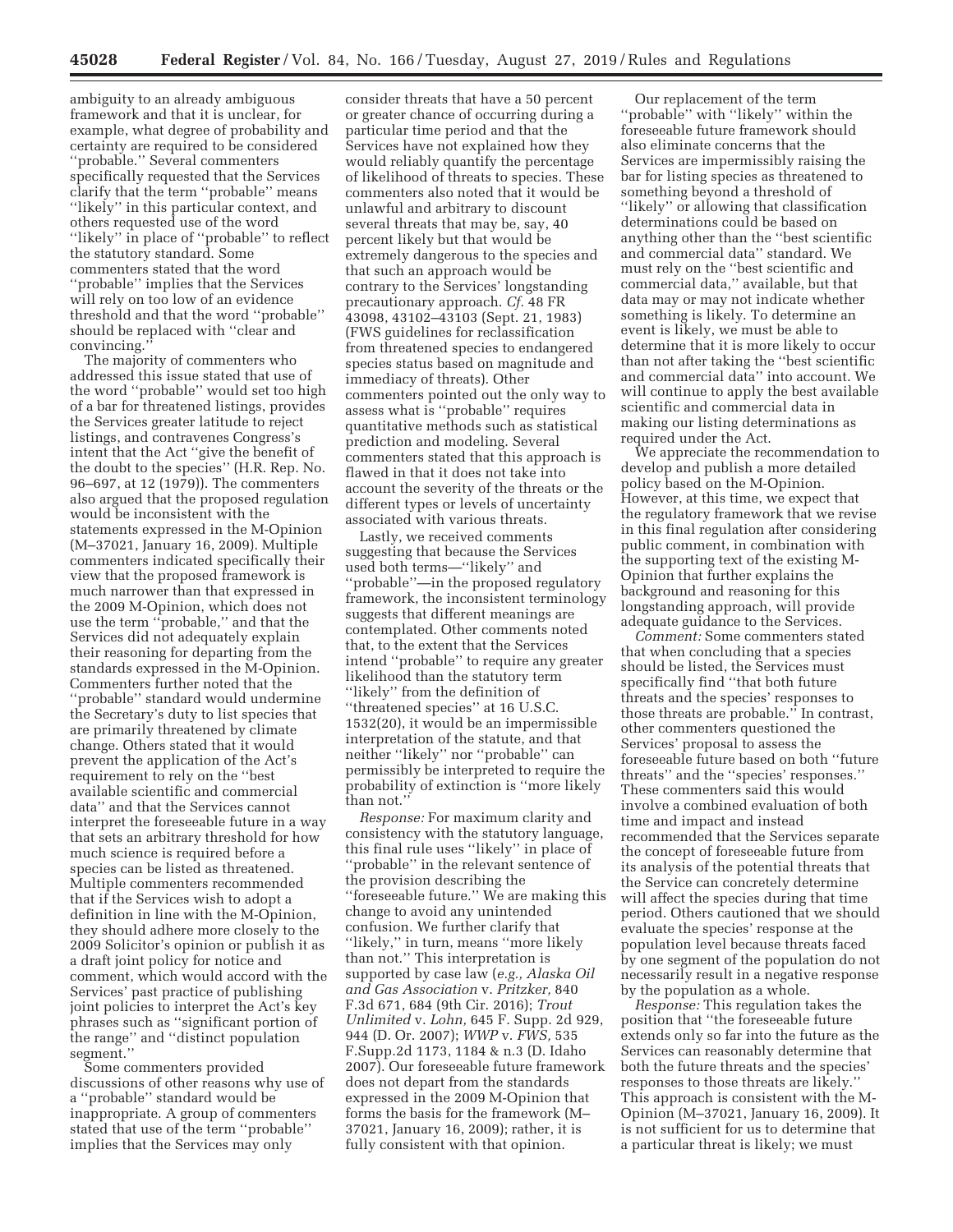also conclude that the manifestation of that threat is likely to result in a response from the species. By ''species' response'' we mean a change in the species' status after encountering the adverse effects of the threats. We cannot separate the forward-looking analysis of threats from the forward-looking consideration of how those threats are expected to affect the species. To do so would essentially prevent an evaluation of the species' status in the foreseeable future.

With respect to consideration of threats operating in the foreseeable future that affect only a portion or some individuals within the species (*i.e.,*  species, subspecies, or DPS) being evaluated for listing, we agree with the commenter that during a status review we must consider how that threat is affecting the particular species at a population or higher level. Listing decisions are ultimately based on a synthesis of all relevant data regarding the status of the species and the threats, taking into consideration how those threats may vary spatially or temporally across individuals or populations of that species.

*Comment:* Several commenters referred to the Council on Environmental Quality's (CEQ's) implementing regulations for the National Environmental Policy Act (NEPA regulations) at 40 CFR 1502.22, which present discussion of reasonably foreseeable significant adverse impacts. The commenter noted that the NEPA regulations do not define ''reasonably foreseeable,'' but requested that the Services adopt a regulatory definition for foreseeable future rather than apply a subjective, case-by-case approach for defining foreseeable future. Commenters specifically requested we adopt the following ''accepted legal definition'' or something similar: ''A consequence is reasonably foreseeable if it could have been anticipated by an ordinary person of average intelligence as naturally flowing from his actions.'' The commenters stated that a definition along these lines would inject reasonable consideration of common sense into decisions that have such profound impacts on the human environment.

*Response:* As requested by the commenters, we reviewed the regulations at 40 CFR 1502.22, which address situations in which a Federal agency is evaluating reasonably foreseeable significant adverse effects on the human environment in an environmental impact statement and there is incomplete or unavailable information. The CEQ NEPA regulations, as noted by the commenter,

do not provide a definition for the term ''reasonably foreseeable.'' Overall, we did not find these regulations useful in refining or revising the foreseeable future framework. The Act has a very different purpose and imposes different mandates on the Services than NEPA. Whereas NEPA directs agencies to engage in a process to consider a broad range of potential impacts as a means to guide the agencies in choosing among possible actions, the Act directs specific actions and imposes a mandate that decisions be based on the best available information. We have not adopted the commenters' proposed alternative definition.

*Comment:* Many commenters stated that they supported the Services' attempt to clarify the term ''foreseeable future'' in the proposed regulations, and many agreed with the proposed qualitative framework in which the foreseeable future would be determined on a case-by-case basis using the best available scientific and commercial data for the particular species. However, some of these commenters stated that the foreseeable future should still be defined in terms of a specific period of time or range of years (*e.g.,* 20–25 years) so that the reasonableness of this particular aspect of threatened listings can be assessed in a meaningful way by the public. In contrast, many other commenters stated that the same time period should be applied as the foreseeable future for all species, because the information on foreseeability is not species dependent. We also received a specific recommendation to use a definition for the foreseeable future that is already in place and used by many indigenous people—the next seven generations of human life.

*Response:* Using a predetermined number of years or period of time (*e.g.,*  seven generations) as a universally applied ''foreseeable future'' for all listings would be arbitrary and would preclude the Services from relying on the best available data. Although some threats might manifest according to certain consistent timeframes, the species' likely response to those stressors is uniquely related to the particular plant or animal's characteristics, status, trends, habitats, and other operative threats. Furthermore, when multiple threats affect a particular species, these threats may have synergistic effects that are also unique to that particular species. Therefore, we do not intend to specify a particular timeframe to be applied universally to all species. However, we will continue to provide information regarding the particular timeframes used

when evaluating threats and a species' risk of extinction to the extent possible in all listing decisions. Providing such information facilitates the public's ability to evaluate the reasonableness of the Services' listing decisions.

*Comment:* Multiple commenters recommended that the Services adopt a more quantitative approach in determining the foreseeable future to reduce uncertainty and litigation and increase transparency and consistency. Many of these commenters also recommended adopting certain quantitative approaches, such as: Defining risk of extinction and uncertainty in a manner similar to approaches used by The Intergovernmental Panel on Climate Change; identifying timeframes over which certain threats (*e.g.,* wind-energy development) or certain population trends for specific taxonomic groups (*e.g.,* salmonids) are foreseeable; and using previous listing decisions to identify any consistent patterns in the time horizons used for certain types of threats or taxa.

*Response:* When quantitative methods are available and consistent with best practices, we use them along with other available data and methods. However, the 'best available data' standard under the Act does not necessarily require use of quantitative methods and data, and we are not specifying particular quantitative methods in the regulations we are finalizing in this document.

*Comment:* Several commenters stated that to assess the danger of extinction, and thus be able to list a species as threatened, the Services must first identify the extinction threshold for that species and the likelihood of reaching that point in the future. Commenters noted that NMFS has explained previously that ''[a] species is 'threatened' if it exhibits a trajectory indicating that in the foreseeable future it is likely to be at or near a qualitative extinction threshold below which stochastic/depensatory processes dominate and extinction is expected.'' (NMFS, Interim Protocol for Conducting Endangered Species Act Status Reviews at 12 (2007).) Commenters also stated that in cases where the Services lack the data or ability to identify future population trends, assess the impact of population declines on the species' overall population status, or establish an extinction threshold, it is not possible to determine or foresee the likelihood of future extinction for purposes of the listing determination. A commenter noted that Congress explained that the threatened classification was included to give effect to the Secretary's ability to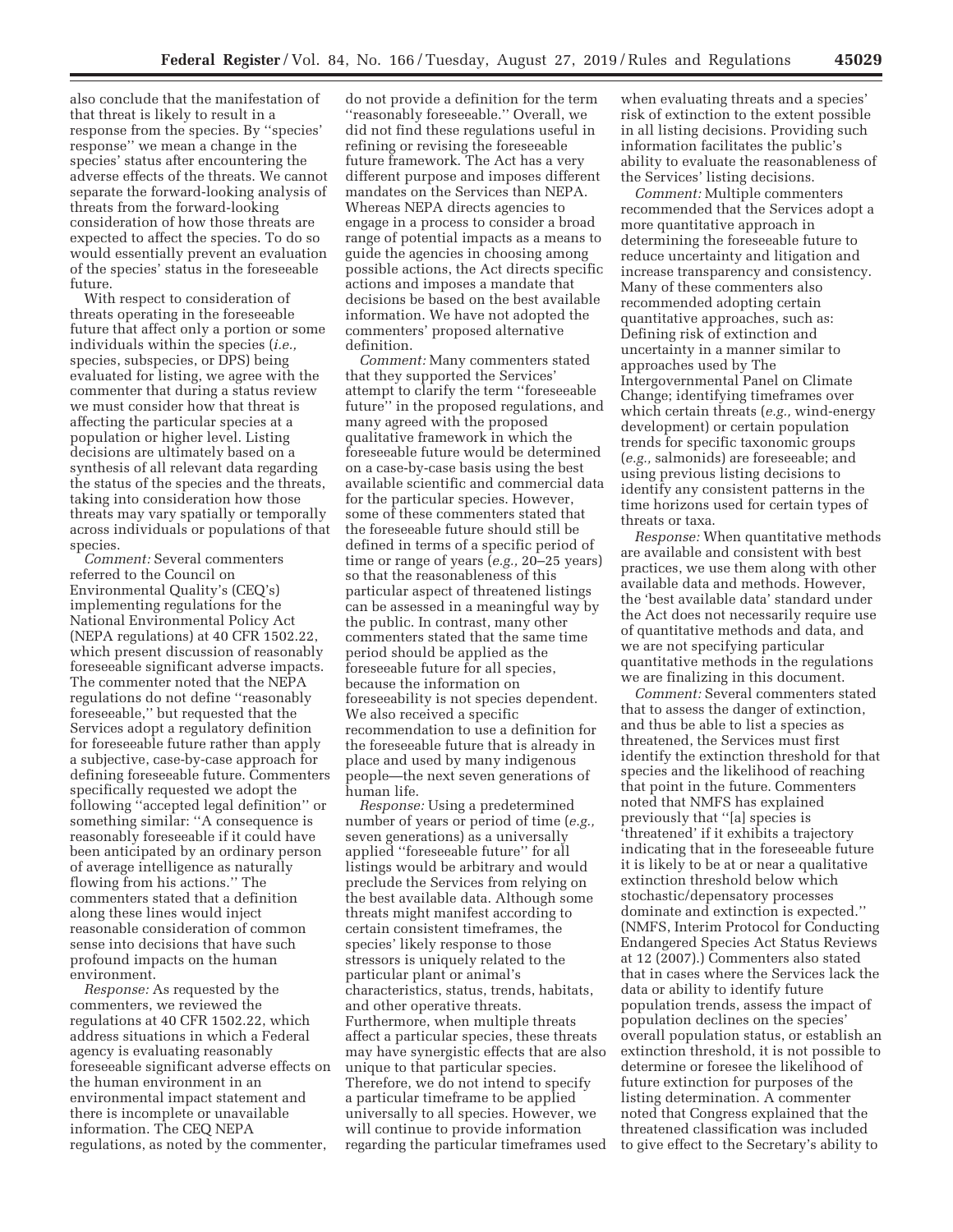forecast population trends (S. Rep. No. 93–307 at 3 (July 1, 1973)).

*Response:* The Services do not need to identify an extinction threshold or the likelihood of reaching that threshold in the future in order to determine whether a species meets the definition of a threatened species. Rather than wait for such data and analyses to become available, the Services are required to apply the best available data to make a determination whether the species meets the definition of a ''threatened species'' or an ''endangered species'' as a result of any of the factors outlined in section 4(a)(1) of the Act. Secondly, predicting extinction thresholds requires certain data regarding population parameters and environmental variables, and it requires the use of appropriate models. Modeling extinction thresholds is often not possible with the nature or type of data available.

*Comment:* A commenter recommended that the Services formally define ''in danger of extinction'' and apply the definitions and analysis in the remanded memorandum that FWS filed with the United States District Court for the District of Columbia in *In re: Polar Bear Endangered Species Act Listing and § 4(d) Rule Litigation,* No. 08–mc– 00764–EGS, Doc. No. 237 (Dec. 22, 2010) (''Polar Bear memo'').

*Response:* FWS developed the Polar Bear memo after the court in that case held that the definition of ''endangered species'' under the Act is ambiguous and ordered the agency to provide on remand an additional explanation for the legal basis of the agency's decision to list the polar bear as a threatened species. To develop the Polar Bear memo, FWS surveyed the history of the agency's listing determinations in light of the text of the Act and the applicable legislative history and encapsulated FWS's overall, general understanding of the phrase ''in danger of extinction'' as ''currently on the brink of extinction in the wild.'' Polar Bear memo at 3. FWS noted that it does not employ its general understanding in a narrow or inflexible way and that a species need not be likely to become extinct to be ''on the brink of extinction.'' *Id.* The memo also described four categories of circumstances in which FWS had found species to be ''currently on the brink of extinction in the wild.'' *Id.* at 4–6.

Although the Polar Bear memo is not binding and does not have the force of law, *see Alliance for the Wild Rockies* v*. Zinke,* 265 F. Supp. 3d 1161, 1180–81 (D. Mont. 2017), it remains a statement by FWS as to what may constitute ''in danger of extinction.'' FWS stated explicitly in the memo that it applied

only to the listing decision for the polar bear. Polar bear memo at 1 n.1. FWS's general understanding, the historical survey of its listing decisions in the memo, and the associated discussion in the Polar Bear memo can still serve as a useful starting point for analyzing whether a species is in danger of extinction.

As the Polar Bear memo noted, FWS has not promulgated a binding interpretation of ''in danger of extinction,'' due in part to the contextual and fact-dependent nature of listing determinations. *Id.* at 3. The Services continue to conclude that codification of FWS's general understanding of ''in danger of extinction'' is not necessary at this time.

*Comment:* We received comments expressing disagreement with the Services' proposed framework for foreseeable future in that it allows for different ''foreseeable futures'' depending on the particular threat being considered. Instead, the commenter recommended that the Services select a single number of years or range of years in which to determine the future status of the species. The commenter stated that if the Services adopt varying foreseeable futures for the different listing factors for a single species, they are conceivably assessing whether that species is likely to become an endangered species based on fewer than all the listing factors. While the Act allows the Service to list a species based on a single factor, it does not allow the Service to disregard any of the factors in making the holistic determination whether a species has ''become an endangered species.'' In addition, the listing factors assess both positive and negative impacts on the status of the species. So being unable to assess certain listing factors at the end of a long foreseeable future for other listing factors means the Service is ignoring potentially beneficial conditions, for example, the existing regulatory mechanisms.

*Response:* We appreciate the commenter's concern and clarify in this response that, although there may be different degrees of ''foreseeability'' with respect to particular threats and their impacts on the species, we ultimately base listing determinations on consideration of all of the available data and a review of all of the section 4(a)(1) factors. As stated in the M-Opinion, ''Although the Secretary's conclusion as to the future status of a species may be based on reliable predictions with respect to multiple trends and threats over different periods of time or even threats without specific time periods associated with them, the

final conclusion is a synthesis of that information.'' (M–37021, January 16, 2009). The Services have been following this approach for nearly a decade, and courts have found it to be reasonable and appropriate (*See, e.g., In Re Polar Bear Endangered Species Act Listing and Section 4(d) Rule Litigation,* 709 F.3d 1, 15–16 (D.C. Cir. 2013). The approach reflects the reality that there is a variation among the kinds and levels of information the Services typically have available when assessing specific threats. The approach allows the Services to comprehensively consider all that is known about the threats acting on the species, and the listing determination itself is based on a synthesis of that information. No information is disregarded merely because it relates to a time horizon that is different from that associated with other threats. As a matter of practice, the Services consider applicable data regarding both negative (*e.g.,* poaching) and positive (*e.g.,* enforcement efforts to reduce poaching) factors when making their listing determinations and will continue to do so under the ''foreseeable future'' framework being finalized in this rule.

*Comment:* A commenter stated that the discussion included in the proposed rule on data and use of models is unclear. The commenter specifically pointed to the statements in the proposed rule that the foreseeable future can extend only as far as the Services can reasonably depend on the available data to formulate a reliable prediction and avoid speculation and preconception, and that ''in cases where the available data allow for quantitative modeling or projection, the time horizon presented in these analyses does not necessarily dictate what constitutes the 'foreseeable future' or set the specific threshold for determining when a species may be in danger of extinction.'' The commenter said this seems to be contradictory, because if there is enough information to provide a reliable prediction that avoids speculation, based on quantitative modeling or projection, it seems that the Services should consider that as a ''foreseeable future.'' The commenter said this phrasing seems to indicate that models may show specific time periods, but that it can still be ignored. The commenter said all data and information should be reviewed and interpreted, including modeling.

*Response:* We agree that, if available and reliable, quantified studies or analyses should not be ignored, and our proposed rule was not meant to imply otherwise. Our intention with the particular language quoted by the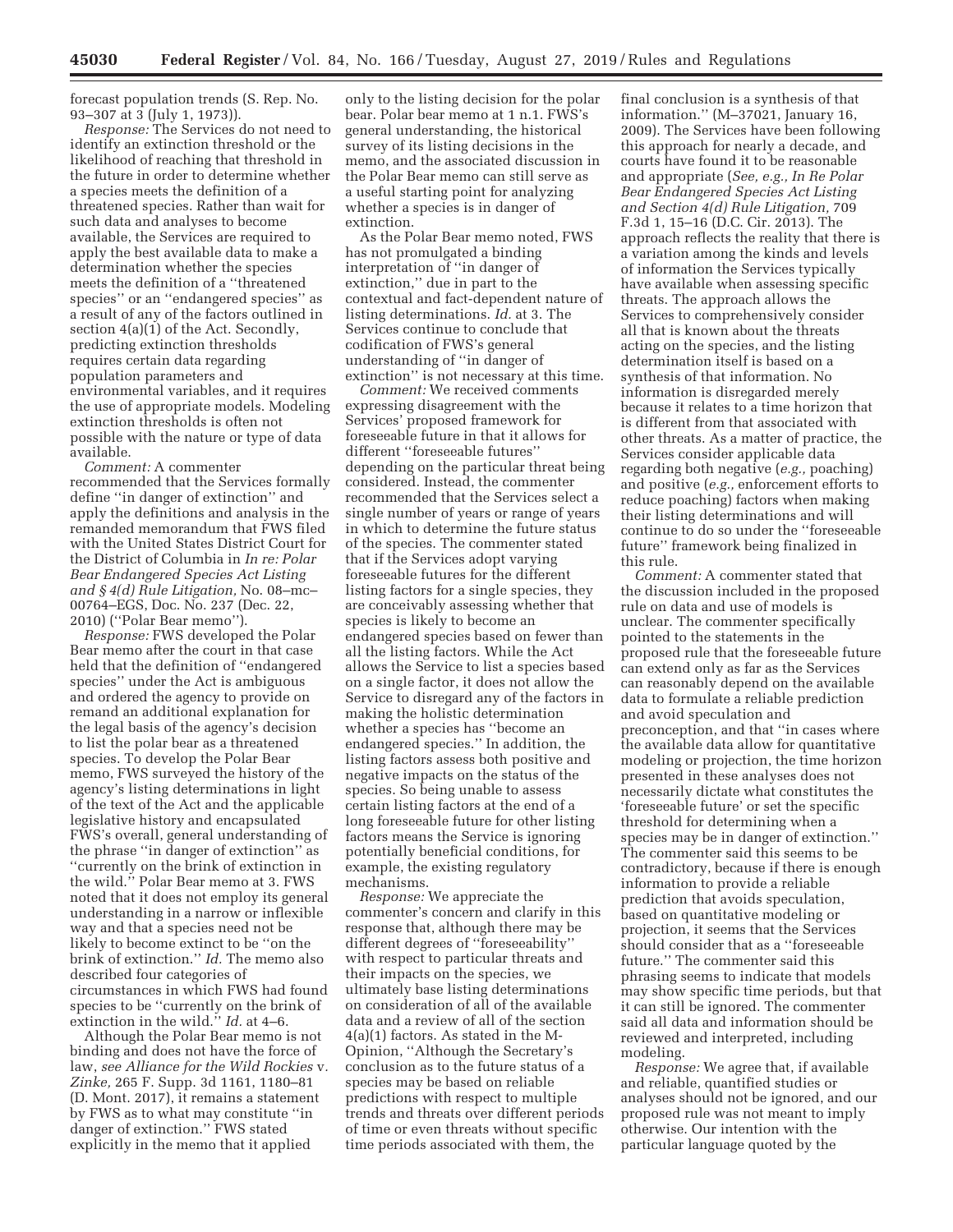commenter was to indicate that the existence of a quantitative model or projection will not necessarily determine the foreseeable future in all cases or situations. A particular model or analysis may in fact be used by the Services to determine the period of time that can be considered the foreseeable future. However, this will not always be the case. In some instances, a model's time horizon may fall short of how far into the future the Services can foresee; and in other instances, a model may extend out to a point at which the model's predictions become speculative or highly uncertain. In both cases, the time period covered by the particular model would not dictate the time period for what the Services consider to be ''foreseeable.'' In addition, even if a model is considered reliable, it may not be possible to limit the time horizon considered in the status review based on what one particular model or analysis indicates as a reasonable period of time. When we review a species' status over the foreseeable future, we must take all available data into account. In other words, while we fully agree that reliable predictions based on quantitative models should not be ignored, those quantitative models may not in themselves establish what constitutes the ''foreseeable future'' for the entire species or every threat. They may simply reflect possible, but not likely, outcomes.

*Comment:* Multiple commenters stated that foreseeable-future timeframes are very uncertain with respect to forecasted climate-change impacts and that additional clarifications or modifications to the proposed ''foreseeable future'' framework are needed. Various commenters stated that there is too much uncertainty associated with foreseeable futures that extend too far (*e.g.,* 100 years) and that the foreseeable future should be shorter (*e.g.,* 10 years, 25–30 years). Commenters, citing Congressional reports, stated that Congress intended the foreseeable future to be in the near future. Commenters provided various suggested approaches or parameters that would dictate how far the foreseeable future could extend, such as using three generation lengths for long-lived species, and considering threats in light of the biology of the species (*e.g.,* long generation versus short generation lengths). Commenters stated that if predictions are too speculative, then the Services cannot give the species the benefit of the doubt and must acknowledge that listing the species is not warranted. Lastly, commenters requested that NMFS align its

procedures for determining foreseeable future with those of the FWS, particularly regarding incorporation of uncertainty in climate models and other elements.

*Response:* We acknowledge that levels of uncertainty can increase the further into the future that climate-change impacts are projected. The magnitude of this increase in uncertainty over time will vary from case to case depending on the available data for the particular issues at hand. Nevertheless, we must carefully consider the available data and the levels of uncertainty, make a reasoned conclusion, and explain that conclusion in a transparent way in our proposed and final listing determinations. Our regulatory framework for the ''foreseeable future'' does not undermine these requirements.

For these reasons, we do not agree that a predetermined period of years is appropriate in order to minimize uncertainty when making threatened species listing determinations. Including such a time limit in the foreseeable future regulation would be arbitrary and would preclude the Services from meeting the bestavailable-data standard required under section 4 of the Act. Furthermore, as noted in the M-Opinion, Congress purposefully did not set a timeframe for the Secretary's consideration of whether a species was likely to become an endangered species, nor did Congress intend that the Secretary set a uniform timeframe. Thus, we do not intend to specify one in the regulatory framework being finalized in this document.

We conclude that it is generally appropriate to consider the foreseeable future in light of the particular species' biology. This principle is explicitly embedded in the regulatory framework for the foreseeable future, which states: ''The Services will describe the foreseeable future on a case-by-case basis, using the best available data and taking into account considerations such as the species' life-history characteristics, threat-projection timeframes, and environmental variability.''

We agree that listing decisions cannot be based on speculation. As stated in our proposed rule, ''the foreseeable future can extend only as far as the Services can reasonably depend on the available data to formulate a reliable prediction and avoid speculation and preconception.'' 83 FR 35195, 35196, July 25, 2018. Our ''foreseeable future'' framework is explicit in this respect, because it states that foreseeable future extends only so far into the future as we can reasonably determine that both the future threats and the species' responses

to those threats ''are likely.'' However, we note that as long as that standard is met, we are not required to wait to make listing determinations until better or more-concrete science is available, and that the Act requires that we base our decision on the best *available* data. *See, e.g., San Luis & Delta-Mendota Water Authority* v. *Jewell,* 747 F.3d 581, 602 (9th Cir. 2014) (''best available'' standard does not require perfection or best information *possible*) (*citing Building Indus. Ass'n* v. *Norton,* 247 F.3d 1241, 1246 (D.C. Cir. 2001)); *Alaska* v. *Lubchenco,* 825 F. Supp. 2d 209, 223 (D.D.C. 2011) (same); *Maine* v. *Norton,* 257 F. Supp. 2d 357, 389 (D. Me. 2003) (noting that the ''best available'' standard ''is not a standard of absolute certainty''). By the same token, we acknowledge that the precautionary principle does not apply to listing determinations, so we do not list species merely as a precaution if there is not reliable evidence indicating that the species meets the definition of a ''threatened species.'' *E.g., Center for Biological Diversity* v. *Lubchenco,* 758 F. Supp. 2d 945, 955 (N.D. Cal. 2010) (finding the ''benefit of the doubt'' concept does not apply in the listing context); *Trout Unlimited* v. *Lohn,* 645 F. Supp. 2d 929, 947 (D. Or. 2007).

Lastly, as the two Services agree to these principles and have worked cooperatively to develop this rule, we find that the two Services have already largely aligned their approaches. Any apparent differences in outcomes stem from species-specific considerations rather than from having different interpretations of the statute.

*Comment:* A few commenters stated that, although a uniform ''foreseeable future'' time period should not be applied to all species, the Services must identify the period of foreseeability for each operative threat and the species' response to that threat. A commenter also stated the Services should be specific regarding what time period they are using for a particular decision and that, absent that information, their decisions will be extremely unclear, unpredictable, and difficult to review.

*Response:* We agree that status reviews and listing determinations should transparently discuss the time horizons over which any analyses were conducted, threats were evaluated, and/ or species' responses were projected. However, it is not always possible or even necessary in every circumstance to define the ''foreseeable future'' as a particular number of years. As stated in the M-Opinion: ''In some cases, quantifying the foreseeable future in terms of years may add rigor and transparency to the Secretary's analysis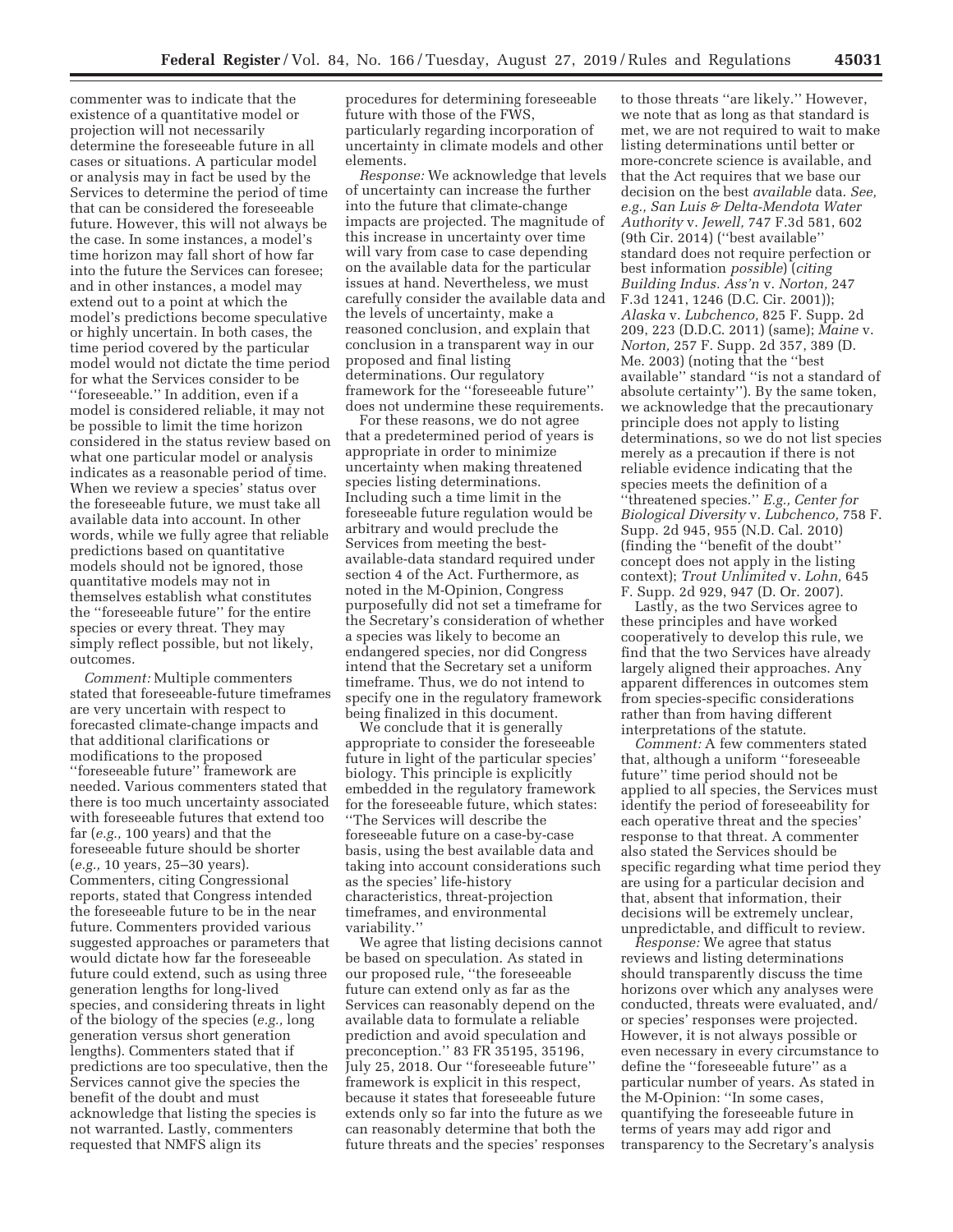if such information is available. Such definitive quantification, however, is rarely possible and not required for a 'foreseeable future' analysis.'' (M– 37021, January 16, 2009). Ultimately, although the Secretary has broad discretion to determine what is foreseeable, this discretion is exercised based on the best scientific and commercial data available and is subject to review in accordance with the applicable standards of the Act and the Administrative Procedure Act.

*Comment:* Multiple commenters stated that the Services must modify the definition of the ''foreseeable future'' such that healthy, viable species are not listed as threatened species. Another commenter stated that the Services should only rarely list currently viable, stable species as threatened so that their resources can be more appropriately focused on species already in need of conservation. Commenters also stated that the Services should not list healthy species, like polar bears and ice seals, based on speculation or on the possibility of a future threat. Multiple commenters stated that Congress intended that only species experiencing current threats that are affecting their population numbers may be considered for listing and stated that a species must already be experiencing the effects of a threat and be ''depleted in numbers'' to be considered for listing as threatened. Commenters also asserted that the Ninth Circuit's interpretation in *Alaska Oil & Gas Assoc.* v*. Pritzker,* 840 F.3d 671, 683 (9th Cir. 2016) was an illogical result of the potential application of the Act to every species based on the possibility that climate-related threats may pose some effect at some remote future time. Commenters noted this Congressional intent is also reflected by the definition of ''conservation'' in section 3 of the Act, which they noted clearly does not apply to a healthy species that is not being affected by present threats to its existence because it would not be possible to ''bring'' that species ''to the point'' where the protections of the Act 'are no longer necessary."

*Response:* We agree that we cannot list a species as threatened due to speculation about future declines of that species; however, it does not follow that listing a species as threatened under the Act requires that a decline has already begun. If the best available scientific and commercial data allow us to make a reliable prediction (as opposed to speculating) that a not-yet-begun decline makes it likely that the species will become in danger of extinction, then that species meets the definition of a threatened species. In other words, the Services need not wait until a species

has reached a particular tipping point if the best available data indicate the threats the species currently faces will result in it likely becoming an endangered species within the foreseeable future. Furthermore, the Services cannot ignore the threats a species faces even if the species has not yet begun to decline. Some species may also exhibit nonlinear changes in their population levels. For example, some species are vulnerable, due to demographic factors affecting their abundance, productivity, or other reasons, to sudden ecological regime shifts, which can cause population collapse even though population declines had not been previously evident.

Lastly, we do not agree with the suggestion that the definition of ''conservation'' in section 3 of the Act reflects an intention by Congress that only species with declining abundances be listed under the Act. The Act defines "conserve," "conserving," and ''conservation'' as ''to use and the use of all methods and procedures which are necessary to bring any endangered species or threatened species to the point at which the measures provided pursuant to this Act are no longer necessary.'' A species that is properly listed due to reliable predictions of future declines can benefit from conservation methods and procedures that will forestall or ameliorate that decline. If successful, such conservation measures will eventually no longer be necessary, the species will no longer be ''likely to become an endangered species,'' and the species can be delisted. Listing a species as threatened due to future declines that are foreseeable is thus completely compatible with the definition of ''conservation.''

*Comment:* Multiple commenters expressed concern that under the proposed ''foreseeable future'' framework the Services would consider climate change as a hypothetical and not a ''probable'' threat or would otherwise ignore the best available science on climate change. Commenters stated that under the proposed definition of ''foreseeable future,'' the Services could arbitrarily cite climate change as a justification to avoid species protections if none of the specific projections reaches the 50 percent ''probability'' threshold due to uncertainty stemming from environmental variability. They further stated that the regulations should instead be explicit that the best available science regarding the ''foreseeable future'' must include climate-change and ocean-acidification

projections as well as any studies regarding what those projections will mean for both specific species and larger ecosystems. The commenters stated that the Services must consider the associated ranges of probabilities and uncertainties as best science even though they do not present a single likelihood of any particular impact. Commenters further noted that oftentimes there is high confidence in the directionality of a climate trend or impact (*e.g.,* sea-level rise), even when there is lower confidence in the rate or ultimate magnitude of the change, and that under the proposed definition of ''foreseeable future'' it would be possible to dismiss such projections by focusing on the uncertainty in rate instead of the certainty in trend.

*Response:* Consistent with our longstanding practice, in all classification decisions we will consider the best available science and evaluate impacts to the species that may result from changing climate within the foreseeable future. Also consistent with our standard practice and per the Act's section 4(a)(1) factors for listing, we will consider what the particular climaterelated predictions mean in terms of impacts on the species as well as impacts on the larger ecosystem. In reviewing and applying the best available data in our foreseeable future framework, we will also consider the ranges of probabilities and uncertainties associated with the available data, and we will not arbitrarily dismiss reliable aspects of various climate change predictions or projections (*e.g.,*  directionality) even if other aspects (*e.g.,*  rate of change) have greater levels of uncertainty. We will take all of the available climate change data into consideration when making a reasonable determination regarding the foreseeable future and the status of the species in the foreseeable future.

*Comment:* Numerous commenters expressed concern regarding how the Services will address uncertainty and reliability under the proposed foreseeable future framework when models are used. Commenters noted that models used to project future conditions are often flawed by the inclusion of too few factors, or the exclusion of factors that may be unknown or not fully known, and that models can be manipulated. Therefore, commenters recommended that explanatory language should state that models must be identified as such and data inputs used to construct them must be listed, and that model outputs do not constitute data in and of themselves. Other commenters stated that models often cannot provide reliable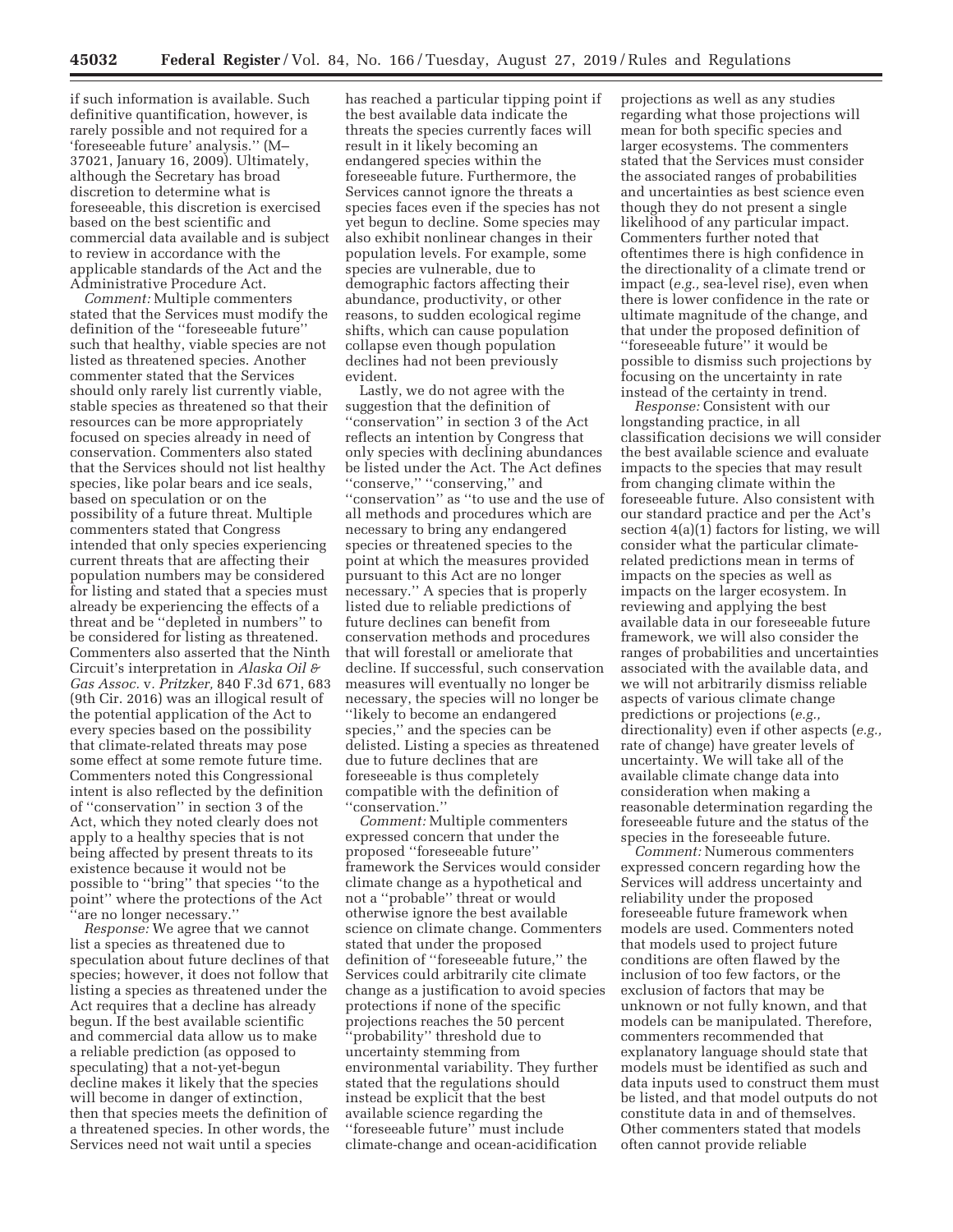predictions of future conditions at narrow geographical scales or on short time horizons sufficient to support specific conclusions about the future condition of species or habitat at precise locations. The commenters specifically noted that, in withdrawing their proposed rule to list the wolverine as threatened, the FWS recognized the significant disagreement and uncertainty regarding the accuracy of localized climate change projections for a species' habitat or population persistence (79 FR 47522, 47533; August 13, 2014). In contrast, other commenters stated the Services can rely on models even if they are not perfect, and that, under the proposed approach, species will impermissibly be left without protection until the science is developed enough to establish with ''reasonable certainty'' that they will be in danger of extinction.

*Response:* We agree that, when models are applied in a status review, we should provide detailed, explanatory language to describe the particular data sources and inputs used to construct the model. We will also strive to explicitly describe the assumptions, limitations, and relevant measures of uncertainty associated with the particular models. However, it is important to note that models can often provide useful and robust predictions even in the absence of certain variables or data. Thus, the Services may consider, among other sources of scientific data, models that are not ''perfect'' or do not indicate a ''reasonable certainty'' of a species being in danger of extinction. Indeed, nothing in the framework we have set forth for determining the ''foreseeable future'' we adopt is designed or intended to require ''reasonable certainty'' of a species being in danger of extinction in the foreseeable future before it may be listed as threatened. Models are analytical tools that can be applied to better understand complex datasets. We will continue to use various types of analytical tools, as appropriate and as transparently as possible, when conducting status reviews. We conclude that the requirement to use the ''best available'' data means that we cannot insist that information must be free from all uncertainty, and further agree that the Act's protections should not be withheld until a species' status has declined to the point that the future risk of extinction is certain.

With respect to the comment regarding the degree of spatial and temporal precision of models, we agree that models will not always support specific conclusions about the future condition of species or habitat at fine scales or in precise locations. As stated

previously, in reaching any conclusions regarding the foreseeable future or the extinction risk of a particular species, we will apply model results only to the extent that we have determined they are the best available data and they are relevant.

*Comment:* A few commenters stated that ''professional judgment'' is ambiguous terminology and there is no clear indication on when use of professional judgment is considered appropriate. Some commenters expressed concern that subjectivity and opinion would take the place of data where gaps exist in the available science, and one commenter noted that the use of best professional judgment does not relieve the Services of their statutory duty to make listing determinations ''solely on the basis of the best scientific and commercial data available.'' One commenter recommended adopting guidance requiring that experts provide their credentials demonstrating their expertise and that their detailed recommendations be made available to the public.

*Response:* These comments refer to a discussion in the proposed rule regarding the types of data that may inform what is ''foreseeable.'' Specifically, we stated that, depending on the nature and quality of the available data, ''predictions regarding the future status of a particular species may be based on analyses that range in form from quantitative populationviability models and modelling of threats to qualitative analyses describing how threats will affect the status of the species. In some circumstances, such analyses may include reliance on the exercise of professional judgment by experts where appropriate.'' (83 FR 35193, July 25, 2018).

This discussion was intended to clarify that the data underlying any ''foreseeable future'' could take several forms and that it would not, for example, exclusively depend on quantitative analysis. Professional judgment is not used in place of the best available scientific or commercial data; it is used when there are gaps in such data that require scientific interpretation to address. We note that when professional judgment is applied, it should be done transparently and in accordance with applicable standards.

*Comment:* Multiple commenters raised concerns regarding what constitutes the ''best available scientific and commercial data'' in establishing a probable foreseeable future and requested we further clarify the term and its use. Several commenters stated it is imperative that the data considered

during the listing process be made available to the public, and that any assumptions made are disclosed in a transparent manner. One commenter stated that the FWS has inconsistently applied standards for what constitutes the best available science and suggested that, to avoid interference with the application of the best available data, the words ''the Services'' should be replaced with ''the Services' biologists.'' We also received a request to insert the words ''scientific and commercial'' into the phrase ''best available data'' within the foreseeable future regulatory text. Lastly one commenter noted that the proposed rule fails to provide clarifying language regarding what constitutes ''commercial data'' and expressed concern that this could open the door to an over-reliance on the use of potentially biased and non-peerreviewed data for listing and delisting decisions.

*Response:* Multiple requirements have already been established to guide the Services' use and application of the best available data and provide sufficient guidance on this topic. For example, the Information Quality Act (IQA, Pub. L. 106–554), agency policy directives for implementing the IQA (*e.g.,* NMFS Policy Directive 04–108, June 2012, and FWS Information Quality Guidelines, June 2012; and the Office of Management and Budget's (OMB's) Final Information Quality Bulletin for Peer Review (M–05–03, December 16, 2004) guide the Services in ensuring and maximizing the quality, objectivity, utility, and integrity of information (including statistical information) disseminated by the Services. In addition, the Services comply with the policy memorandum issued on February 22, 2013, by the Office of Science and Technology Policy regarding public access to federally funded research results. That memorandum establishes a set of principles to guide Federal agencies in providing access to and archiving results of Federal or federally funded research. Lastly, as a matter of practice, the Services' status reviews are subjected to both peer and public review before they are relied upon in a final listing determination. Overall, we find these existing requirements sufficient to ensure the quality, integrity, and accessibility of the data used by the Services in support of their listing decisions.

To ensure status reviews and listing decisions are transparently based on the best available scientific and commercial data, we fully disclose any assumptions made. The Services consider this to be a standard best practice. Additionally, the Services make available cited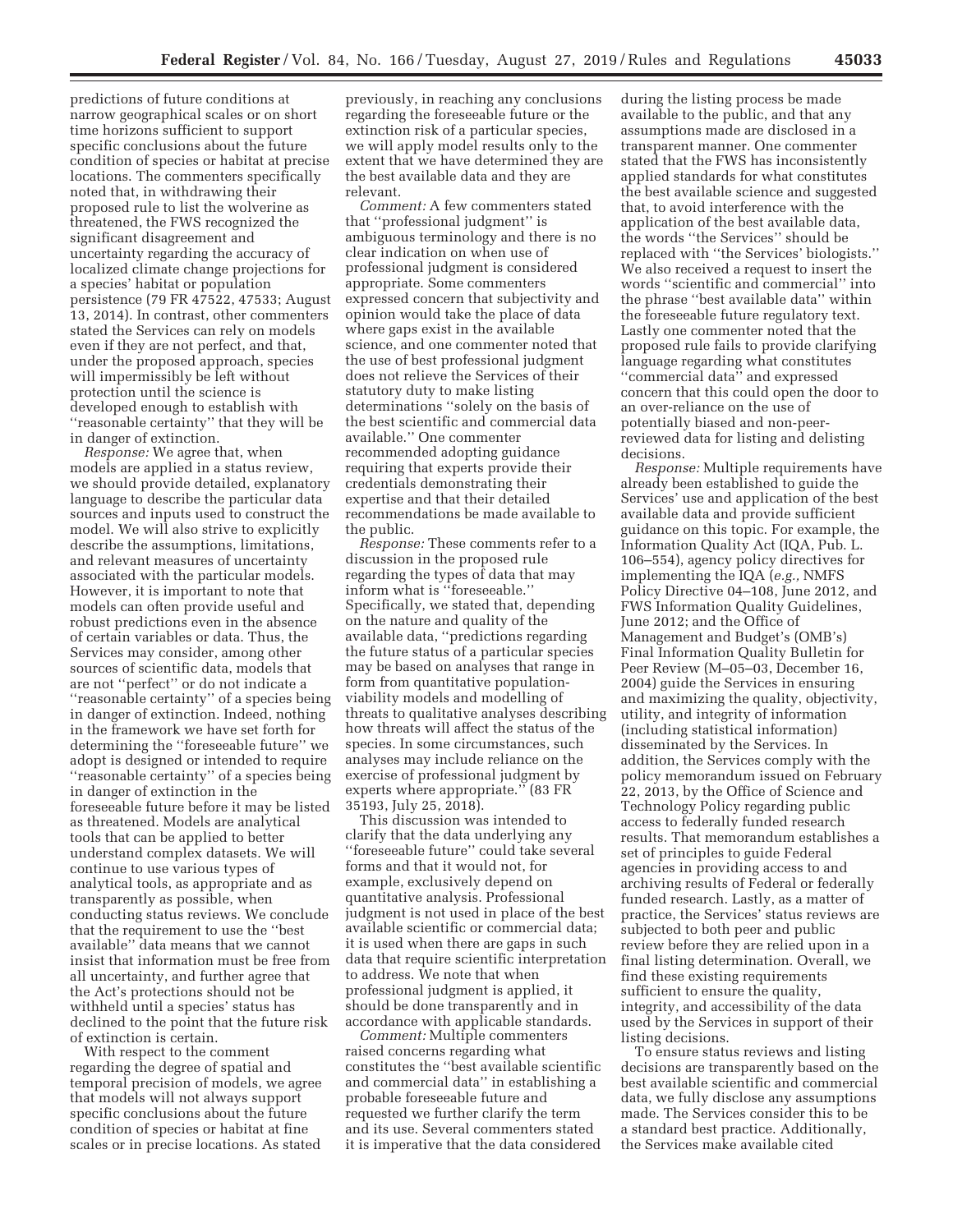literature that is used in listing rules and that are not already publicly available, taking into account issues of intellectual property law, copyright, and open access.

We decline to specify in our regulations that the Services' biologists make any determination of what constitutes the best available data. The proposed wording change is both unnecessary and in conflict with the statute. In practice, it is the Services' biologists that gather, review, and synthesize the best available data, but as the statute clearly requires, the Secretary must make the ultimate determination regarding whether species meet the definition of a threatened or endangered species.

Likewise, we decline to make the requested insertion of the words ''scientific and commercial'' into the regulatory framework for the foreseeable future, which we had originally omitted for conciseness and readability. The addition of these words is unnecessary, because the Services are held to the requirement to rely on the best ''scientific and commercial data'' under section 4(b)(1)(A) of the Act. The regulatory foreseeable future framework does not alter this statutory requirement in any way.

We also decline to add clarifying language to the regulations regarding the term ''commercial data,'' and we disagree that the absence of such language may lead to reliance on potentially biased and non-peerreviewed data for listing and delisting decisions. The term ''commercial data'' is used in the statute and, as clearly indicated by the legislative history, this term refers to trade data such as commercial harvest and landings data. See H.R. Rep. 97–657 (H.R. Rep. No. 567, 97th Cong., 2nd Sess. 1982, 1982 U.S.C.C.A.N. 2807, 1982 WL 25083) at 20. While those data are not subject to a peer review process equivalent to the process applied to published scientific literature articles, the statute clearly allows the Services to consider them. When doing so, the Services apply their own assessment of the nature, quality, and limitations of the data, and use the data only to the extent appropriate. Furthermore, when commercial data are used, the Services discuss their application and interpretation of the data transparently and subject that interpretation to both peer and public review.

*Comment:* Some commenters noted that, while they generally support the proposed changes to the regulations regarding the foreseeable future, the general framework for making threatened determinations would

benefit from additional specific criteria. In particular, they requested that the framework require that the best available scientific and commercial data demonstrate that listing the species as threatened would have a measurable beneficial effect.

*Response:* The suggested change is not consistent with the statute. Section 4(a)(1) sets out the factors by which the Secretaries may determine a species is threatened or endangered. These factors do not include a category that allows for or requires consideration of the beneficial effect of the listing. Therefore, we have no basis for requiring that a species listing have some measurable benefit in order for that species to receive the protections of the Act.

*Comment:* Some commenters stated that the Services should provide additional clarification on how they will address future projections associated with a species' life-history characteristics and demographic factors, as well as divergent projections associated with each threat-projection timeframe. The commenters stated that the Services should further explain how species' responses will be predicted and should explicitly state that the adaptability and resilience of a species to each operative threat will also be considered. The commenters specifically noted that adaptability and resilience are important considerations when contemplating the risk of extinction in relation to loss of range. Another commenter stated that, while they appreciate that the proposed foreseeable future framework takes into account considerations such as the species' life-history characteristics, threat-projection timeframes, and environmental variability, they recommended adding additional considerations, such as changes in climatic characteristics, phenology, geographic ranges, and home range sizes of some species, which can be particularly informative in the face of global changes to climate for which the only reference condition is the past.

*Response:* As we indicated in the proposed rule, how we analyze and predict species' responses to threats will vary from case to case. For example, in data-rich cases, population viability analyses may be used to predict species' responses, whereas in data-poor situations, we will likely conduct a qualitative risk assessment. In all cases, species' likely responses to particular threats will be evaluated using the best data available for that species.

We can and do take factors such as climate, adaptability, resilience, phenology, and home-range sizes into account when assessing a species' status

into the foreseeable future. It is our longstanding practice to take such types of information into account, as appropriate, when conducting status reviews. The foreseeable future framework refers to several categories of considerations (*i.e.,* ''such as life-history characteristics, threat-projection timeframes, and environmental variability'') as examples of relevant factors that will inform how far into the future the foreseeable future extends for a particular species. The framework does not exclude other relevant considerations. Thus, we conclude that additional revisions to foreseeable future framework are not necessary.

#### *Comments on Delisting*

*Comment:* Several commenters agreed with the proposal that the criteria for determining whether a species qualifies for protection under the Act are the same whether the context is a potential decision to delist or the initial decision whether to list a species. Numerous commenters stated that the standard for delisting a species should be higher than for listing a species; thus, the Services have a higher burden in proving that a listed species has recovered such that it can be delisted than they have in listing the species in the first instance. Further, some stated that under the precautionary principle embodied in the Act, scientific uncertainty must be considered differently in the context of delistings and downlistings versus initial listings. Many commenters stated that the precautionary principle embodied in the Act necessarily means that, once a species is listed, a subsequent reversal of that conclusion must be specifically supported by evidence that explains why the species no longer meets the definition associated with its prior listing.

*Response:* The standard for a decision to delist a species is the same as the standard for a decision not to list it in the first instance. This approach is consistent with the statute, under which the five-factor analysis in section 4(a)(1) and the definitions of ''endangered species'' and ''threatened species'' in sections 3(6) and 3(20) establish the parameters for both listing and delisting determinations without distinguishing between them. The Services determine whether species meet the definitions of a ''threatened species'' or an ''endangered species'' based on the best scientific and commercial data available. We must consider the best available scientific data the same way regardless of whether it is in the context of delistings and downlistings versus initial listings. This interpretation is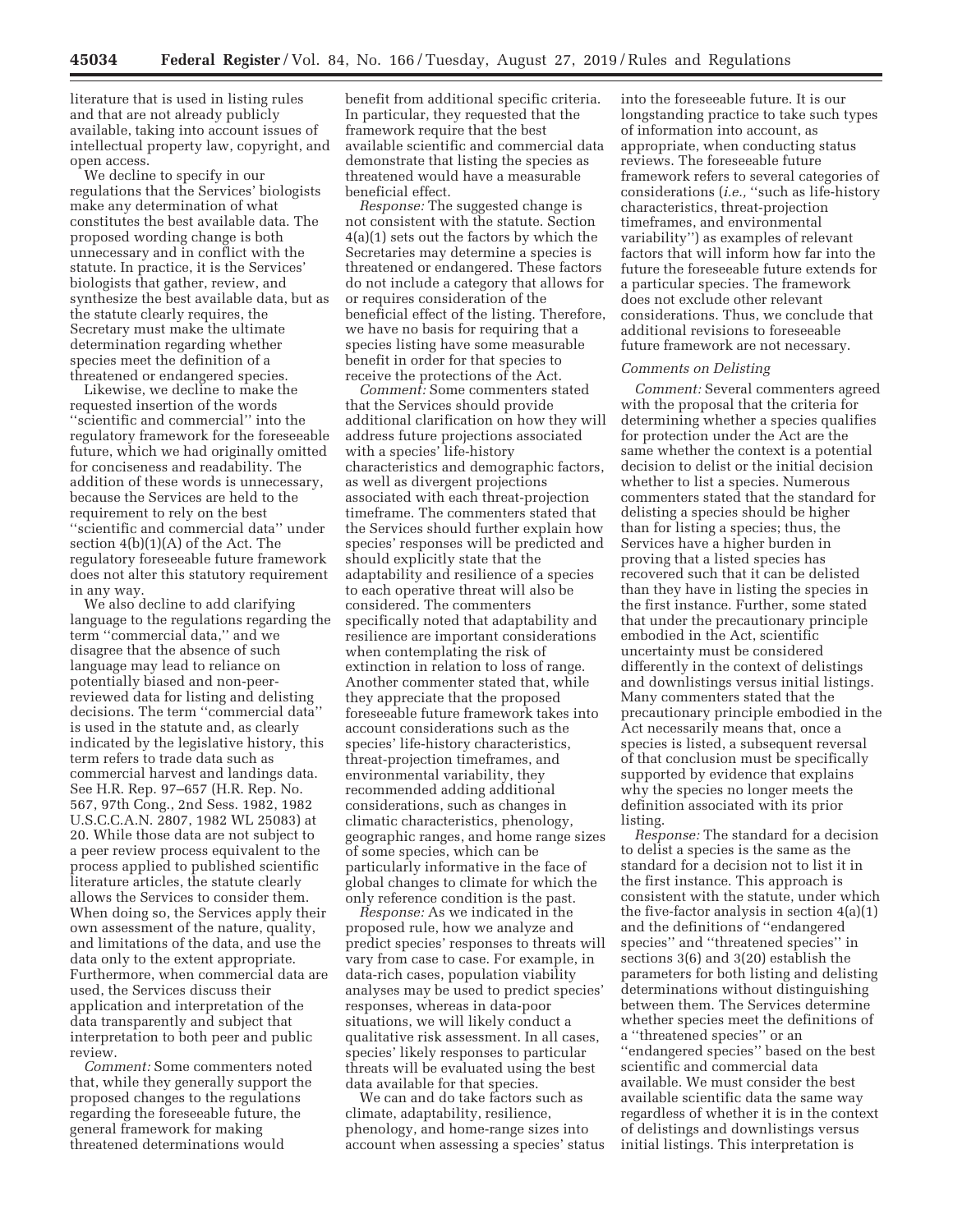consistent with the Services' longstanding practice and the decision in *Friends of Blackwater* v. *Salazar,* 691 F.3d 428 (D.C. Cir. 2012). That decision confirms that, when reviewing whether a listed species should be delisted, the Services must apply the factors in section 4(a) of the Act. 691 F.3d at 433 (upholding FWS's decision to delist the West Virginia northern flying squirrel because the agency was not required to demonstrate that all of the recovery plan criteria had been met before it could delist the species and it was reasonable to construe the recovery plan as predictive of the delisting analysis rather than controlling it). In that case, the court held that ''Section 4(a)(1) of the Act provides the Secretary 'shall' consider the five statutory factors when determining whether a species is endangered, and section 4(c) makes clear that a decision to delist 'shall be made in accordance' with the same five factors.'' *Id.* at 432. Therefore, we have finalized the proposed change.

*Comment:* Some commenters stated that the only ''standard'' articulated in the proposed regulations is that the species ''shall be listed or reclassified if the Secretary determines on the basis of the best scientific and commercial data available after conducting a review of the species' status, that the species meets the definition of an endangered species or a threatened species.'' Further, they stated that a decision to delist a species is not made against a blank slate. Rather, it is made in light of a prior factual determination by the Service. Therefore, the Services must explain and factually substantiate the departure from that prior determination. In making a new evaluation of a species' status, the Services cannot base their decision only on the available scientific and commercial data but must also consider their prior determination and substantiate the reasons for departing from their prior conclusions. An agency must provide ''a more detailed justification'' when it makes a decision that ''rests upon factual findings that contradict'' its prior findings. A failure to do so violates the Administrative Procedure Act.

*Response:* The Act defines ''threatened species'' and ''endangered species'' and directs the Services to make determinations regarding whether a species is threatened or endangered based upon the best available scientific and commercial data. This determination requires the Services to take into account all material in the record, including prior findings and the discussion of facts supporting those findings, and discuss how the newly available information has led to

different conclusions in a transparent manner.

The underlying obligation of the Services to articulate a rational connection between their decisions and facts in the record is the same regardless of the context of the determination being made (listing or delisting). Of course, where there is substantial information in the record that a listed species is likely to face a continuing threat, this responsibility is particularly acute. *See Greater Yellowstone Coalition, Inc.* v. *Servheen,* 665 F.3d 1015, 1030 (9th Cir. 2011) (holding that, in particular circumstance where strong evidence of continuing threat to species was documented in the record, the Act's policy of ''institutionalized caution'' required that FWS explain why delisting the species was appropriate in face of the uncertainty regarding the extent of the threat).

*Comment:* Several commenters stated that the removal of recovery as one of the reasons for delisting is in direct conflict with the main stated purpose of the Act and will allow the Services to delist species before they are recovered. They also stated that the Services have failed to adequately explain the purpose of removing the word ''recovery'' from  $§ 424.11(d)(2).$  They noted the only reasoning provided in the proposed rule was to align with statutory definitions of endangered and threatened species. The Services did not explain how removing this word creates better alignment.

*Response:* We note that the Act does not use the term 'recovery' or 'recovered' when referring to removing a species from the list. Rather, a species is removed from the list when it does not meet the definition of an endangered species or threatened species. Furthermore, the Services do not agree that this change will allow species to be delisted before they are recovered. The Services will continue to use the best scientific and commercial data available to make determinations as to whether species meet the definition of an endangered species or a threatened species. If a review of a listed species indicates a species does not meet either definition, the Services will propose the species for delisting. Likewise if, following a review, a listed species is determined to still meet the definition of an endangered or a threatened species, the Services would not propose the species for delisting. Thus, this revision in no way conflicts with the intention of the Act.

The Services removed the reference to "recovery" from  $§$  424.11(d)(2) because the existing regulatory language, which was intended to provide examples of when a species should be removed from

the lists, has been, in some instances, misinterpreted as establishing criteria for delisting. Although we are removing the word ''recovery'' from this section, the language will continue to include species that have recovered, because recovered species would no longer meet the definition of either an ''endangered species'' or a ''threatened species.'' However, the Services reiterate that the goal of the Act and the Services is to recover threatened and endangered species.

*Comment:* Some commenters objected to the removal of recovery from § 424.11 and stated the proposed rule appeared to circumvent recovery plans and improperly make section 4(f) of the Act meaningless. Additionally, they stated that removing this provision disconnects recovery from species recovery plans that in turn guide Statelevel actions and are effective means to address recovery. They argued the Services should include a discussion of recovery and recovery plans as part of this change and consider if protections are in place to support continued recovery of the species into the future.

*Response:* This change does not make recovery meaningless. Section 4(f) requires the development of recovery plans for most listed species. Recovery plans are a key component in conservation planning and provide an important roadmap for a species' recovery. This provision does not undermine the importance or effectiveness of recovery plans. Recovery plans will continue to guide the Services' recovery efforts.

*Comment:* A commenter expressed concern that the proposed addition of new paragraph (e) to § 424.11 would circumvent the requirement that delisting decisions must be made based on the best science and data available at the time of the decision. The commenter argued that the proposed revisions would allow for delisting based solely upon achieving any recovery criteria identified at the time of listing, even if this occurs prior to the attainment of the plan's recovery criteria and without regard to current information.

*Response:* The Services are required to make delisting determinations based upon the best scientific and commercial data available at the time the determination is made. When the Services determine whether a species meets the definition of a ''threatened species'' or ''endangered species,'' they will rely upon the best available data. The Services will continue to review all relevant information when making a delisting determination, including whether the recovery criteria have been achieved. Recovery plans provide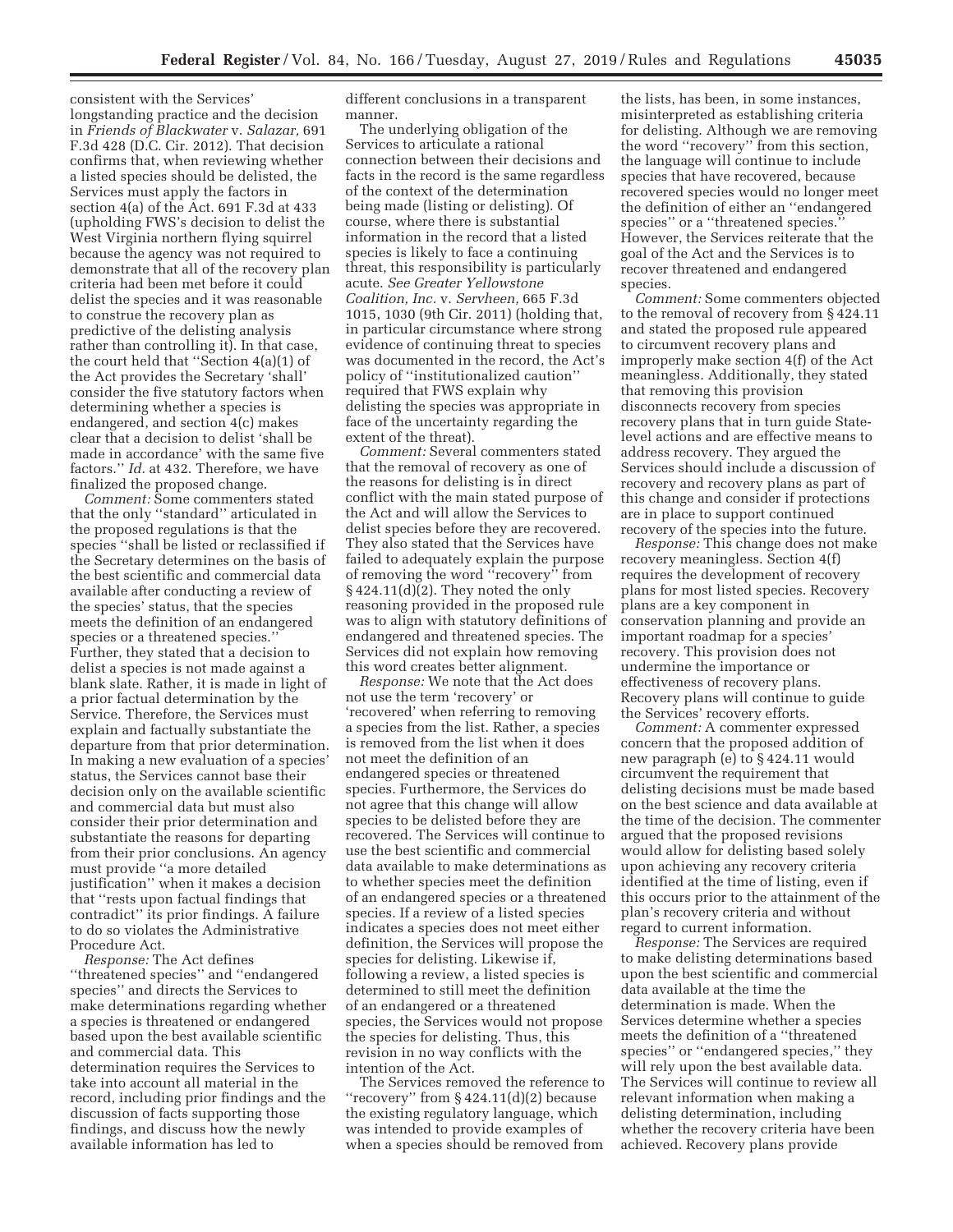important guidance to the Services, States, and other partners on methods of minimizing threats to listed species and measurable objectives against which to measure progress towards recovery, but they are not regulatory documents. A decision to revise the status of a species or remove a species from the List is ultimately based on an analysis of the best scientific and commercial data available to determine whether a species is no longer an endangered species or a threatened species, regardless of whether that information differs from the recovery plan.

*Comment:* Some commenters suggested that the Services clarify that delisting decisions are not contingent upon the satisfaction of a recovery plan. Others requested that the proposed revision at 50 CFR 424.11 also explicitly specify that species should be considered for delisting when the original recovery objective (*i.e.,* target population goal) in the species' recovery plan is met.

*Response:* The Services conclude that further clarification in this regard is not necessary. As noted in the proposed rule, the Services' intention is to clarify that the standard for whether a species merits protection under the Act should be applied consistently whether the context is potential listing or potential delisting. Thus, delisting decisions are not contingent upon the satisfaction of a recovery plan for that species. This interpretation is consistent with the Services' longstanding practice and the decision in *Friends of Blackwater* v. *Salazar,* 691 F.3d 428 (D.C. Cir. 2012). That decision confirms that, when reviewing whether a listed species should be delisted, the Services must apply the factors in section 4(a) of the Act. 691 F.3d at 433 (upholding FWS's decision to delist the West Virginia northern flying squirrel because the agency was not required to demonstrate that all of the recovery plan criteria had been met before it could delist the species and it was reasonable to construe the recovery plan as predictive of the delisting analysis rather than controlling it). In that case, the court held that ''Section 4(a)(1) of the Act provides the Secretary 'shall' consider the five statutory factors when determining whether a species is endangered, and section 4(c) makes clear that a decision to delist 'shall be made in accordance' with the same five factors.'' *Id.* at 432. The Services will delist a species when, based upon the best available scientific and commercial data, they determine the species no longer meets the definition of a threatened or endangered species.

*Comment:* Several commenters stated that removing the requirement that the data substantiate that the species is no longer endangered or threatened lowers the bar for delisting a species and will promote delisting species before they are actually recovered. Several commenters stated that the Services' proposed revisions to drop the requirement that data ''substantiate'' any delisting decision would strip listed species of the Act's protections and contravene the policy of ''institutionalized caution'' Congress adopted in enacting the Act. *Tenn. Valley Auth.* v. *Hill,* 437 U.S. at 194.

*Response:* The Services do not agree that removing this language will lower the bar for delisting species and allow them to be delisted before they have recovered. As required by the Act, the Services make determinations as to whether species warrant listing, including decisions to remove species from the lists of threatened or endangered species, based on the best scientific and commercial data available. The Services will not proceed with a delisting determination unless the best scientific and commercial data support that conclusion. Because the statutory standard for delisting is whether a species meets the definition of a threatened or endangered species based on the best scientific and commercial data available, it is not necessary to have a separate requirement that the data substantiate that the species is no longer threatened or endangered. Therefore, removing the requirement that the data substantiate that the species is no longer endangered or threatened does not contravene the policy of institutionalized caution because, before making a determination to delist a species, the Services are already required to assess the best scientific and commercial data available about the status of the species, threats it may face, the adequacy of regulatory mechanisms, and the effectiveness of any conservation efforts.

*Comment:* Some commenters stated that the Services inappropriately propose to be allowed to delist a species by simply reinterpreting data that were used to make the original listing determination.

*Response:* In proposing this change, the Services attempted to address any ambiguities in the regulatory text by simplifying this provision and returning to the underlying statutory standard. In order to delist a species, the Services must evaluate the best scientific and commercial data available at the time a determination to delist a species is made. They must review all information that is available and may not limit their

inquiry to the interpretation of data that were used to make the original listing determination. However, if the best available data supports reinterpreting the data used in the original listing determination, the Services may do so.

*Comment:* Several commenters stated that the proposed revision to the regulation addressing delisting based on extinction provides no rationale for weakening the informational requirements imposed by the current regulations. They stated that the language describing the period of time that must pass before a species can be delisted due to extinction should be retained because it allows for consistent implementation of the Act and provides clarity to the public. Additionally, some commenters stated that the proposed changes stating that evidence may include survey information is inconsistent with the precautionary approach that should be used when protecting imperiled species. Others stated that criteria should be developed for determining ''extinction'' or defining the term ''extinct'' for purposes of removing a species from the list due to extinction.

*Response:* The Services modified the text in this section because the Services' conclusion that a species is extinct will be based on the best scientific and commercial data available, as required under section 4(b)(1)(A). That decision may include, among other things, survey data and information regarding the period since the last documented occurrence or sighting of the species. We will make each determination on a case-by-case basis, considering the species-specific biological evidence for species extinction. We find it is more consistent with the statute to acknowledge this overarching obligation that all classification decisions must use the best available scientific and commercial data than to highlight only certain kinds of information as the current regulatory provision does. A determination that a species is ''extinct'' will be based on the best scientific and commercial data available, as required under section  $4(b)(1)(A)$ , according to the common understanding of the term.

*Comment:* Some commenters supported the provision related to delisting due to extinction, but requested that the Services add another section to this provision that would state that, when a species that was extinct in one area is reintroduced into an area, the reintroduced species can be managed to protect the new ecosystem that developed in the absence of the extinct species.

*Response:* The Services decline to add the proposed section. There are other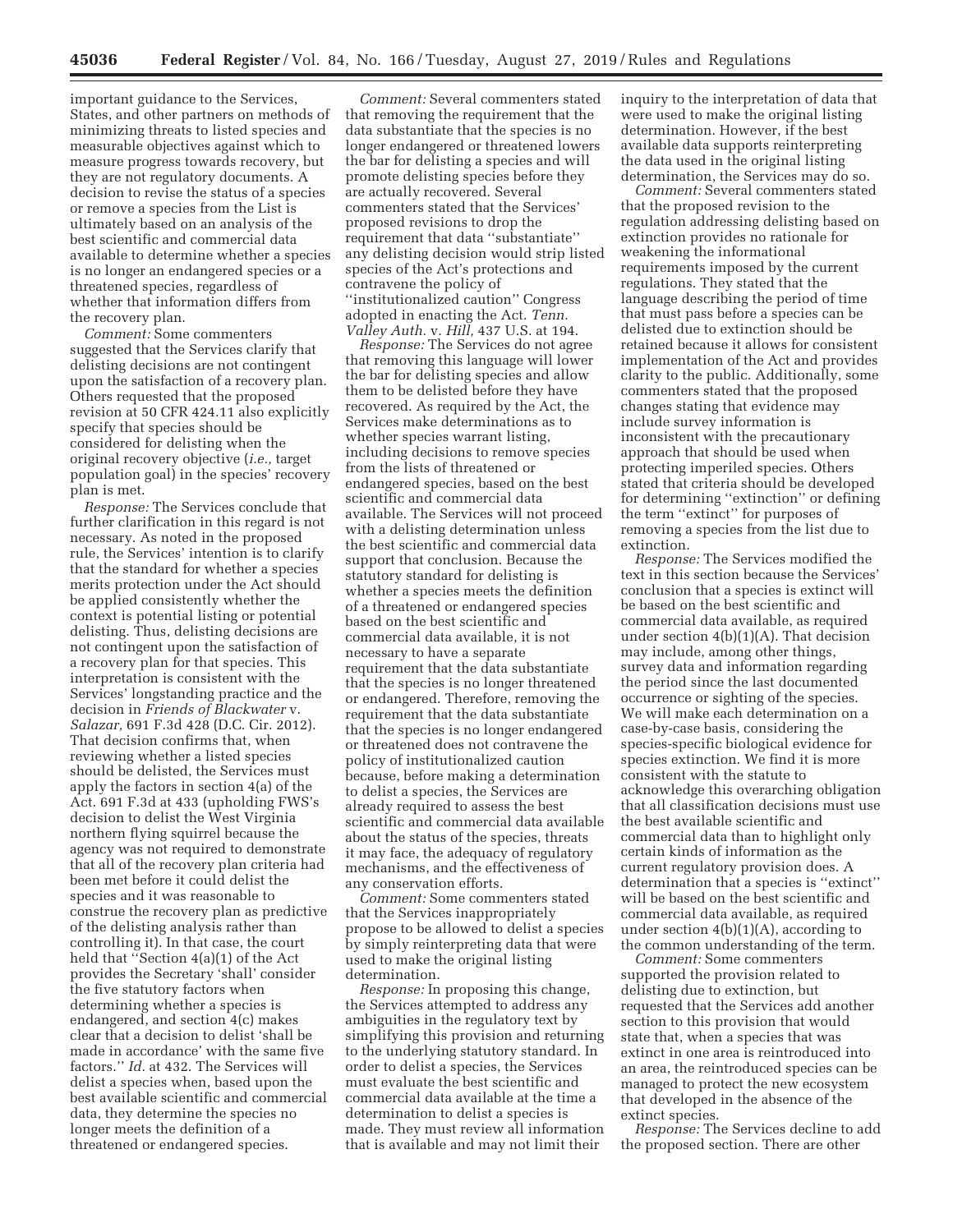provisions of the Act, such as section 10(j), that govern the introduction of populations back into areas where they no longer exist, and that issue is therefore beyond the scope of the regulations implementing section 4 of the Act.

*Comment:* Some commenters requested the Services add the term ''extirpated'' in addition to ''extinct.'' They suggested this addition would be useful in cases where a particular species may be extirpated from a region or local area without being fully extinct from an adjoining State or region.

*Response:* The Services decline to add "extirpated" to this section of the regulations. This provision of the regulations, and the Services' modifications to this section of the regulations, govern factors considered in delisting species. Extirpation of a population of a listed species from a particular area is not the equivalent of a species being extinct nor a valid reason to remove the species from the lists of threatened and endangered species.

*Comment:* Several commenters opposed the clarification that listed entities would be delisted if they do not meet the definition of ''species'' because they believe it is an effort to give the Services additional tools not to list species in need of listing and protection of the Act. Others argued that the proposed language would allow the Services to provide less or no protection to some populations within a larger species. And still others argued that, while it is true that new information could suggest a currently listed species is not a taxonomic species or subspecies, new science is not always definitive. Those commenters stated the proposed language could lead the Services to move prematurely to delist a species based on new information that may be inadequate, or later proved to be inaccurate, without any evaluation of whether the particular population in question is a threatened or endangered distinct population segment (DPS) of the new taxonomic subspecies or species into which the new evidence places it.

*Response:* This provision merely reflects the text and intent of the Act, *i.e.,* only ''species,'' as defined in section 3 of the Act, may be listed under the Act. If the Services determine that a group of organisms on the list does not constitute a ''species,'' then the listing is contrary to the Act, and the Services may initiate rulemaking procedures to delist the entity. We note that the Services may choose to consider whether there is an alternative, valid basis for listing some or all of the listed entity before finalizing a delisting. For

example, in some circumstances, for vertebrate species, if the constituent vertebrate populations constitute DPSs, they may be separately listed. This does not preclude the Services from considering whether a valid ''species,'' comprising some or all of the organisms covered by the delisted entity, warrants listing as a threatened or endangered ''species.''

This provision would apply if new information, or a new analysis of existing information, leads the Secretary to determine that a currently listed entity is not a taxonomic species, subspecies, or a DPS. When, after the time of listing, the Services conclude that a species or subspecies should no longer be recognized as a valid taxonomic entity, the listed entity should be removed from the list because it no longer meets the Act's definition of a ''species.'' In other instances, new data could indicate that a particular listed DPS does not meet the criteria of the Services' Policy Regarding the Recognition of Distinct Vertebrate Population Segments Under the Endangered Species Act (''DPS Policy''; 61 FR 4722, February 7, 1996). In either circumstance, the entity would not qualify for listing under the Act.

Contrary to one of the comments, this provision would not allow some populations to be delisted while others remain listed if the combination of populations still meets the definition of a ''species'' and that species meets the definition of ''threatened species'' or ''endangered species.'' The courts have made clear that, before delisting any DPS of a listed species, the Services must consider how the delisting will affect other members of the listed entity. E.g., *Humane Soc'y of the U.S.* v. *Zinke,*  865 F.3d 585, 602 (D.C. Cir. 2017) (holding that the delisting of the Western Great Lakes DPS of the grey wolf was invalid because FWS had failed to consider ''whether both the segment and the remainder of the already-listed wolves would have mutually independent statuses as species''); *Crow Indian Tribe* v. *U.S.A.,*  343 F. Supp. 3d 999, 1014 (D. Mont. 2018) (delisting of the Greater Yellowstone Ecosystem population of grizzly was invalid because FWS had failed to consider how delisting would affect the remainder).

The Services agree that new scientific data or information is not necessarily more definitive, and we acknowledge that scientific and taxonomic data are always evolving. Delisting a species following a determination that it no longer meets the definition of a species will only be undertaken after a rigorous review of the best available scientific

and commercial data, and a proposed and final rulemaking process.

*Comment:* Some commenters opposed the provision regarding delisting when an entity does not meet the definition of a ''species,'' because they are concerned the change would allow the Services to retroactively reanalyze original listing information and decide that a species, evolutionarily significant unit, or DPS no longer requires protection based on political factors.

*Response:* The Services' determination that a species no longer meets the definition of a species must be based on the best available scientific and commercial data. Even under the current regulations (current 50 CFR  $424.11(d)(3)$ , the Services have the ability to delist when the entity is found not to qualify as a listable entity. The Services do not intend the regulatory language change to allow for listing determinations to be based on anything but the statutory standard.

*Comment:* Some commenters opposed delisting a species when it does not meet the definition of a ''species'' because they believe it will increase litigation and result in continuous listings, delistings, and relistings by focusing on how a species is defined rather than the species' status.

*Response:* Under the current regulations, we have authority to delist entities that do not meet the definition of a ''species'' under the Act, so the language does not change our requirements in this regard. Acting consistently with the Act in this way allows the Services to focus their resources on recovering species that are threatened or endangered. If a species, subspecies, or DPS no longer meets the Act's definition of a ''species,'' it should be removed from the list so the Services can focus their resources on species most in need.

*Comment:* Some commenters opposed delisting based on a listed entity not meeting the definition of ''species'' because they argued many taxonomic changes have been made in recent years based solely on DNA information and analysis. They argued that, while DNA analysis is a good tool, it has limitations and is still subjective in regard to distinct species because our taxonomic system is subject to human error.

*Response:* As stated above, new information is not always definitive. The Services' determinations identifying species, subspecies, and DPSs are not typically made solely on the basis of DNA analyses. Determinations that a listed entity does not meet the definition of ''species'' will be based on the best available scientific and commercial data.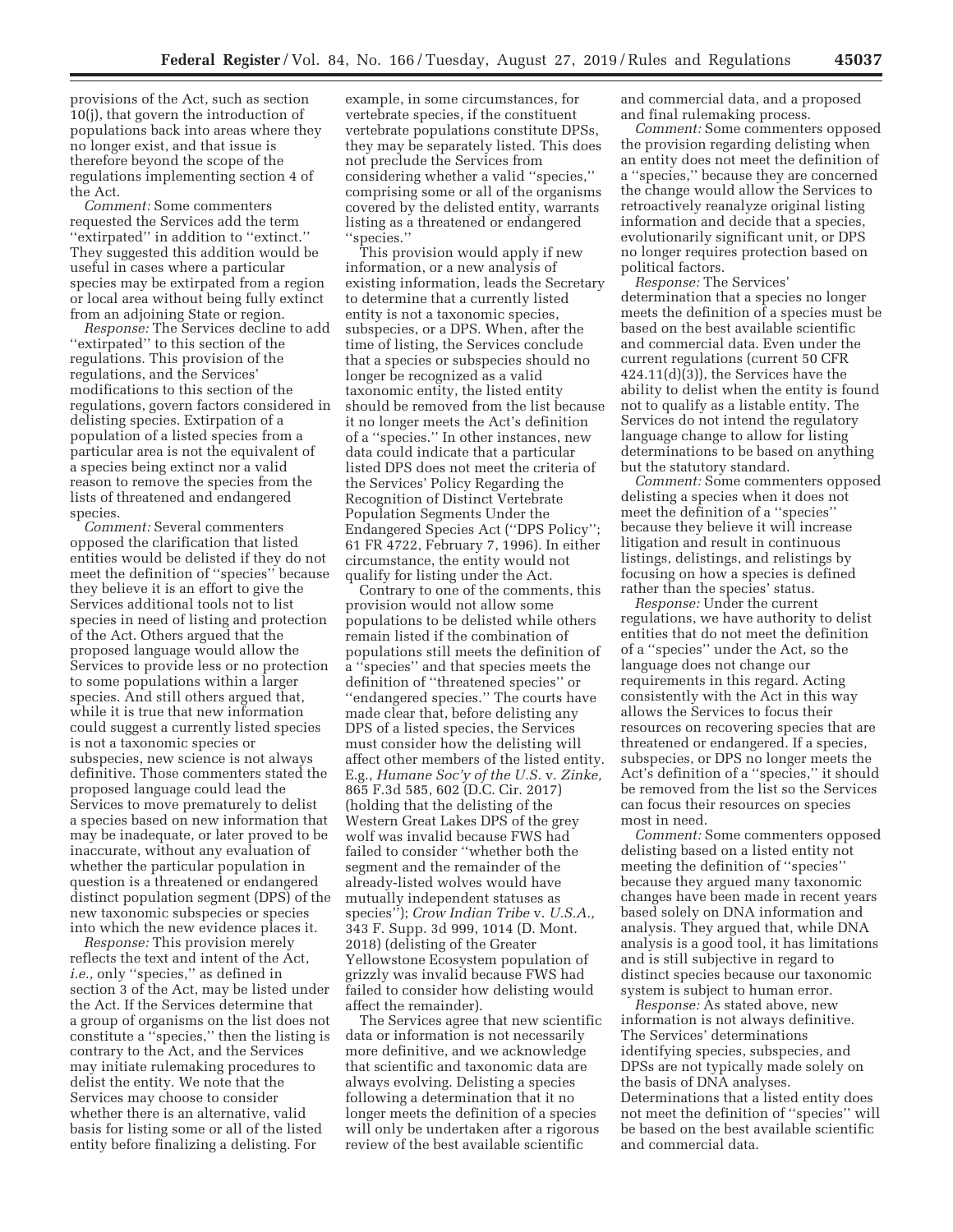*Comment:* Some commenters stated that delisting an entity when it does not meet the definition of ''species'' would allow the Services to forgo considering whether the taxonomic subspecies or species of which the Service now believes the entity to be a part must now be considered threatened or endangered in a significant portion of its range based on the status of that population.

*Response:* This provision will not allow the Services to delist one or more populations of a species or subspecies without considering whether the species or subspecies is threatened or endangered throughout all or a significant portion of its range. As discussed earlier, the courts have made clear that, before delisting a population of a listed species, the Services must consider how the delisting will affect other members of the listed species.

*Comment:* Several commenters objected to delisting a species when it does not meet the definition of ''species'' because they believe it would result in leaving highly imperiled populations at risk of a gap in the Act's protections merely because of a taxonomic reclassification.

*Response:* Delisting a species when it does not meet the definition of a ''species'' under the Act would not leave imperiled populations that otherwise would merit listing at risk. This provision refers to taxonomic reclassifications. If a particular entity no longer meets the Act's definition of a species, that entity would not qualify for listing under the Act.

*Comment:* Some commenters opposed delisting a species when it does not meet the definition of ''species'' because they believe it is unnecessary. They stated this type of taxonomic information would come out in a species assessment using the five factors. They argued the taxonomic proposal is duplicative, in that it singles out one issue for specific treatment, when it is already covered by the broader language of § 424.11(e)(2). Further, some stated that, in addition to the regulatory change, the Services should also consider adopting objective standards and criteria for the Services' taxonomic determinations.

*Response:* The Services conclude that this provision provides a helpful clarification of the basis for delisting a species. Specifically, if an entity is not a ''species'' within the meaning of the Act, then, by definition, it cannot be a ''threatened species'' or ''endangered species.'' The Services will make their determinations based on the best available scientific information for determining whether a group of organisms is a species, subspecies, or

DPS. The Services joint DPS Policy (61 FR 4722, February 7, 1996) already provides sufficient criteria and standards when determining whether vertebrate species are DPSs. In order to be designated a DPS, vertebrate populations must be discrete and significant to the taxon as a whole.

*Comment:* Some commenters were concerned that recovery actions that mix genes of a DPS with other populations of the taxon, or significantly modify the distribution of the DPS, may inadvertently undermine protections of the Act. That outcome may occur if the proposed rule allows for the interpretation that a DPS for which recovery actions have modified genetic makeup or distribution is no longer discrete or significant and therefore does not meet the species definition required for protection under the Act.

*Response:* We understand the commenter's concern; however, if a population or set of populations qualify as a DPS under the two criteria set out in the DPS Policy it is extremely unlikely that a situation such as described by the commenter would arise, and it is not the Services' intention to create such situations. Secondly, if, through the process of recovery, a listed DPS begins mixing or interbreeding with other populations of that taxon such that it no longer met the DPS criteria, the Services could still evaluate whether that altered or larger entity is a ''species'' at risk of extinction and that warrants listing under the Act. As with any listing and delisting determination, the Services would base any such determination on the best available scientific and commercial data and after conducting a status review of the particular ''species.''

*Comment:* Several commenters stated that the reference to data in error as a reason for delisting should be retained because it is important for the public to know when an error has been made. Other commenters stated its removal is unnecessary and was not justified by the Services. They also requested the following be added as a fourth fact for delisting as 50 CFR 424.11(e)(4): ''The best scientific or commercial data available when the species was listed, or the interpretation of such data, were in error.''

*Response:* The Services have determined this provision is unnecessary because the other delisting factors being finalized in this rule, including whether the listed entity meets the definition of ''species'' or a determination that a species meets the definition of a ''threatened species'' or ''endangered species,'' adequately

capture instances in which a species was listed due to an error in the data, or in the interpretation of that data, at the time of the original classification. Furthermore, our delisting rules will clearly contain the rationale and justification for our proposed and final actions; if a species were listed in error, these rules would provide the requested transparency to the public. The Services had also rarely invoked the prior § 424.11(e)(3) due to confusion about when it should apply, so adopting a more simple structure that tracks the foundational statutory standards is appropriate and will result in more transparent and fulsome explanations of precisely why particular species are no longer found to warrant protection under the Act. We have therefore decided not to make the requested regulatory text change.

*Comment:* Some commenters stated that the revised § 424.11(e) creates an expedited delisting process whereby a 5-year status review automatically leads to delisting. They suggested the proposed changes would trigger that automatic process for delisting, but not for uplisting a species.

*Response:* Section 424.11(e) does not create an expedited or automatic delisting process following a 5-year review. Under the revised regulations finalized in this document, as is the case currently, no changes to a species' listing status will be made except through a rulemaking that complies with the notice and comment procedures of the Act. This is true regardless of whether a species is considered for uplisting, downlisting, or delisting.

*Comment:* Some commenters suggested the introductory clause of proposed § 424.11(e) be revised to read, ''The Secretary will delist a species if the Secretary, based on the best available scientific and commercial data available, including any information received in accordance with procedures set forth in § 424.15 or § 424.16(c), finds that:'' They believe this change will help clarify that the public will continue to have a role in reviewing, commenting on, and providing information concerning proposed delistings.

*Response:* The additional language suggested by the commenter is not necessary. The procedures set forth in § 424.15 and § 424.16(c) relate to providing the public notice and an opportunity to review proposed regulations and other decisions such as identification of candidate species. As noted above, any determination by the Services to list, delist, or reclassify a species must be effectuated through the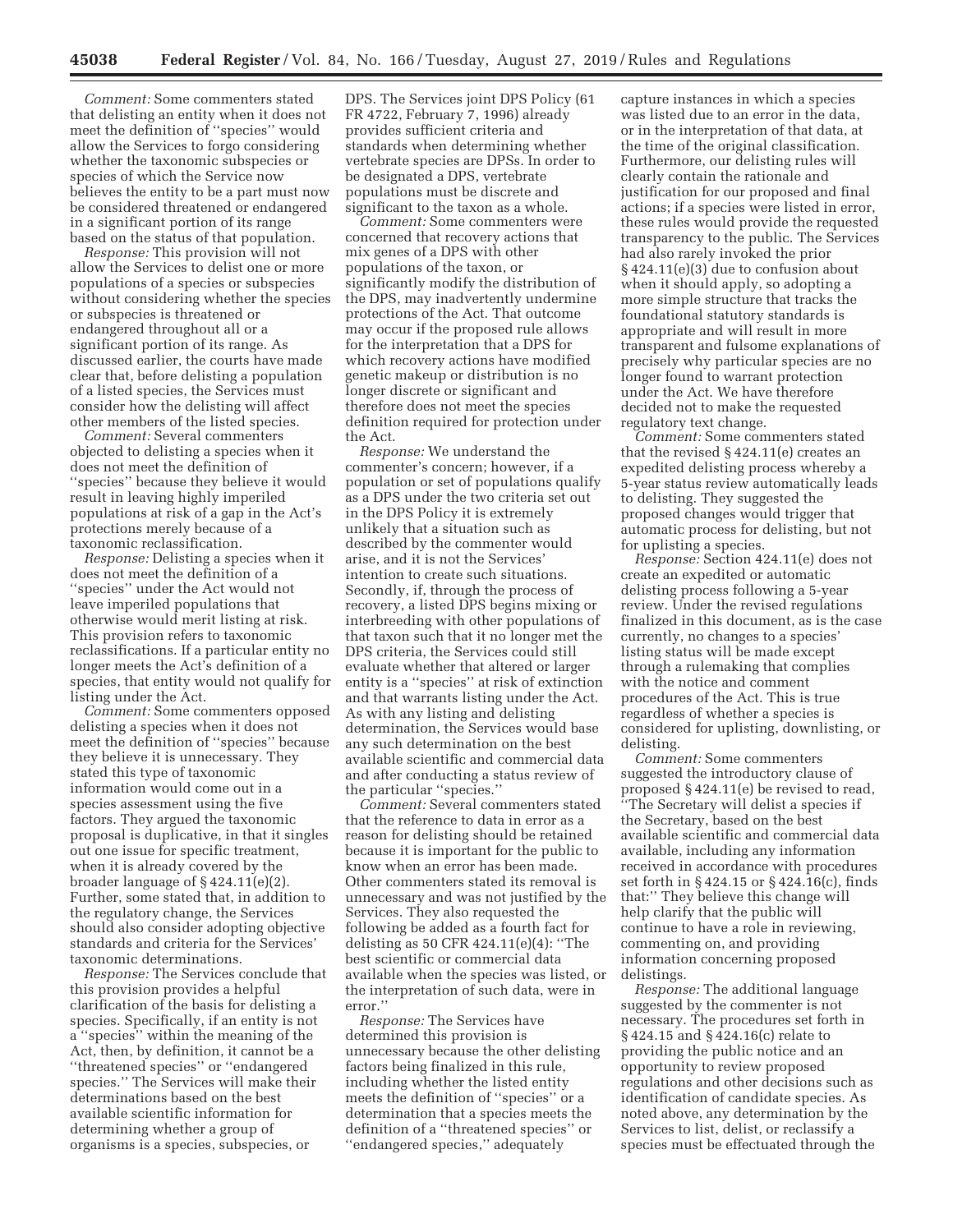rulemaking process, which provides the public the right to review and comment on those determinations before they are finalized.

*Comment:* Some commenters suggested the Services should expressly permit a species to be delisted in part of its range because doing so would allow the Services to better tailor the protections of the Act to a species' conservation needs by removing unneeded protections while retaining protections in other parts of its range.

*Response:* The Act authorizes the Services to list ''species,'' which includes species, subspecies, or DPSs. With regard to vertebrate species, the Services may determine there are DPSs within a listed species or subspecies. The Services may then assess the status of those DPSs. Should any of those DPSs be determined not to meet the definition of a threatened or endangered species, they could be delisted under the Act after the Services consider how delisting the DPS would affect the listed species or subspecies. This approach permits the Services to better tailor protections and prohibitions of the Act to the listed DPSs that warrant protection.

*Comment:* Some commenters stated the delisting process should be streamlined to allow for easier removal of species once documentation shows they are no longer threatened or endangered.

*Response:* The process that must be followed to delist or reclassify a species is the same as must be followed in listing a species. The Services are required to assess the status of a species based on the best available scientific and commercial data, applying the five factors, and engaging in the mandatory notice-and-comment rulemaking procedures as noted above.

*Comment:* Some commenters requested that ''will'' be replaced with ''shall'' in the first sentence of § 424.11(e) to ensure the Services abide by the strict requirements of the Act.

*Response:* The Services have made this change to make this provision consistent with the other paragraphs of § 424.11.

*Comment:* Some commenters stated that the Services should add conservation plans and agreements as a factor to consider in delisting decisions.

*Response:* The Services consider conservation plans and agreements, as well as all other conservation efforts, in their decisions to list, reclassify, or delist a species. Section  $4(b)(1)(A)$  of the Act requires the Secretary to make determinations solely on the basis of the best scientific and commercial data available after conducting a review of the status of the species and after taking

into account those efforts, if any, by any State or foreign nation, or any political subdivision of a State or foreign nation, to protect such species when determining whether a species meets the definition of a ''threatened'' or ''endangered'' species.

*Comment:* Some commenters requested the regulatory text for the proposed delisting factors at 50 CFR 424.11(e) address these issues by being revised to add ''reclassify.'' They requested that the text would read: ''The Secretary will delist or reclassify a species if the Secretary finds that, after conducting a status review based on the best scientific and commercial data available. . . .''

*Response:* As noted in the heading of 50 CFR 424.11, this section addresses factors for listing, delisting, and reclassifying species. Paragraph (e) of that section pertains only to delisting species. Therefore, it would not be appropriate to reclassify a species if any of the three findings in 50 CFR 424.11(e) are made by the Secretary. Reclassification is covered in existing (and revised) 50 CFR 424.11(c).

*Comment:* Some commenters stated that the Services should develop criteria to inform the assessment of the ''adequacy'' of State or local regulatory programs when making a delisting or downlisting determination. To ensure that future delisting and downlisting decisions are fully explained, documented, and can proceed expeditiously, the Services should develop guidelines establishing the necessary criteria for the development, and the Services' review, of State and local regulatory mechanisms. They further requested the Services convene a working group that includes representatives of State and local governments and members of the regulated community to inform the development of the appropriate guidelines and that the Services make these guidelines available for public review and comment prior to adoption.

*Response:* The Services decline to adopt or develop criteria at this time. The Services may in the future consider developing such criteria, such as in guidance.

*Comment:* Some commenters stated the Act's five listing criteria are not particularly well suited to delisting. While they need to be addressed prior to delisting, they are focused on threats instead of recovery, and, therefore, do not provide a science-based recovery objective. They suggested the Services should provide recovery teams with additional clarity on how to identify recovery goals that are clear, consistent, measurable, and based on the best

available science, in order to ensure that the long-term health and viability of recovered species will be maintained after they are returned to State management.

*Response:* The Services decline to make revisions to these regulations in this regard. First, regarding the suggestion that section 4(a)(1) factors are not relevant to a delisting determination, the statute and case law are in fact clear that the section 4(a)(1) factors are intrinsically central to determining whether a species meets the definition of a ''threatened species'' or an ''endangered species,'' whether the question is asked in the context of a potential listing or a potential delisting. [See discussion above and citation to the *Friends of Blackwater*  case.] In response to the suggestion to provide guidance to recovery teams, the Services note that they rely on their Joint Interim Recovery Planning Guidance to provide guidance to recovery teams and others on developing recovery goals.

*Comment:* Some commenters stated the five listing criteria should be based on ''known'' data and information, instead of making assumptions in order to list a species.

*Response:* The Services are required to make listing decisions based on the best available scientific and commercial data. Those data are not required to be free from uncertainty. We are not required to wait to make listing determinations until better or more concrete science is available, and the Act requires that we base our decision on the best *available* data. *See, e.g., San Luis & Delta-Mendota Water Authority*  v. *Jewell,* 747 F.3d 581, 602 (9th Cir. 2014) (''best available'' standard does not require perfection or best information *possible*) (*citing Building Indus. Ass'n* v. *Norton,* 247 F.3d 1241, 1246 (D.C. Cir. 2001)); *Alaska* v. *Lubchenco,* 825 F. Supp. 2d 209, 223 (D.D.C. 2011) (same); *Maine* v. *Norton,*  257 F. Supp.2d 357, 389 (D.Me. 2003) (noting that the ''best available'' standard ''is not a standard of absolute certainty'').

*Comment:* Some commenters expressed agreement that the standard and criteria for delisting should be no more than that for listing. The standards should be the same but for one exception the FWS has previously recognized. The commenter stated that the prioritization to list [sic] foreign species should be greater than for domestic listed species because of the lack of benefits for foreign listed species in the negative effects in the balance.

*Response:* We assume the commenter to mean 'prioritization for delisting',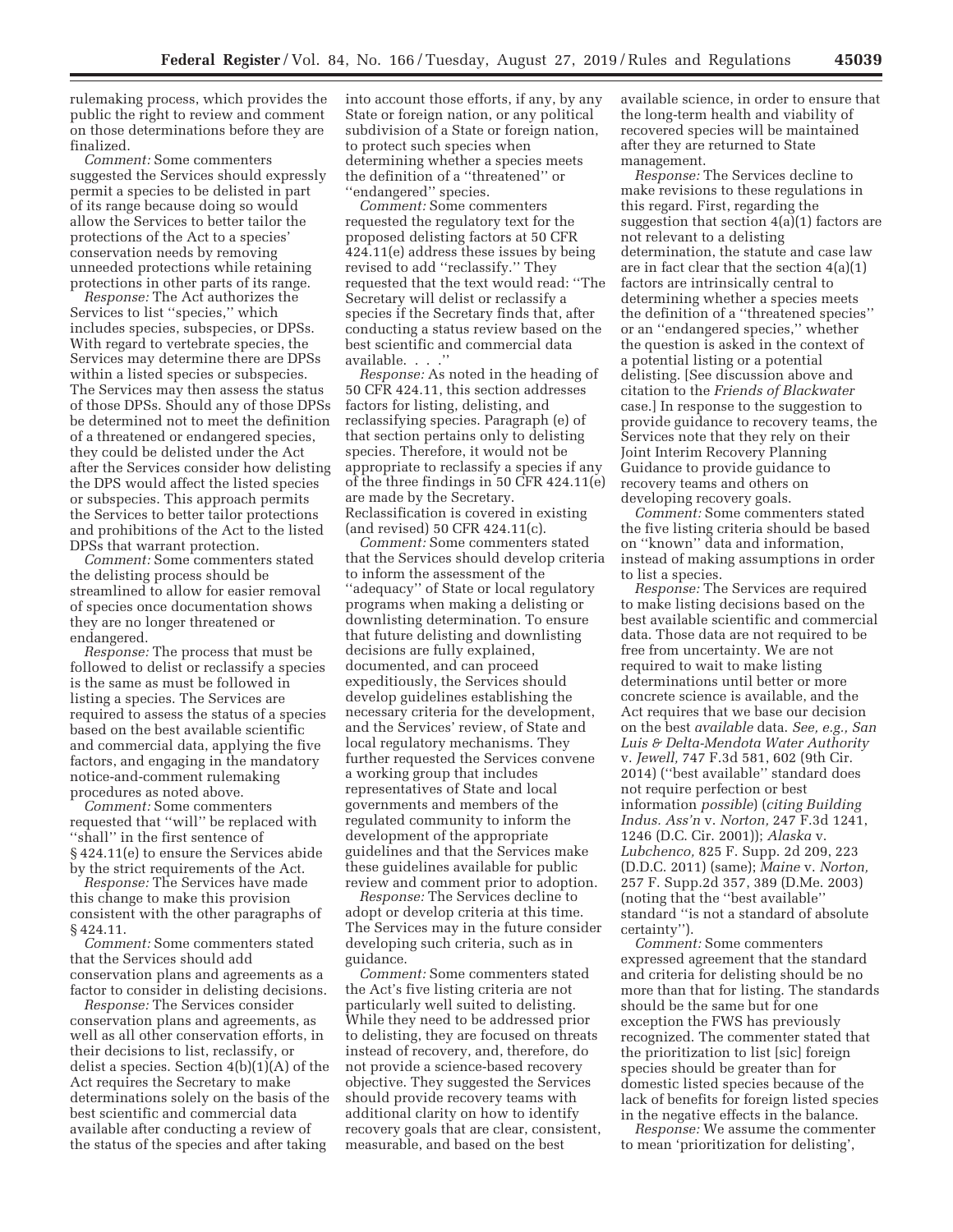rather than 'list'. The Services agree that the standards for listing and delisting are the same. The Act does not allow the Services to use different standards with regard to listing domestic and foreign species. FWS recognizes that the benefits of listing species that are not under U.S. jurisdiction may be more limited than the benefits that domestic species realize and allocates its funding to reflect this difference. With the limited resources that FWS allocates to foreign species, we prioritize those where listing can result in conservation, for example, species that are in trade across U.S. borders.

*Comment:* Some commenters noted that the proposed regulations include changes in paragraph designations and cross-references, but not in the substantive content of certain provisions, in particular new paragraphs (f) and (g). The commenter requested that these provisions be modified to better take into account State and foreign nation programs and species listings under the Convention on International Trade in Endangered Species (CITES) when making listing determinations.

*Response:* The Services decline to make this change. Those provisions sufficiently take into account State and foreign programs and CITES listings when making listing determinations under the Act and do not merit revision at this time.

# Comments Regarding Not Prudent Determinations Comment

Several commenters thought the Services should retain as a basis for a not-prudent determination that designation of critical habitat for a species would not be beneficial to its conservation. Some noted that this approach would be consistent with legislative history and several court decisions that cited to the legislative history. *See Natural Resources Council*  v. *U.S. Dep't of the Interior,* 113 F.3d 1121 (9th Cir. 1997); *Conservation Council of Hawaii* v. *Babbitt,* 2 F. Supp. 2d 1280 (D. Hawaii 1998).

*Response:* The House Report for the 1978 amendments contains statements indicating that Congress intended for the Services to designate critical habitat except in those rare instances when critical habitat would not be ''beneficial to'' or ''in the best interests of'' the species. H.R. Rep. No. 97–1625, at 16– 18 (1978). Consistent with this understanding of the authority to make not prudent findings, we identify in these revised regulations a number of specific circumstances in which we anticipate that it would not be prudent to designate critical habitat because it

would not benefit the species. This final regulation includes some circumstances that were already captured in the current regulations at § 424.12(a)(1)(ii) and some additional circumstances that we have identified based on our experience in designating critical habitat.

Basing prudency determinations on whether particular circumstances are present, rather than on whether a designation would be ''beneficial,'' provides an interpretation of the statute that is clearer, more transparent, and more straightforward. It also eliminates some confusion reflected in the courts' decisions in the *NRDC* and *Conservation Council* cases. In those decisions, the courts remanded the not prudent determinations at issue because the FWS had not articulated a rational connection between the facts and the agency's conclusion that designating critical habitat would not be beneficial for the species. 113 F.3d at 1125–26; 2 F. Supp. 2d at 1284. Although the courts held that FWS had failed to weigh the benefits and risks, or had failed to consider potential benefits beyond consultation benefits, the courts' reasoning indicates that the decisions were based on the insufficiency or absence of any factual analyses of the specific data available. The court in *NRDC* also found that, in implementing the regulations that were in place at the time, FWS had erroneously applied a ''beneficial to *most of* the species'' standard instead of a ''beneficial to the species'' standard. Moreover, the decisions' reliance on the legislative history statements equating ''not prudent'' with ''not beneficial to the species'' is undermined by the fact that ultimately Congress did not choose to include the ''not beneficial to the species'' language as a standard or limitation in the statute.

Further, we note that in both decisions the courts seem to have considered principles related to the discretionary process for weighing the impacts of critical habitat designation under section 4(b)(2) of the Act, which do not govern ''not prudent'' determinations. In part, this appears to be due to the courts' interpretations of statements the Services had made regarding their intentions in applying the regulatory provisions. *See* 113 F.3d at 1125 (citing 49 FR 38900, 38903 (1984) (noting that the Services would balance the risks to the species of designating and the benefits that might derive from designation and would forgo designations of critical habitat where the possible adverse consequences would outweigh the benefits)). We now take the opportunity to clarify the separate nature of ''not prudent'' designations and the discretionary analyses that we may elect to take under section 4(b)(2) of the Act. We intend these evaluations to address separate factors.

We emphasize that determining that a species falls within one or more of the circumstances identified in the revised regulations does not bring the prudency analysis to an end. As the courts in both *NRDC* and *Conservation Council* found, in determining whether or not designation of critical habitat is prudent, the Services must take into account the specific factual circumstances at issue for each species. 113 F.3d at 1125; 2 F. Supp. 2d at 1287– 88. However, as we clarify below, this does not require the Services to engage in the type of area-by-area weighing process that applies under section  $4(b)(2)$  of the Act.

*Comment:* Numerous commenters stated that the expansion of circumstances when the Services may find critical habitat designation to be not prudent is not consistent with the Act or congressional intent. Commenters expressed concerns that this change will result in numerous species being denied the protections afforded by critical habitat designations. They also stated that determinations that critical habitat is not prudent will be much more common under the proposed regulations than they have been in the past, and that this is a major change from the current regulation.

*Response:* It is permissible under the Act, as well as the current and revised regulations, for the Services to determine that designating critical habitat for a species is not prudent. *See*  16 U.S.C. 1533(a)(3)(A) (directing the Secretary to designate critical habitat for listed species concurrent with listing that species ''to the maximum extent prudent and determinable''). The changes to the regulations are not intended to expand the circumstances in which the Services determine that designation of critical habitat is not prudent. Rather, the revisions are intended to provide clarity and specificity with respect to the circumstances in which it may not be prudent to designate critical habitat by replacing the vague phrase ''not beneficial.'' Congress recognized that not all listed species would be conserved by, or benefit from, the designation of critical habitat, but did not specify what those circumstances might be. While the statutory language allows us to forgo designating critical habitat in rare circumstances in which designation of critical habitat does not contribute to the conservation of the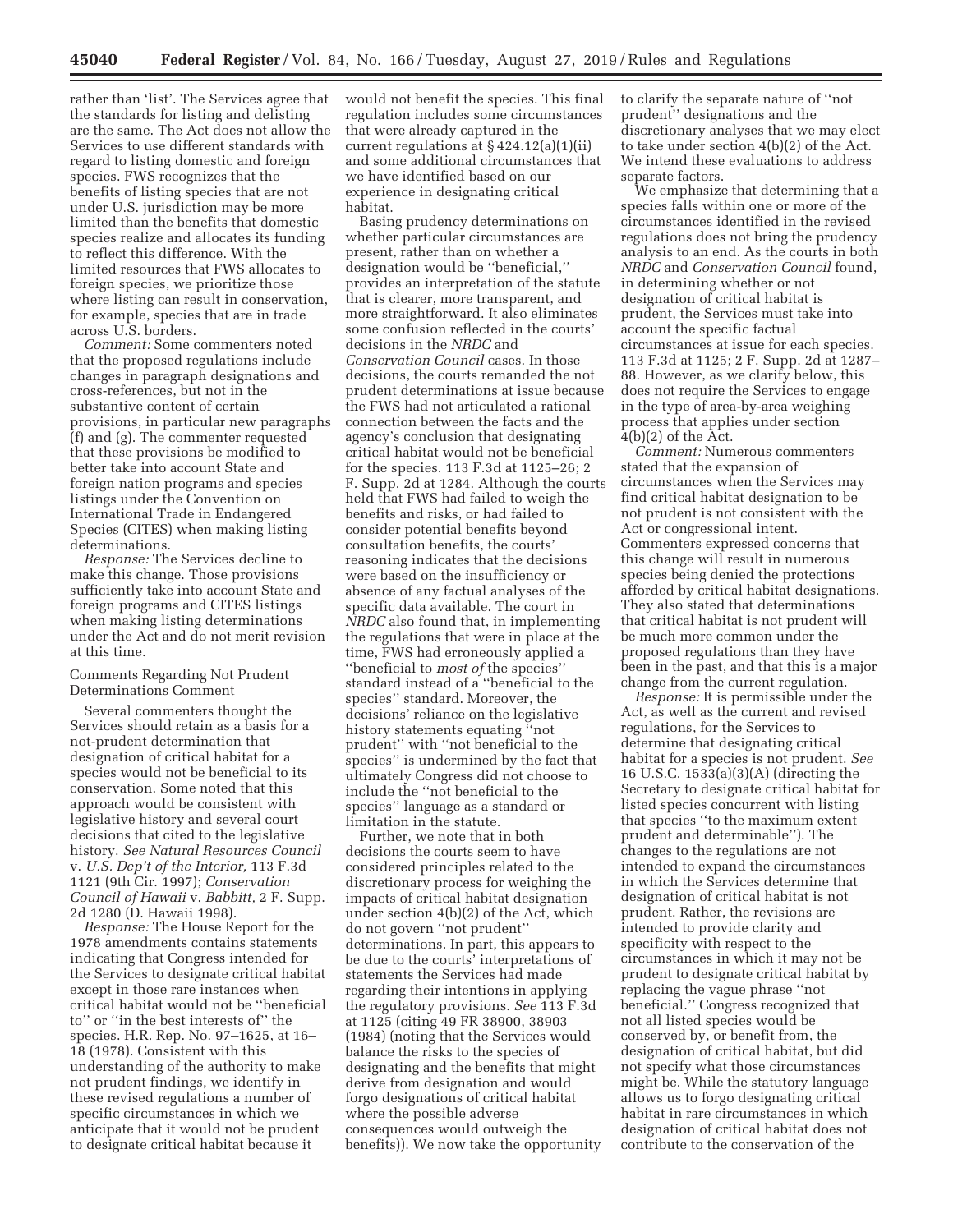species, the Services recognize the value of critical habitat as a conservation tool and expect to designate it in most cases. Therefore, the Services anticipate that not prudent findings will remain rare and would be limited to situations in which designating critical habitat would not further the conservation of the species.

*Comment:* Several commenters stated that the Services may only properly make a not prudent determination if there is specific information that a species would be harmed by designating critical habitat.

*Response:* Congress did not impose any such limitation on the Secretaries' authority to make not prudent determinations. The statutory language requires that the Services designate critical habitat ''to the maximum extent prudent.'' The Services have long interpreted that language to apply to a broader range of circumstances beyond those in which a species would be harmed by the designation. Other circumstances occasionally may arise where a designation is not wise, such as when a designation would apply additional regulation but not further the conservation of the species. The current regulations (81 FR 7414; February 11, 2016, and at 50 CFR 424.12(a)(1)) allow for a determination that critical habitat is not prudent for a species if such designation would:  $(i)$  Increase the degree of threat to the species through the identification of critical habitat, or (2) not be beneficial to the species. The determination that critical habitat is not prudent for a listed species is uncommon, especially because most species are listed, in part, because of impacts to their habitat or curtailment of their range. Most not prudent determinations have resulted from a determination that there would be increased harm or threats to a species through the identification of critical habitat. For example, if a species was highly prized for collection or trade, then identifying specific localities of the species could render it more vulnerable to collection and, therefore, further threaten it. However, Congress did not limit ''not prudent'' findings to those situations; in some circumstances, a species may be listed because of factors other than threats to its habitat or range, such as disease. In such a case, a not prudent determination may be appropriate.

*Comment:* Several commenters suggested additional circumstances where designation may not be prudent, including when the economic and societal impacts outweigh the benefits to the species, when areas to be designated are already under Federal

management for other purposes, or when areas are covered by a habitat conservation plan under section  $10(a)(1)(B)$  or other conservation plan.

*Response:* Under section 4(b)(2) of the Act, the Secretaries have the discretion to determine whether areas should be excluded from a critical habitat designation if the benefits of exclusion outweigh the benefits of inclusion, unless the exclusion will result in the extinction of the species concerned. A discretionary weighing analysis under section 4(b)(2) can involve economic or other impacts and land management of the areas concerned. We note that the "not prudent" determination and any section 4(b)(2) weighing are separate processes. Because of the specific reference in section 4(b)(2) to weighing of benefits, we conclude that Congress intended the prudency language to address other matters, as reflected in this final regulation.

As a result, we do not infer from the *NRDC* and *Conservation Council*  decisions that, to determine whether or not it is prudent to designate critical habitat, the Services must undertake a balancing or weighing of benefits akin to the section 4(b)(2) analysis for determining whether or not to exclude specific areas from a critical habitat designation. We now take the opportunity to clarify the separate nature of ''not prudent'' designations and the discretionary analyses that we may elect to take under section 4(b)(2) of the Act. First, in making prudency determinations, the Services evaluate critical habitat designation *as a whole*  for that species, while in making exclusion determinations under section 4(b)(2) the Services must evaluate *specific areas.* Second, as referenced earlier, unlike exclusion analyses under section 4(b)(2), the statute does not expressly require a balancing of benefits. Third, prudency determinations must be made at the time of listing based on the best scientific information available at that time, while exclusion determinations are only made if the Secretary first determines the boundaries of the areas that meet the definition of ''critical habitat.'' Based on these differences, prudency determinations must address different factors, on a different scale, based on a different set of data, and usually at a different time from section 4(b)(2) analyses. Indeed, a ''not prudent'' determination precludes the need to undertake the process of identifying specific areas and considering the impacts of designation of such specific areas under section 4(b)(2).

*Comment:* Several commenters objected to the Services making a not prudent determination if areas within U.S. jurisdiction would provide only negligible conservation value to a species that occurs primarily outside the jurisdiction of the United States. Some expressed concern that ''negligible'' is vague and undefined. Some stated that this course of action is contrary to the plain language of the Act and does not consider the need for migratory or transitory areas that contribute to the conservation of the species.

*Response:* In our 2016 revision of these regulations (81 FR 7414; February 11, 2016), we noted in the preamble that the consideration of whether areas within U.S. jurisdiction provide conservation value to a species that occurs in areas primarily outside U.S. jurisdiction could be a basis for determining that critical habitat designation would not be prudent (81 FR 7432; February 11, 2016). For the purposes of clarity and transparency, we proposed to add this consideration directly to the regulatory text. In the preamble to our proposed regulations, we explained that we would apply this determination only to species that primarily occur outside U.S. jurisdiction and where no areas under U.S. jurisdiction contain features essential to the conservation of the species.

The dictionary defines ''negligible'' to mean ''so small or unimportant as to be not worth considering; insignificant.'' In the context of ''negligible conservation value'' we mean that the conservation value of habitats under U.S. jurisdiction would be insignificant to the conservation of the listed entity. The circumstances when a critical habitat designation would provide negligible conservation value for a species that primarily occurs outside of U.S. jurisdiction will be determined on a case-by-case basis, and factors such as threats to the species or its habitat and the species' recovery needs may be considered.

Finally, if areas under U.S. jurisdiction are important to the species' conservation for migratory or transitory purposes, we expect that we would not make a determination that critical habitat is not prudent. Based on the Services' history of implementing critical habitat, we anticipate that not prudent determinations will continue to be rare.

*Comment:* Some commenters suggested that critical habitat carries substantive and procedural benefits aside from those arising from the obligation to consult under section 7, even if consultation through section 7 is the sole regulatory mechanism for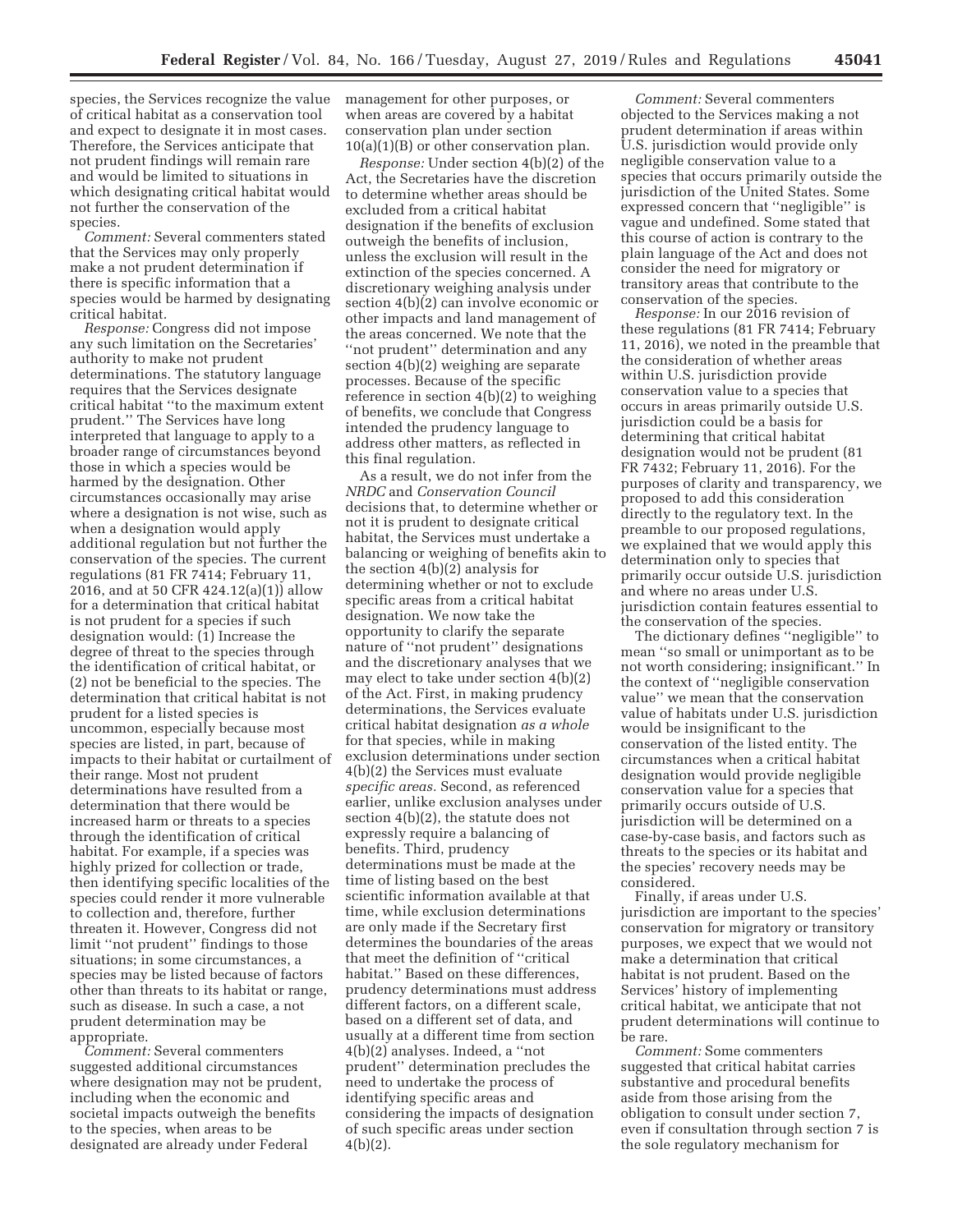protecting critical habitat under the Act. These benefits include educating the public and State and local governments about the importance of certain areas to listed species, assisting in species recovery planning efforts, protecting against unanticipated Federal actions affecting the habitat that could be important in allowing the species time to adapt or demonstrate possible resilience to encroaching effects of climate change, or establishing a uniform protection plan prior to consultation. They cited the decisions in *NRDC* and *Conservation Council,* 113 F.3d at 1121; 2 F. Supp. 2d at 1280. They also noted that the Services acknowledged such benefits at the time of adopting the prior regulations, at 81 FR 7414–7445 (Feb. 11, 2016) (describing ''several ways'' that critical habitat ''can contribute to the conservation of listed species''). In light of the myriad benefits of designating, the commenters assert that the threat of climate change actually emphasizes the importance of designating critical habitat rather than justifying creating an additional exception from designation where threats to habitat stem from climate change. They further urge that designation can still benefit a species even if section 7 alone cannot address all the threats to a species' habitat.

*Response:* Although the direct benefit that the statute provides for designated critical habitat is through section 7 consultation, depending on the factual circumstances surrounding a given species, designating critical habitat may carry incidental additional benefits to the species beyond the protections from section 7 consultation. These regulatory revisions would not preclude us from designating critical habitat if any of the specific circumstances that the revised regulations identify, including climate change, is present—when we determine that designating critical habitat could still provide for the conservation of the species. However, through implementing the Act we have encountered situations in which threats to the species' habitat leading to endangered or threatened status stem solely from causes that cannot be addressed by management actions identified through consultations under the destruction or adverse modification standard of section 7(a)(2) of the Act.

In those situations, a designation of critical habitat could create a regulatory burden, as well as divert resources away from listing and designating critical habitat for other species, without providing any overall conservation value to the species concerned. Examples would include species experiencing threats stemming from

melting glaciers, sea level rise, or reduced snowpack but no other habitatrelated threats. In such cases, a critical habitat designation and any resulting section 7(a)(2) consultation, or conservation effort identified through such consultation, could not ensure protection of the habitat. The revised regulations identify this situation as a circumstance in which designation of critical habitat is often not prudent, but determining that a species falls within this category does not make a not prudent finding mandatory, nor is the list of circumstances in which designation may not be prudent exhaustive. As we discussed in response to an earlier comment, in such situations (as with all not prudent analyses), the Services would need to take into account the specific factual circumstances at issue for the given species.

*Comment:* Several commenters expressed concern that the proposed regulatory changes to the circumstances in which the designation of critical habitat would not be prudent would result in the Services not designating critical habitat for species threatened by climate change. This outcome would eliminate the possibility of designating unoccupied critical habitat that could provide habitat for species under a changing climate in the future.

*Response:* The Services intend to make not prudent determinations only in the rare circumstance when the designation of critical habitat would not assist in conserving the species. For example, the Services might conclude that Federal action agencies could take no meaningful actions to address the threats to the habitat of a particular species that might arise from climate change. Under these circumstances, the Services might determine that it is not prudent to designate critical habitat because the designation would not be able to further the conservation of the species in the face of these threats, and our resources are better spent on other actions that assist in the conservation of listed species. These regulatory revisions would not preclude us from designating occupied or unoccupied critical habitat if any of the specific circumstances that the revised regulations identify, including climate change, is present if we determine that designating critical habitat could still provide for the conservation of the species.

*Comment:* Several commenters stated that the Services should be required to determine that a designation is not prudent when any of the situations listed in the proposed regulation at § 424.14(a)(1) exist, rather than stating

that the Secretary ''may, but is not required to, determine that a designation would not be prudent.'' Others thought that use of phrases such as ''not limited to'' was too open-ended and would result in more not-prudent determinations. Both sets of commenters believe the proposed approach leaves too much discretion to the Services.

*Response:* We recognize that some commenters would appreciate the greater certainty that would occur if a not prudent determination were mandatory rather than discretionary, while other commenters believe that critical habitat designation should be prudent in almost all cases. However, the question regarding whether designating critical habitat is prudent must be addressed on a case-by-case basis. Each species is different, and the threats they face can be complex; a onesize-fits-all approach is not required by the statute and may not be in the best interests of the species. The inclusion of ''but not limited to'' to modify the statement ''the factors the Services may consider include'' allows for the consideration of circumstances where a determination that critical habitat is not prudent would be appropriate. It is important to expressly reflect this flexibility in the revised regulations. Any future rule that includes a not prudent determination will clearly lay out the Services' rationale as to why a not prudent determination is appropriate in that particular circumstance.

In some situations, the Services may conclude, after a review of the best available scientific data, that a designation would nevertheless be prudent even in the enumerated circumstances.

*Comment:* Several commenters thought the Services should simply delete  $§ 424.12(a)(1)(ii)$  instead of revising it. They further stated that the Act does not require that a species currently be threatened by habitat loss before critical habitat is designated and protected, and the spirit of the Act would not be served by the imposition of such a requirement by regulation.

*Response:* The Services are finalizing the proposed revisions to  $§$  424.12(a)(1)(ii) because we have concluded that they will provide the public and the Services with a clearer, more transparent, and more straightforward interpretation of when it may not be prudent to designate critical habitat. Critical habitat is a conservation tool under the Act that can provide for the regulatory protection of a species' habitat. The previous regulations and these revisions do not establish a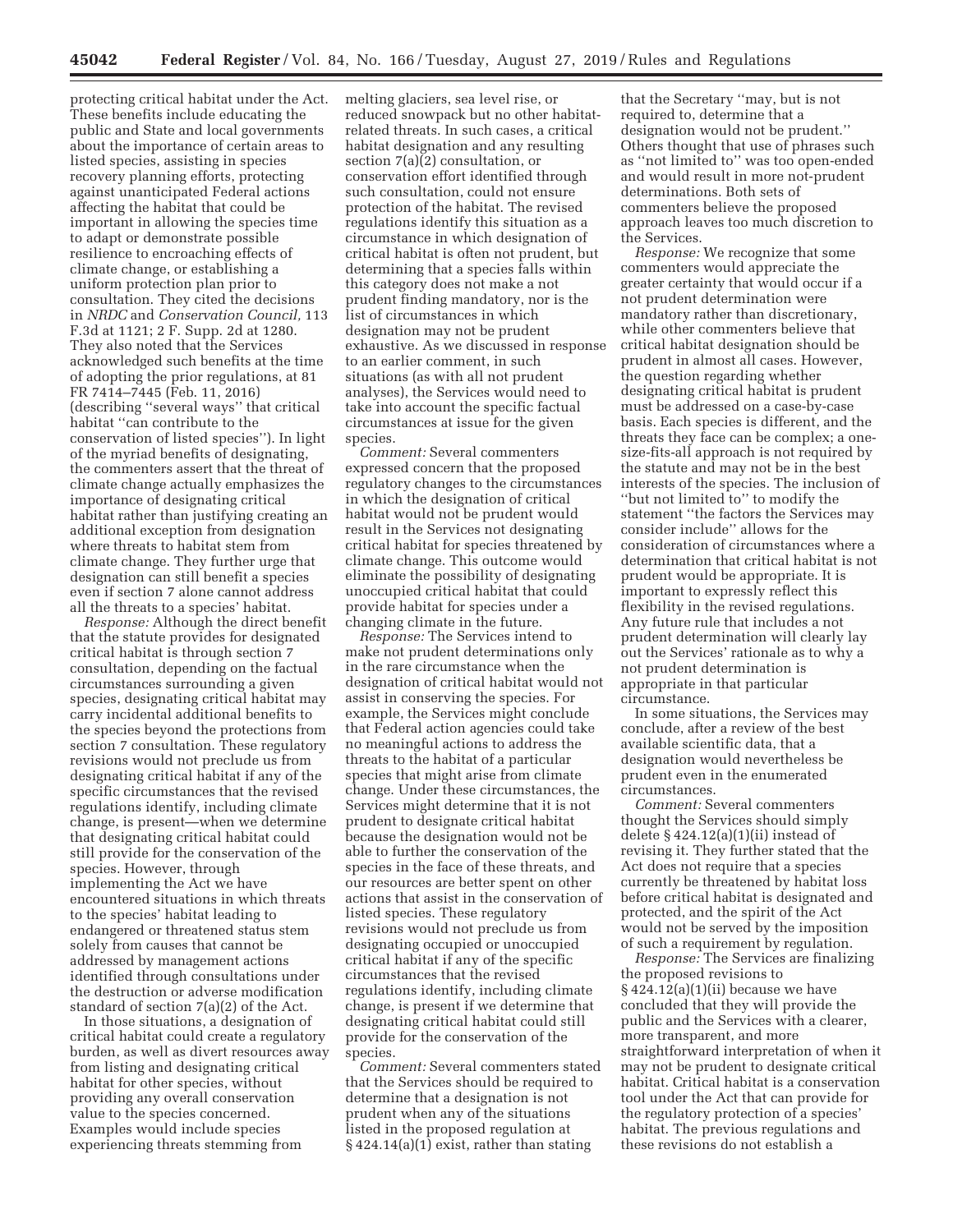requirement that a species be threatened by the modification, fragmentation, or curtailment of its range for critical habitat to be prudent to designate. However, the regulation and revisions establish a framework whereby if we list a species under the Act and determine through that process that its habitat is not threatened by destruction, modification, or fragmentation, or that threats to the species' habitat stem primarily from causes that cannot be addressed by management actions, then the Secretary may find that it would not be prudent to designate critical habitat. Examples would include species experiencing threats stemming from melting glaciers, sea level rise, or reduced snowpack but no other habitatbased threats. In such cases, a critical habitat designation and any resulting section 7(a)(2) consultation, or conservation effort identified through such consultation, could not ensure protection of the habitat. While this provision is intended to reduce the burden of regulation in rare circumstances in which designating critical habitat would not contribute to conserving the species, the Services recognize the value of critical habitat as a conservation tool and expect to designate it in most cases.

*Comment:* Some commenters suggested that, by allowing for not prudent determinations where the threats stem solely from causes that cannot be addressed through management actions resulting from consultation under section 7(a)(2) of the Act, the Services would be pre-judging future Federal actions and outcomes of the consultations without basis for doing so. They cited two decisions from the Ninth Circuit Court of Appeals holding that the Services may not rely on the availability of other protections as a basis for not carrying out the mandatory duty of designating critical habitat.

*Response:* The Services will make a determination as to whether a designation of critical habitat is prudent based upon the best scientific data available to us at the time of listing. This determination includes a thorough analysis of the factors contributing to listing; therefore, we will be able to assess the degree to which these factors *can be*—not whether they *will be* influenced by consultations under the destruction or adverse modification standard of section 7(a)(2) of the Act. In the rare circumstances in which we determine that the threats to the species' habitat are of such a nature that Federal action agencies are unable to modify or manage their actions such that the underlying causes posing risks to the

habitat can be affected or influenced, then conducting consultations under the destruction or adverse modification standard of section 7(a)(2) of the Act on the impacts of the Federal action on critical habitat would not further the conservation of the species, and designation of critical habitat would be not prudent. If the best available information changes over time such that habitat-based human intervention is possible, we can designate critical habitat at that time. In reaching the conclusion that it may not be prudent to designate in such circumstances, we are not relying on the existence of other protections and thus the cited cases are not relevant. Our interpretation of the statutory term ''prudent'' set forth in this rule is not contingent on there being other available protections.

# *Comments Regarding Unoccupied Critical Habitat*

*Comment:* Numerous commenters stated that the Services have not justified the proposed change from current regulations that were recently amended in 2016.

*Response:* On May 12, 2014, the Services published a proposed rule revising the regulations at § 424.12 (79 FR 27066), in which we changed the step-wise approach we had been using since 1984 to allow for simultaneous consideration of occupied and unoccupied habitat according to the definition of ''critical habitat'' in the Act. We finalized the rule on February 11, 2016 (81 FR 7414), eliminating the sequenced approach to considering occupied habitat before unoccupied habitat. In carrying out Executive Order 13777, ''Enforcing the Regulatory Reform Agenda,'' the Department of the Interior (DOI) and the National Oceanic and Atmospheric Administration (NOAA) published documents in the **Federal Register** in summer 2017 (82 FR 28429, June 22, 2017; 82 FR 31576, July 7, 2017) requesting public comment on how the agencies could implement regulatory reform and improve the efficiency and effectiveness of regulations. Both of these documents resulted in input from States, trade organizations, and private landowner groups indicating that the Services should go back to considering occupied habitat before unoccupied habitat when designating critical habitat.

This final rule responds to those concerns as well as comments made on the proposed rule here by restoring the requirement that the Secretary will first evaluate areas occupied by the species. In addition, this approach furthers Congress's intent to place increased importance on habitat within the

geographical area occupied by the species when it originally defined ''critical habitat'' in 1978. The Conference Report accompanying the amendments specified that Congress was defining ''critical habitat'' as ''specific areas *within* the geographical area occupied by the species at the time it is listed that is essential to the species conservation and requires special management.'' H.R. Rept. No. 95–1804 (emphasis in the original). The report went on to state in the paragraph that followed: ''In addition, the Secretary may designate critical habitat outside the geographical area occupied by the species at the time it is listed if he determines such areas are essential for the conservation of the species.''

*Comment:* Returning to the sequenced approach of considering occupied habitat first will result in critical habitat designations that are not adequate to conserve species that may face range shifts into previously unoccupied habitat that will be species' best chance for survival in a rapidly changing environment as a result of climate change.

*Response:* As the Act requires, we designate unoccupied critical habitat when it is essential to the conservation of the species. For species threatened by climate change, we will designate unoccupied habitat if we determine that occupied areas are inadequate to ensure the conservation of the species and we identify unoccupied areas that are essential for the conservation of the species (including that there is a reasonable certainty both that the area will contribute to the conservation of the species and that the area currently contains one or more of those physical or biological features essential to the conservation of the species).

In specific circumstances where the best scientific data available indicate that a species may be shifting habitats or habitat use, it is permissible to include specific areas accommodating these changes in a designation, provided that the Services can explain why the areas meet the definition of ''critical habitat.'' In other words, we may find that an unoccupied area is currently ''essential for the conservation'' even though the functions the habitat is expected to provide may not be used by the species until a point in the future. The data and rationale on which such a designation is based will be clearly articulated in our proposed rule designating critical habitat. The Services will consider whether habitat is occupied or unoccupied when determining whether to designate it as critical habitat and use the best available scientific data on a case-by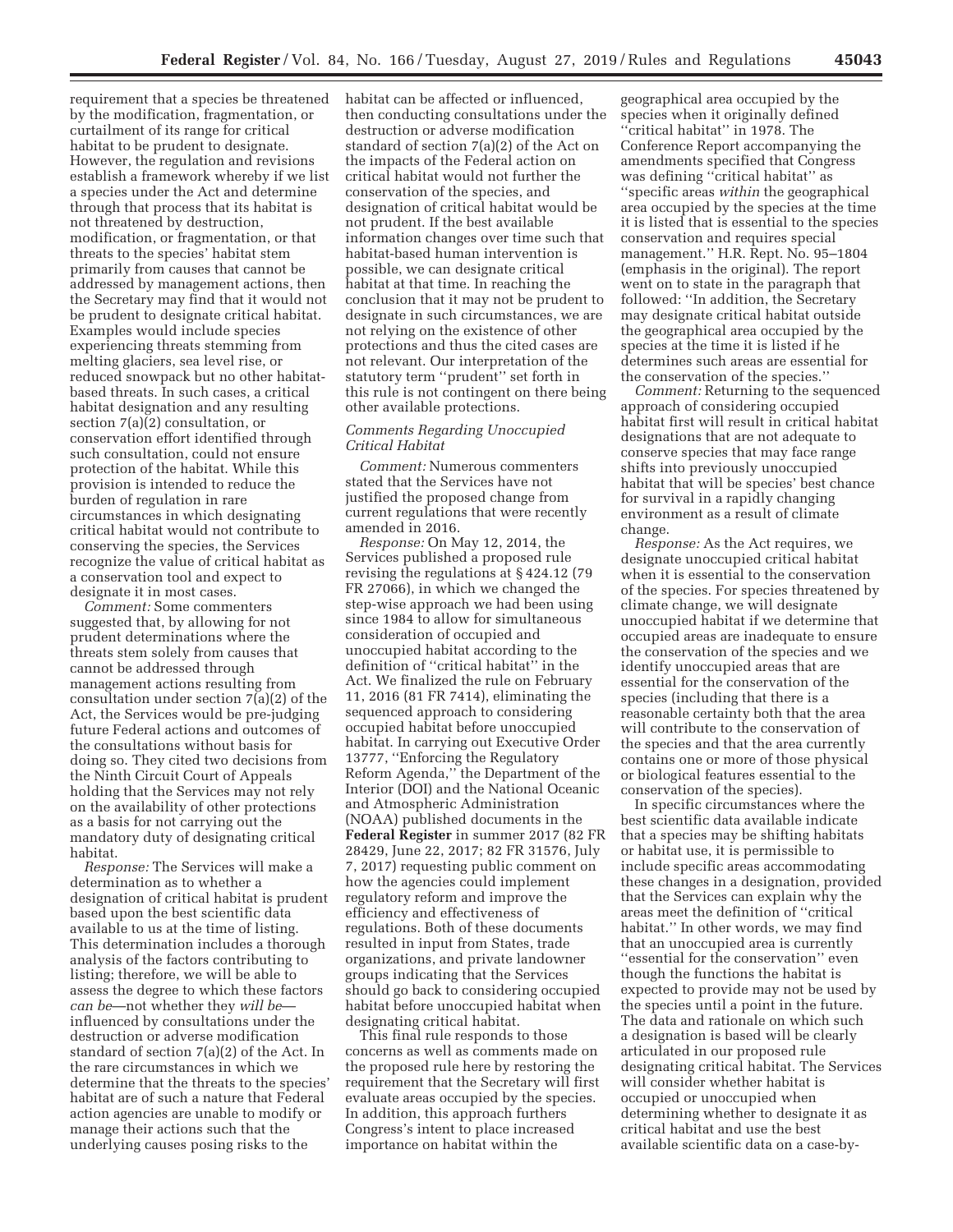case basis regarding the current and future suitability of such habitat for recovery of the species.

*Comment:* Many commenters stated that the changes to the procedures for designating unoccupied habitat do not adequately account for the species' recovery needs. Relatedly, some commenters suggested that the Services designate enough critical habitat at the time of listing to ensure that a species can recover.

*Response:* Although designation of critical habitat and the development of recovery plans are guided by two separate provisions of the Act and implementing regulations, the ultimate goal of each is the same: To provide for the conservation of listed species. ''Conservation'' is defined as the use of all methods and procedures that are necessary to bring any endangered or threatened species to the point at which the measures provided pursuant to the Act are no longer necessary, *i.e.,* the species is recovered in accordance with § 402.02. Such methods and procedures include, but are not limited to, all activities associated with scientific resources management such as research, census, law enforcement, habitat acquisition and maintenance, propagation, live trapping, and transplantation, and, in the extraordinary case where population pressures within a given ecosystem cannot be otherwise relieved, may include regulated taking.

In evaluating which areas qualify as critical habitat (subject to section 4(b)(2) exclusions), we follow the statutory requirements. Designation of critical habitat is one important tool that contributes to recovery, but a critical habitat designation alone may not be sufficient to achieve recovery. Indeed, given the limited regulatory role of a critical habitat designation (*i.e.,* through section 7's mandate that Federal agencies avoid destruction or adverse modification of critical habitat), it is generally not possible for a critical habitat designation alone to ensure recovery. Also, we must designate critical habitat according to mandatory timeframes, very often prior to development of a formal recovery plan. See *Home Builders Ass'n of Northern Cal.* v. *U.S. Fish and Wildlife Service,*  616 F.3d 983, 989–90 (9th Cir. 2010). However, although a critical habitat designation will not necessarily ensure recovery, it will generally further recovery because the Services base the designation on the best available scientific data about the species' habitat needs at the time of designation.

*Comment:* Many commenters did not agree with the Service's proposal that

we would consider whether unoccupied areas could result in more efficient conservation when determining whether these areas are essential, for a variety of reasons. Some stated that ''less-efficient conservation'' is not defined and no thresholds were offered for determining what would be considered efficient conservation. Others thought this provision would grant the Services overreaching discretion to designate unoccupied areas that is not based on what is actually essential for conservation. Others stated that a decision on whether unoccupied areas are essential for conservation should be a scientific determination. Some commenters stated that the Services should not consider societal conflicts when designating critical habitat. They further stated that determining whether an area is essential for the survival or recovery of a species is an entirely different question than determining whether managing that area would be economically ''efficient.''

*Response:* Based on the confusion generated by this provision, we have removed the provision allowing the designation of unoccupied habitat where a designation limited to occupied habitat would result in less efficient conservation. We will only consider whether unoccupied areas are essential to the conservation of a species when occupied areas are not sufficient to conserve the species. When the Services propose to designate specific areas pursuant to section 3(5)(A)(ii), we will explain the basis for the determination, including the supporting data. Thus, the Services' explanation will be available for public comment in the context of each proposed critical habitat designation.

*Comment:* Some commenters suggested that the Act requires concurrent consideration of potential occupied and unoccupied critical habitat together, based on data showing occupancy at the time of listing as well as at the time of designating critical habitat, which could be later. The commenters are concerned that, if the Services prioritize occupied habitat and are not designating until later in time, some areas that the species used to occupy at the time of listing will lose the opportunity for protection. They suggest this course of action would violate the approach of ''institutionalized caution'' mandated in *T.V.A.* v. *Hill,* 437 U.S. 153, 194 (1978).

*Response:* As explained in the preamble to the final rule in 2016, the Services acknowledge that occupancy is to be determined with reference to where the species could be found at the time of listing. Where designation is

taking place later in time, the Services will rely on evidence that was contemporaneous with the time of listing where possible or, where necessary, may rely on more current evidence of distribution if there is a reasonable basis to conclude that it reflects distribution at the time of listing. Thus, the Services are able to appropriately analyze areas for possible inclusion as occupied critical habitat using the touchstone of occupancy at the time of listing even where designation takes place later in time. This course of action adequately fulfills the Services' statutory mandate to designate critical habitat. We note that *T.V.A.* v. *Hill* was decided in the context of a section 7 consultation and an earlier version of the statute that predated even the statutory definition of ''critical habitat.'' The decision does not shed light on proper interpretation of the statutory provisions addressing designation of critical habitat.

*Comment:* Several commenters were concerned that the Services must commit to using the best scientific data available when designating unoccupied areas as critical habitat.

*Response:* We are mandated by the Act to use (and are committed to using) the best scientific data available in determining any specific areas as critical habitat, regardless of occupancy.

*Comment:* Some commenters stated that landowner willingness is an undefined term and will lead to confusion and inconsistent implementation. They further stated that success of conserving species is dependent on working with non-Federal landowners, and facilitating a process where they would be relieved from the responsibility of conserving species will put an undue burden on Federal and State landowners.

*Response:* We recognize that ''landowner willingness'' is not a defined term, but we are not required to define every term used in a preamble. Rather, it is appropriate to give such phrases their ordinary meaning in the context of making case-specific determinations. Given the varied circumstances that may be involved in designation of critical habitat, we conclude that it is a relevant factor to consider when we evaluate whether an unoccupied area is likely to contribute to the conservation of the species. We agree that conservation of most listed species is dependent on working with non-Federal landowners. That said, section 7 of the Act places special responsibility on Federal agencies to provide for the conservation of listed species. Therefore, it is appropriate to place more responsibility, relative to the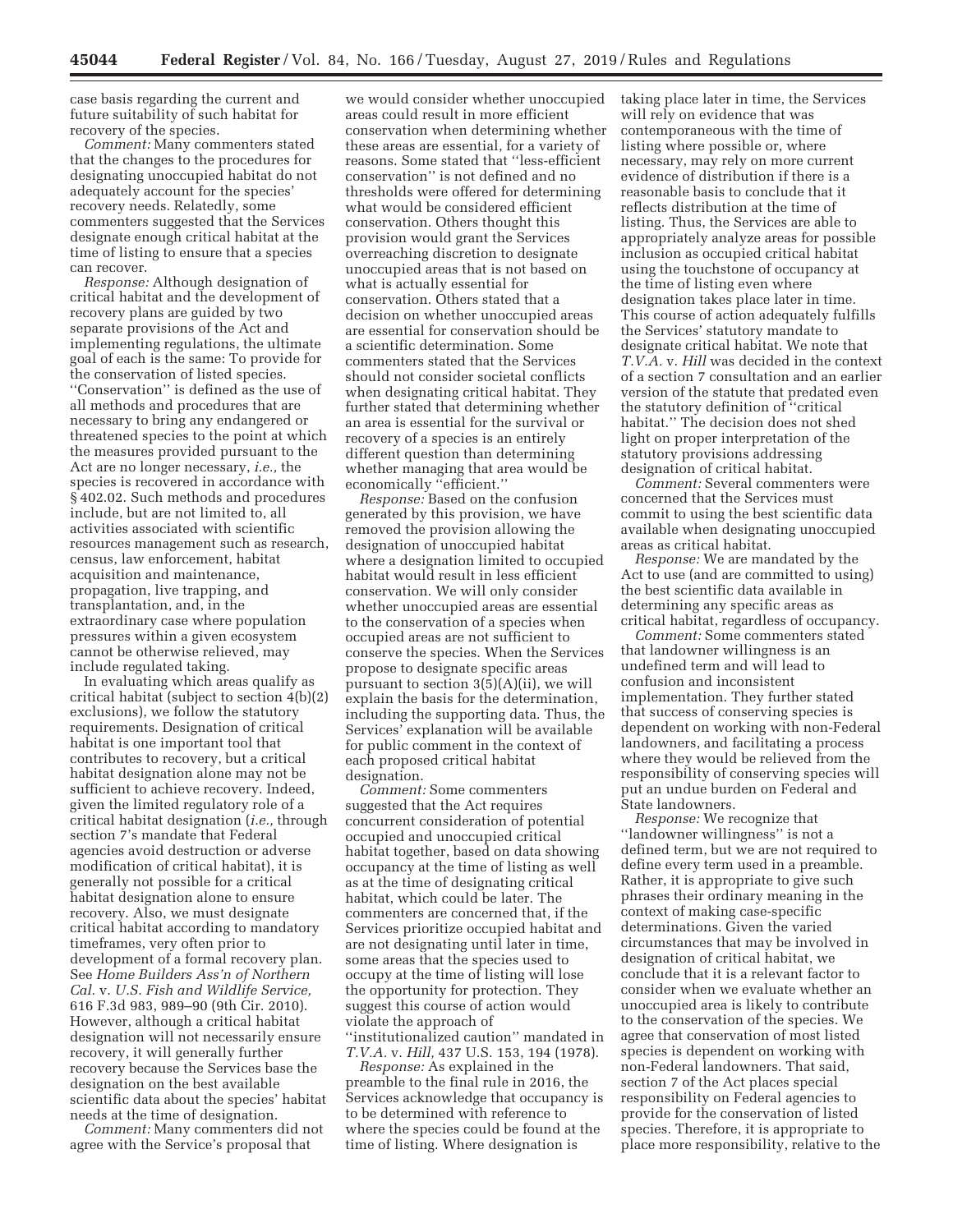public generally or to private landowners, on Federal landowners to conserve listed species.

*Comment:* Some commenters stated that the definition of ''essential'' in the proposed regulations would limit Secretarial discretion to designate unoccupied areas as critical habitat.

*Response:* The statute limits Secretarial discretion to designate unoccupied areas to when we can determine such areas are essential to the conservation of a species. In the final regulation we explain that to be a specific area that is essential to the conservation there must be a reasonable certainty that the area currently contains one or more of those physical or biological features that are essential to the conservation of the species. It is appropriate through regulation to describe the circumstances or considerations that would lead the Secretary to conclude that unoccupied habitat is essential. Consistent with the requirements of section 3(5)(A)(ii), the question of whether unoccupied areas are essential can be complex and include an evaluation of which unoccupied areas are best suited to provide for long-term conservation. For example, unoccupied areas might be in Federal or conservation ownership with willing partners already committed to working on restoration and reintroduction. Some unoccupied areas could be free of threats or face reduced threats in comparison with other areas. Some unoccupied areas might require fewer financial and human resources in order to contribute to the conservation of a species than other areas. These are the types of case-specific factors that could be considered when making a determination that we are reasonably certain an area will contribute to the conservation of a species.

*Comment:* Numerous commenters raised issues with the proposed regulatory language that unoccupied areas needed to have a ''reasonable likelihood'' of contributing to conservation in order to be designated as critical habitat. Some thought this language provided too much deference to the willingness of the current landowner. Others raised concerns that the preamble language allowing the Services to use a lower threshold than "likely" to contribute to conservation would allow the Services too much discretion to designate unoccupied areas that would not be likely to contribute to species conservation and could lead to arbitrary decisions. Others suggested additional considerations of how we should determine that an area has a ''reasonable likelihood'' of contributing to the species conservation.

*Response:* In this final rule, we replace ''reasonable likelihood'' with ''reasonable certainty.'' As described above, in light of the public comments that the ''reasonable likelihood'' language was undefined, unclear, and could allow too much discretion to designate areas that would not ultimately contribute to species conservation, we concluded that the language of this final rule better reflects the need for high confidence that an area designated as unoccupied critical habitat will actually contribute to the conservation of the species. We consider the phrase ''reasonable certainty'' to confer a higher level of certainty than ''reasonable likelihood'' but not to require absolute certainty.

*Comment:* Some commenters stated that the Services should require a higher bar for designation of unoccupied critical habitat and require that unoccupied habitat be ''habitable'' as is, without restoration. Other commenters recommended that the Services require that unoccupied areas contain all the physical or biological features that occupied habitat has in order to designate them, or, if the Services determine they have the authority to designate unoccupied lands that require restoration, they should expressly declare a policy that doing so is a disfavored approach, only appropriate in dire circumstances.

*Response:* After considering these comments carefully, we agree that requiring reasonable certainty that any unoccupied area has, at the time of the designation, one or more of those physical or biological features that are essential to the conservation of the species comports with the language, legislative history, and purposes of the Act. Therefore, we have changed the regulatory text to substitute ''reasonable certainty'' for ''reasonable likelihood'' and are requiring that one or more of the physical or biological features be present.

*Comment:* Numerous commenters stated that the Services should have specific criteria for designating unoccupied critical habitat. They suggested criteria specifying: whether the area currently supports usable habitat for the species; the extent to which restoration may be needed for the area to become usable habitat; the financial and other resources available to accomplish any needed restoration; any landowner or other constraints on such restoration; how valuable the potential contributions will be to the biology of the species; and how likely it is that section 7 consultations will be triggered by Federal agency actions in the area.

*Response:* We agree and have clarified that one or more of those physical or biological features essential to the conservation of the species must be present for an area to be designated, even an unoccupied area.

*Comment:* A commenter recommended adding ''significantly'' to the last sentence of unoccupied habitat so that it reads, ''the Secretary must determine that there is a reasonable likelihood that the area will significantly contribute to the conservation of the species.''

*Response:* The insertion of ''significantly'' is not necessary because the Act already requires unoccupied critical habitat to be ''essential,'' and addition of the term ''significantly'' would be vague and unclear. Therefore, we decline to adopt the commenter's suggestion and will continue to rely on the statutory standard that unoccupied critical habitat must be ''essential for the conservation of'' a species.

*Comment:* Some commenters suggested that the Services have not adequately identified a reasonable basis to shift back to the sequential approach for designating critical habitat (of focusing first on occupied habitat and then looking to unoccupied habitat only if limiting to the first type of habitat would be inadequate to conserve the species). They cited to the explanation provided by the Services in a 2014 rulemaking action that proposed revisions to this provision that indicated the Services did not believe Congress mandated this restriction and that such a restriction was unnecessary in light of the statutory limitation of designation of unoccupied areas to those that are ''essential'' for the species' conservation. *See, e.g.,* 79 FR 27066, 27073 (May 12, 2014). They stated that, in the face of such a definitive rejection of the approach in 2016, the Services now propose to revert to a version of the prior approach based merely on perceptions that the Services intended to designate expansive areas of unoccupied habitat.

*Response:* The Services' preamble statements at the time of proposing the 2016 amendments to these regulations (in 2014) are not binding law, and we have explained the reasons for reconsidering these provisions. Even if the Services were correct in 2014 that the provision requiring sequencing of occupied and unoccupied habitat was not necessary, there was no suggestion that the prior provision had exceeded the Services' discretion. It is permissible for the Services to nevertheless reincorporate a similar provision back into the regulations that we have concluded is a preferable approach.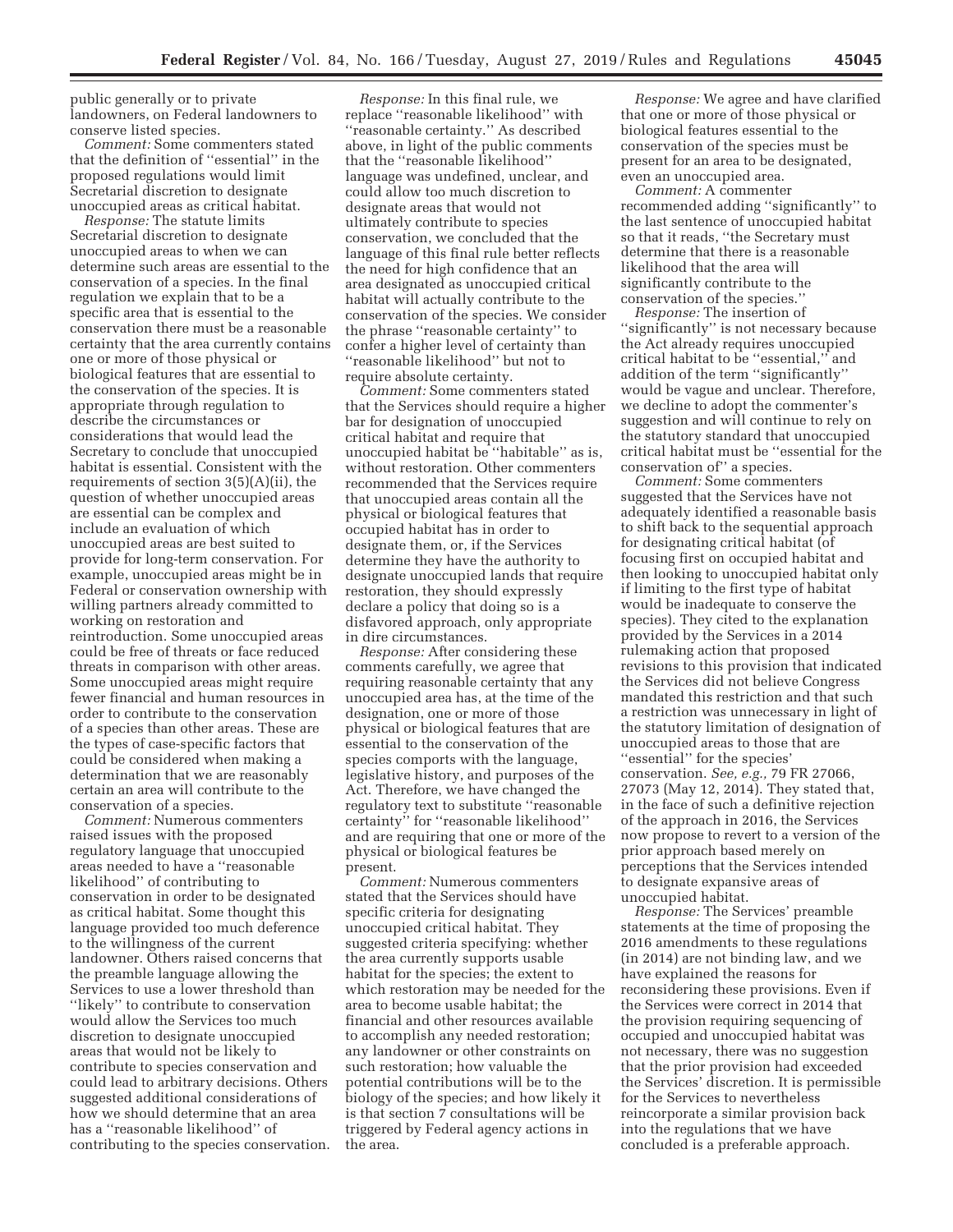While we initially proposed during this rulemaking to adopt a slightly different approach from the one we followed prior to 2016 (in that we proposed to allow for designation of unoccupied areas in lieu of occupied areas where doing so would result in ''more efficient conservation,''), a number of commenters expressed concerns with that approach as being vague in that it introduces uncertainty and unpredictability into the determination and may be difficult to implement. After considering those comments, we concluded that the concept ultimately was not the best interpretation of the statute. Therefore, the approach in this final rule has been changed to be more aligned with the approach taken in the regulations prior to 2016.

*Comment:* The Services should require that both (1) occupied areas are insufficient and (2) designation of occupied areas would result in lessefficient conservation.

*Response:* As explained above, in response to comments that the ''efficient conservation'' concept was vague, we have removed the provisions regarding ''efficient conservation.'' Thus, unoccupied areas can be considered for potential designation only if limiting the designation to occupied areas would be inadequate to ensure recovery.

*Comment:* One State recommended that the Services develop a policy or metric to determine whether a particular area should be designated as critical habitat in unoccupied areas.

*Response:* This final rule explains the Services' general parameters for designating critical habitat. The details of why a specific area is determined to be essential to the conservation of the species will be in part informed by any generalized conservation strategy that may have been developed for the species, which is an optional step, and clearly articulated in our proposed and final rules designating critical habitat. That determination is a fact-specific analysis and is based on the best available scientific data for the species and its conservation needs. The proposed rule for each critical habitat designation will be subject to public review and comment.

### *Comments on Geographical Area Occupied by the Species*

*Comment:* We received multiple comments stating that the regulatory definition of the ''geographical area occupied by the species'' gives the Services too much discretion and allows for the inclusion of areas that are not occupied by the species. Some commenters cited the court's decision in *Arizona Cattlegrowers' Ass'n* v. *Salazar,* 

606 F.3d 1160, 1166 (9th Cir. 2010), in support of this view. Some commenters requested that the Services revise the definition to avoid inclusion of areas that are only used temporarily or periodically by the species, or modify the definition to explicitly equate occupancy with sustained or regular use rather than mere presence or occurrence of the species. Several commenters requested we remove the term ''range'' because, as indicated by the statute's use of this word in section 4(c), ''range'' is a broader concept than ''geographical area occupied by the species'' and can include unoccupied areas. Some commenters requested that the existing definition be withdrawn.

*Response:* We are not revising the regulatory definition of ''geographical area occupied by the species'' at this time.

*Comment:* Numerous commenters stated that protection of habitat is a key to species' survival and that the Services should not alter their existing definition of ''geographical area occupied by the species.'' Commenters stated that changing this definition could have a significant negative impact on habitat conservation. Multiple commenters stated that the existing regulatory definition should not be changed, because it appropriately reflects the importance of wildlife connectivity to the survival of migratory species in particular. Some comments also stated that, because the Services did not propose specific changes to the regulations, they could not provide meaningful comments regarding this regulation.

*Response:* We are retaining the existing regulatory definition for ''geographical area occupied by the species'' and are not revising the definition as part of this rulemaking.

*Comment:* Multiple commenters stated that the current regulatory definition for ''geographical area occupied by the species'' inappropriately allows the Services to determine occupancy at the time of listing based on presumed migratory corridors or based on indirect or circumstantial evidence. Several commenters also stated that occupancy should be based on population-level information, and that it cannot be determined based on an ''occurrence'' of a species or on data for individual animals.

*Response:* Although we requested comment on the definition of the phrase ''geographical area occupied by the species,'' we have decided not to include such a definition in the regulations at this time.

*Comment:* We received comments stating that the existing regulatory definition for ''geographical area occupied by the species'' could be in conflict with the proposed changes to 50 CFR 424.12(b)(2), where the Secretary is given discretion to designate critical habitat ''at a scale determined by the Secretary to be appropriate, specific areas outside the geographical area occupied by the species only upon a determination that such areas are essential for the conservation of the species.'' In order to remove this conflict commenters suggested removing, ''Such areas may include those areas used throughout all or part of the species' life cycle, even if not used on a regular basis (*e.g.,* migratory corridors, seasonal habitats, and habitats used periodically, but not solely by vagrant individuals).''

*Response:* The existing regulatory definition for ''geographical area occupied by the species'' is not in conflict with the changes to 50 CFR 424.12(b)(2) regarding the designation of unoccupied areas because areas that are not permanently occupied are still considered occupied for both determining the range of a species and when designating critical habitat. Some areas that may not be permanently occupied by the species may be crucial for a species to complete necessary phases of its life cycle. For example, terrestrial amphibians might only inhabit breeding ponds for a short time of year, but without these ponds the species would not be able to successfully reproduce.

*Comment:* Some commenters stated that use of the term ''life-cycle'' is confusing and requires further clarification. The commenters noted that a species' occupancy of an area and its habitat needs from such area may fundamentally change depending upon the species' life-cycle stage, and that an area and its supporting habitat features may be ''essential'' to conservation of the species in certain life stages, but not others. The commenters requested that the Services address these complexities by further detailing, in regulatory text, how they will identify the species' lifecycle stages, and habitat features for such life-cycle stages, requiring designation of critical habitat.

*Response:* While we agree with the comment that a species' distribution and habitat use can change depending upon the particular stages in its life cycle, we disagree that additional clarification within our implementing regulations is required to explain how this possibility will affect the designation of critical habitat. The existing regulatory definition for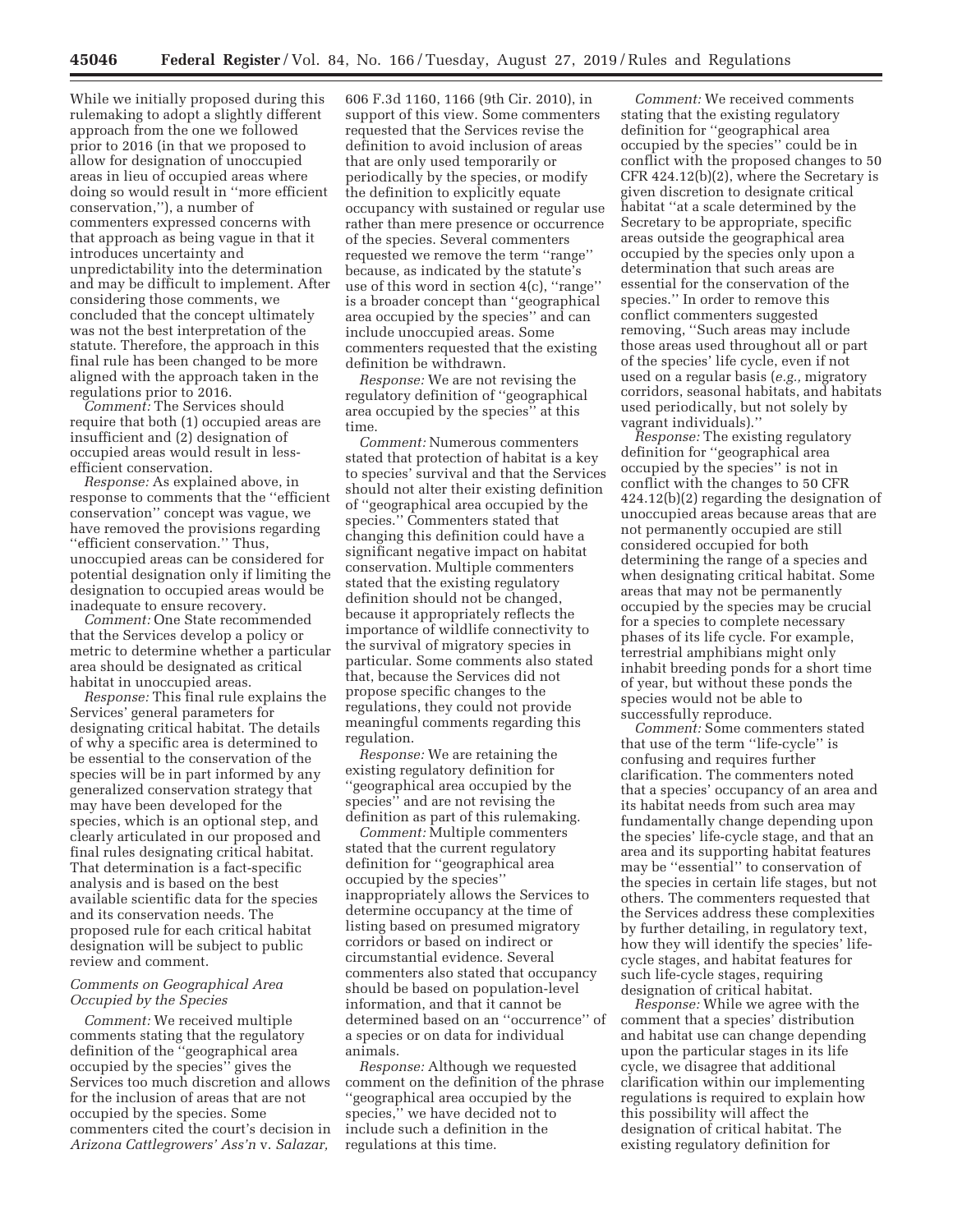''geographical area occupied by the species'' makes clear that any areas used by the species, at any one or more stages of its life history, are considered ''occupied'' areas. To determine what specific areas within the ''geographical area occupied by the species'' meet the definition of critical habitat, the Services must evaluate the best available scientific data regarding that species' habitat requirements. A clear rationale, supported by the best available science, must then be articulated in any subsequent proposed rule to designate critical habitat. The nature and type of areas included in any proposed rule will depend on the particular species and the scientific understanding of that species' habitat needs during its life cycle.

# *Comments Related to Physical or Biological Features*

*Comment:* We received a number of comments in response to our request for feedback on the existing regulatory definition of ''physical or biological features.'' Several commenters suggested that it would be preferable for the Services to return to the ''primary constituent elements'' approach followed since 1980 and until the 2016 revisions to the Services' implementing regulations, which added the current definition, because the commenters claim that approach requires a higher degree of specificity in describing the attributes of critical habitat and is more consistent and objective than the approach codified in the current regulation.

*Response:* While the Services understand and agree with the need for as much specificity in the description of the attributes of critical habitat as the best available scientific data allow, we conclude that it is neither necessary nor desirable to revive the prior approach. Over our three decades of experience implementing the prior regulatory provision, the Services found that the ''primary constituent elements'' terminology had unnecessarily complicated implementation of the statutory provision. Also, the language of the ''primary constituent elements'' provision was itself somewhat vague and non-specific. As explained when we proposed to add the regulatory definition of the term ''physical or biological features,'' the ''primary constituent elements'' concept did not have a clear or consistent relationship to the operative statutory language— ''physical or biological features'' (see 79 FR 27066 and 27071, May 12, 2014). In shifting away from the term ''primary constituent elements,'' our intent was to simplify the designation process and

make it more transparent. We ensured continuity between the prior and current approaches by incorporating some of the previous regulatory language that had described primary constituent elements and emphasizing that designations should continue to be as specific as possible (See 81 FR 7414 and 7426, Feb. 11, 2016) (''The specificity of the primary constituent elements that has been discussed in previous designations will now be discussed in the descriptions of the physical or biological features essential to the conservation of the species.''). Because the statutory term ''physical or biological features'' is the operative concept under the statute, we concluded in our 2016 final rule (and reaffirm) that it is most efficient and transparent to focus on clarifying that concept rather than reintroduce unnecessary and complicated terminology.

*Comment:* Several commenters suggested that the definition of physical or biological features should focus on those features that are ''essential to the conservation of the species'' rather than those that ''support the life-history needs of the species.'' The commenters stated that ''essential to the conservation of the species'' is a greater biological significance than ''supporting the lifehistory needs of the species'' and we should not be allowed to designate an area that is of lower significance than ''essential to the conservation of the species.''

*Response:* As noted above, we have decided to clarify the term ''physical or biological features'' to more specifically track some of the key statutory language from the Act's definition of ''critical habitat.'' We have slightly modified the defined term, which is now ''physical or biological features essential to the conservation of the species.'' In doing so we have focused the definition more precisely on only those features that may be the basis for a designation of occupied critical habitat if the other conditions are met (*i.e.,* that the features are found in specific areas and may require special management considerations or protections). We have made clear that the essential features are only the subset of physical or biological features that are necessary to support the species' life-history needs.

*Comment:* Several commenters stated that the phrase ''including but not limited to'' in the definition of physical or biological features is too vague or broad and should be removed from the definition.

*Response:* In defining physical and biological features and including this particular phrase, we provided a nonexhaustive list of examples of types of

features and conditions that we have found to be essential to certain species based on experience over many years of designating critical habitat for a wide variety of species. The determination of specific features essential to the conservation of a particular species will be based on the best scientific data available and explained in the proposal to designate critical habitat for that species, which will be available for public comment and peer review.

*Comment:* Several commenters stated that the Services should not include the phrase ''habitat characteristics that support ephemeral or dynamic habitat conditions'' as a feature that could be considered essential and a basis for designation under section 3(5)(A)(i) of the Act. They stated that the definition goes too far by allowing the Services to include areas that do not currently have the essential physical or biological features necessary for a species, and it improperly allows the critical habitat designation to include areas that may develop the essential features sometime in the future. Further, some stated that it is not clear what is meant by ''habitat characteristics that support ephemeral or dynamic habitat conditions.'' They stated that the language is unbounded, and the Services should define what is meant to support these conditions.

*Response:* We decline to remove the phrase ''habitat characteristics that support ephemeral or dynamic habitat conditions'' from the definition of physical of biological features. However, our proposed and final rules designating critical habitat for each species always include a detailed explanation of how the essential features relate to the lifehistory and conservation needs of the species based on the best scientific data available. When considering what features are essential, it is sometimes necessary to allow for the dynamic nature of the habitat, such as seasonal variations in habitat or successional stages of habitat, which could consist of water flow or level changes throughout the year or old-growth habitat or habitat newly formed through disturbance events such as fire or flood events. Thus, the physical or biological features essential to the conservation of the species may include features that support the occurrence of ephemeral or dynamic habitat conditions. The example we gave in the 2016 final rule (81 FR 7430, February 11, 2016) was a species that may require earlysuccessional riparian vegetation in the Southwest to breed or feed. Such vegetation may exist only 5 to 15 years after a local flooding event. The necessary features, then, may include not only the suitable vegetation itself,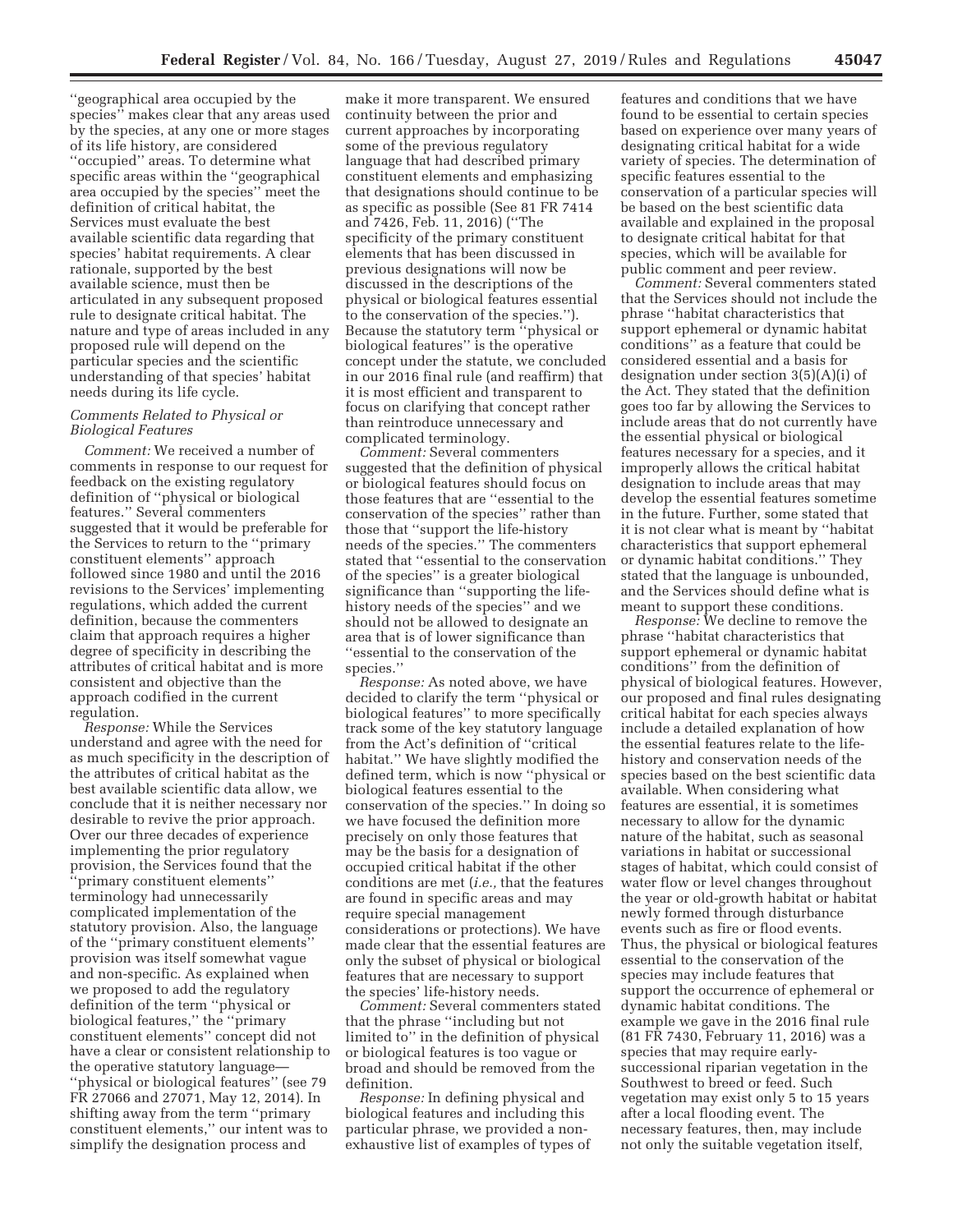but also the flooding events, topography, soil type, and flow regime, or a combination of these characteristics and the necessary amount of the characteristics that can result in the periodic occurrence of the suitable vegetation. The flooding event would not be a subsidiary characteristic, as suggested by the commenter, but would itself be a feature necessary for the vegetation to return. As is our general practice, this type of specificity regarding the features and how they relate to the needs of the species will be clearly explained in each proposed and final rule designating critical habitat.

*Comment:* Several commenters suggested that we remove ''principles of conservation biology'' from the definition of ''physical or biological features.'' Further, they stated that this theory should not be included in regulations and it creates a higher bar than the best-available-data standard.

*Response:* The sentence that reads, ''Features may also be expressed in terms of relating to principles of conservation biology, such as patch size, distribution distances, and connectivity'' explains more clearly how we may identify the features. The principles of conservation biology are generally accepted among the scientific community and consistently used in species-at-risk status assessments and development of conservation measures and programs. We stated in the final rule (81 FR 7414, February 11, 2016) that, using principles of conservation biology such as the need for appropriate patch size, connectivity of habitat, dispersal ability of the species, or representation of populations across the range of the species, the Services may evaluate areas relative to the conservation needs of the species. The Services must identify the physical and biological features essential to the conservation of the species and unoccupied areas that are essential for the conservation of the species. When using this methodology to identify areas within the geographical area occupied by the species at the time of listing, the Services will expressly translate the application of the relevant principles of conservation biology into the articulation of the features. Aligning the physical and biological features identified as essential with the conservation needs of the species and any conservation strategy that may have been developed for the species allows us to develop more precise designations that can serve as more effective conservation tools, focusing conservation resources where needed and minimizing regulatory burdens where not necessary. Furthermore, not

including widely accepted scientific concepts into our process and procedures for designating critical habitat would amount to ignoring some of the best available scientific data.

# *Comments on Required Determinations*

*Comment:* Many commenters stated the proposed changes are substantive and will have a significant impact on the environment and, therefore, the Services must comply with NEPA and issue either an environmental assessment or an environmental impact statement (EIS), including a robust set of alternatives. CEQ regulations state that, if a Federal action ''may adversely affect an endangered or threatened species or its habitat that has been determined to be critical under the'' Act, that possibility makes it more likely that the action may be considered significant and a full environmental review be conducted. 40 CFR 1508.27(b)(9). Commenters stated the proposed changes constitute a major Federal action because there is ''the possibility that an action may have a significant environmental effect.'' See *Citizens for Better Forestry* v. *USDA,* 481 F. Supp. 2d 1059, 1087 (N.D. Cal. 2007). Furthermore, commenters stated the Services cannot delegate their authority in NEPA by asking the public for opinions regarding whether an EIS is or is not appropriate. Finally, the proposed changes cannot be considered administrative, financial, legal, technical, or procedural in nature and therefore do not qualify for categorical exclusion.

*Response:* The Services have complied with NEPA by documenting their invocation of the categorical exclusions afforded under their relative procedures, including consideration as to whether the existence of any ''extraordinary circumstances'' would preclude invoking an exclusion here. We have determined that this final regulation is categorically excluded from further NEPA review and that no extraordinary circumstances are present (see Required Determinations, below). We do not consider merely asking the public for input regarding the applicability of an EIS abrogating our authority in complying with the provisions of NEPA, and it has been our practice to do so for similar recent rulemakings.

*Comment:* Several commenters stated that the proposed rule, if made final, would have significant economic impacts on small business, small government jurisdictions, and small organizations and therefore requires an initial regulatory flexibility analysis and economic analysis under the Regulatory Flexibility Act (RFA).

*Response:* We interpret the RFA, as amended, to require that Federal agencies evaluate the potential incremental impacts of rulemaking only on those entities directly regulated by the rulemaking itself and, therefore, not on indirectly regulated entities. Recent case law supports this interpretation (Small Business Association 2012, pages 22–23). NMFS and FWS are the only entities that are directly affected by this rule because we are the only entities that add or remove species from the Lists and designate critical habitat. This rule pertains to the procedures for carrying out those authorities. No external entities, including any small businesses, small organizations, or small governments, will experience any direct economic impacts from this rule (see Required Determinations, *Regulatory Flexibility Act,* below, for certification).

#### *General Comments*

*Comment:* We received many comments on topics that were not specifically addressed in our proposed regulatory amendments, such as recommendations to change our policies on DPSs and the significant portion of a species' range, define ''best available scientific and commercial information,'' modify the Services' implementation of section 6 of the Act, and revise the regulations at § 424.19 regarding how we consider the impacts of the designation of critical habitat.

*Response:* The Services appreciate the many insightful comments and suggestions we received on various areas of section 4 implementation. While such input may inform the future development of additional regulatory amendments, policies, or guidance, we have determined at this time, in the interests of efficiency, to finalize the revisions for which we specifically proposed regulatory text or on which we sought particular comment (*e.g.,* the term ''physical or biological features''), and to defer action on other issues until a later time. The Services are required only to respond to ''comments which, if true, . . . would require a change in [the] proposed rule,'' *Am. Mining Cong.*  v. *United States EPA,* 907 F.2d 1179, 1188 (DC Cir. 1990) (quoting *ACLU* v. *FCC,* 823 F.2d 1554, 1581 (DC Cir. 1987)). Such comments constitute the universe of ''significant'' comments. Therefore, comments that pertain to issues that were not specifically addressed in our proposed regulatory amendments are not ''significant'' in the context of the proposed rule. *See also Home Box Office, Inc.* v. *FCC,* 567 F.2d 9, 35 n. 58 (DC Cir. 1977), *cert. denied,*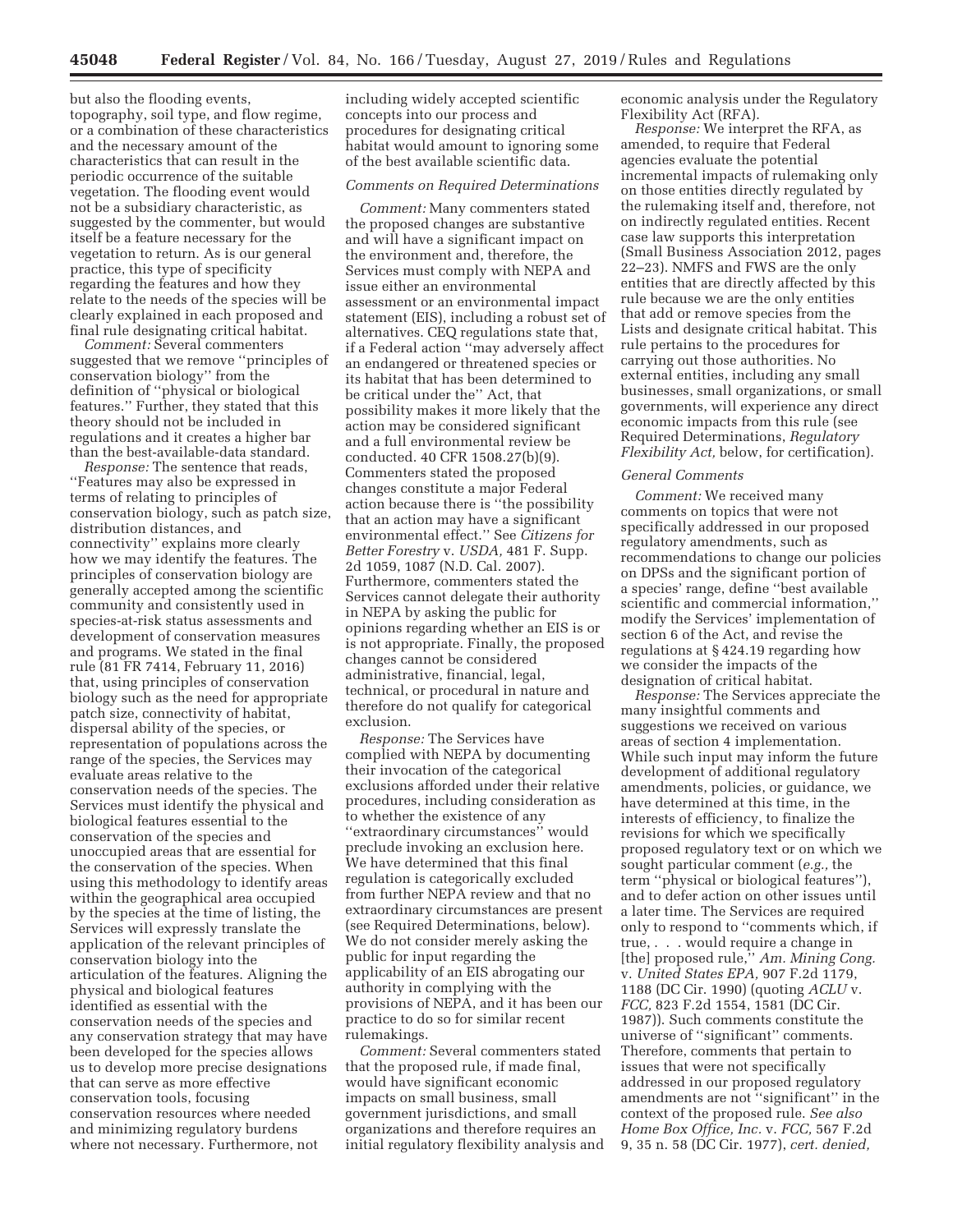485 U.S. 959, 108 S.Ct. 1220, 99 L.Ed.2d 421 (1988). We are not responding to comments that are not ''significant.''

*Comment:* Some commenters suggested that the Services should delay finalizing the proposed rule until the United States Supreme Court resolves the pending *Weyerhaeuser* litigation (*Weyerhaeuser Co.* v. *U.S. Fish and Wildlife Service,* No. 17–71 (docketed July 13, 2017)) because the Court's analysis of the Act's statutory framework could have implications for the interpretations of the proposed rule. The commenters suggest that waiting until spring 2019 to finalize the rule would allow time to digest the resulting decision, determine its implications for this rulemaking, and make any modifications or take any procedural steps that might be necessary in light of the decision.

*Response:* The Services carefully evaluated the Supreme Court's recent opinion in the *Weyerhaeuser* litigation. The final rule has been modified in response to the decision to make clear that unoccupied habitat must be ''habitat,'' by requiring reasonable certainty that at least one physical or biological feature essential to the conservation of the species is present. This rule is therefore consistent with the Court's decision. While the Services are considering further clarification of the meaning of habitat through separate rulemaking, we find that the Services' and public's interests are served by clarifying the existing regulatory framework in this final rule without delay.

*Comment:* Several commenters stated that the proposed regulatory changes to part 424 are an attempt by the Services to expand their own discretion and authority without congressional authorization and thus is neither justified nor lawful.

*Response:* The amended regulations do not expand the Services' discretion beyond the authority provided in the Act. Rather, they clarify the existing process and, in some instances, narrow the Services' discretion when designating critical habitat based on lessons learned over many years of implementing the Act and relevant case law. The amendments synchronize the language in the implementing regulations with that in the Act to minimize confusion and clarify the discretion and authority that Congress provided to the Secretaries under the Act. The Services are exercising their discretion to resolve ambiguities and fill gaps in the statutory language, and the amended regulations are a permissible interpretation of the statute.

*Comment:* Several commenters referred to the following statement in the proposed rule: ''the final rule may include revisions to any provisions in part 424 that are a logical outgrowth of this proposed rule.'' The commenters stated that any amendments adopted in the final rule must come from specific proposals announced in the proposed rule and not the Services' open-ended request for suggestions. Furthermore, commenters stated that if the Services make changes based on this open-ended and vague premise, the final rule would fail the logical-outgrowth test and be in violation of the Administrative Procedure Act (APA) because this outcome would deny the public and all stakeholders the opportunity to provide comments regarding these changes.

*Response:* Although we do not necessarily agree with the commenters' interpretation of the APA, none of the changes we make in this final rule relies upon the assertion in the quoted sentence that the final rule may include changes to ''any provisions in part 424'' not addressed in the proposed rule. The regulatory changes we finalize in this document flow directly from the regulatory provisions in the proposed rule, with modifications made in response to comments as explained throughout this document, and from the Services' specific invitation for public comment on whether they should modify the definition of ''physical or biological features.'' We have determined to reserve for a later date our consideration of, and any action regarding, issues outside the scope of those specific provisions.

*Comment:* Many commenters had concerns regarding specific proposed changes, calling them arbitrary and capricious and therefore in violation of the APA.

*Response:* We do not agree with the assertion that the specific proposed changes to our implementing regulations are arbitrary and capricious. We published our proposal, detailed our proposed revised regulation changes, explained our rationale for changes and explicitly asked for public comment. We have now reviewed the public comments and in this final rule have provided responses to significant comments and made some changes in response to those comments as explained throughout this document. As to two issues (the definitions for ''geographical area occupied by the species'' and ''physical or biological features''), we sought specific public comment without proposing regulatory text. In this final rule, we have decided to address one of those issues (the definition of ''physical or biological

features essential to the conservation of the species'') through minor regulatory edits that merely incorporate and interpret some of the statutory language from the Act's provision defining occupied critical habitat without substantively changing the meaning or process for identifying occupied critical habitat. We have provided the public with our rationale and a meaningful opportunity to comment on all aspects of the proposed rule. Thus, the process that we used to promulgate this rule complied with the applicable requirements of the APA.

*Comment:* Several commenters stated that the Services have misled stakeholders and effectively failed to provide adequate notice and opportunity for public comment. The comments assert that we should withdraw our proposal, republish it with a more accurate and clear summary of the changes to the regulations and their implications, and provide further opportunity for public comment.

*Response:* The Services have not misled stakeholders. We provided a 60 day public comment period on the proposed rule. Following publication of our proposed rule, we held numerous webinars providing an opportunity for States, tribes, non-governmental organizations, and industry groups to ask questions and provide input directly to the Services. This process satisfies the Services' obligation to provide notice and comment under the APA.

*Comment:* Several tribes commented that traditional ecological knowledge should constitute the best scientific data available and be used by the Services.

*Response:* Traditional ecological knowledge (TEK) is important and useful information that can inform us as to the status of a species, historical and current trends, and threats that may be acting on it or its habitat. The Services have often used TEK to inform decisions under the Act regarding listings, critical habitat, and recovery. The Act requires that we use the best scientific and commercial data available to inform decisions to list a species and the best scientific data available to inform designation of critical habitat, and in some cases TEK may be included as part of what constitutes the best data available. However, the Services cannot predetermine, as a general rule, that TEK will be the best available data in every rulemaking. We will continue to consider TEK along with other available data, weighing all data appropriately in the decision process.

*Comment:* A State agency requested that we codify a requirement for consultation with affected State wildlife management agencies, giving effect to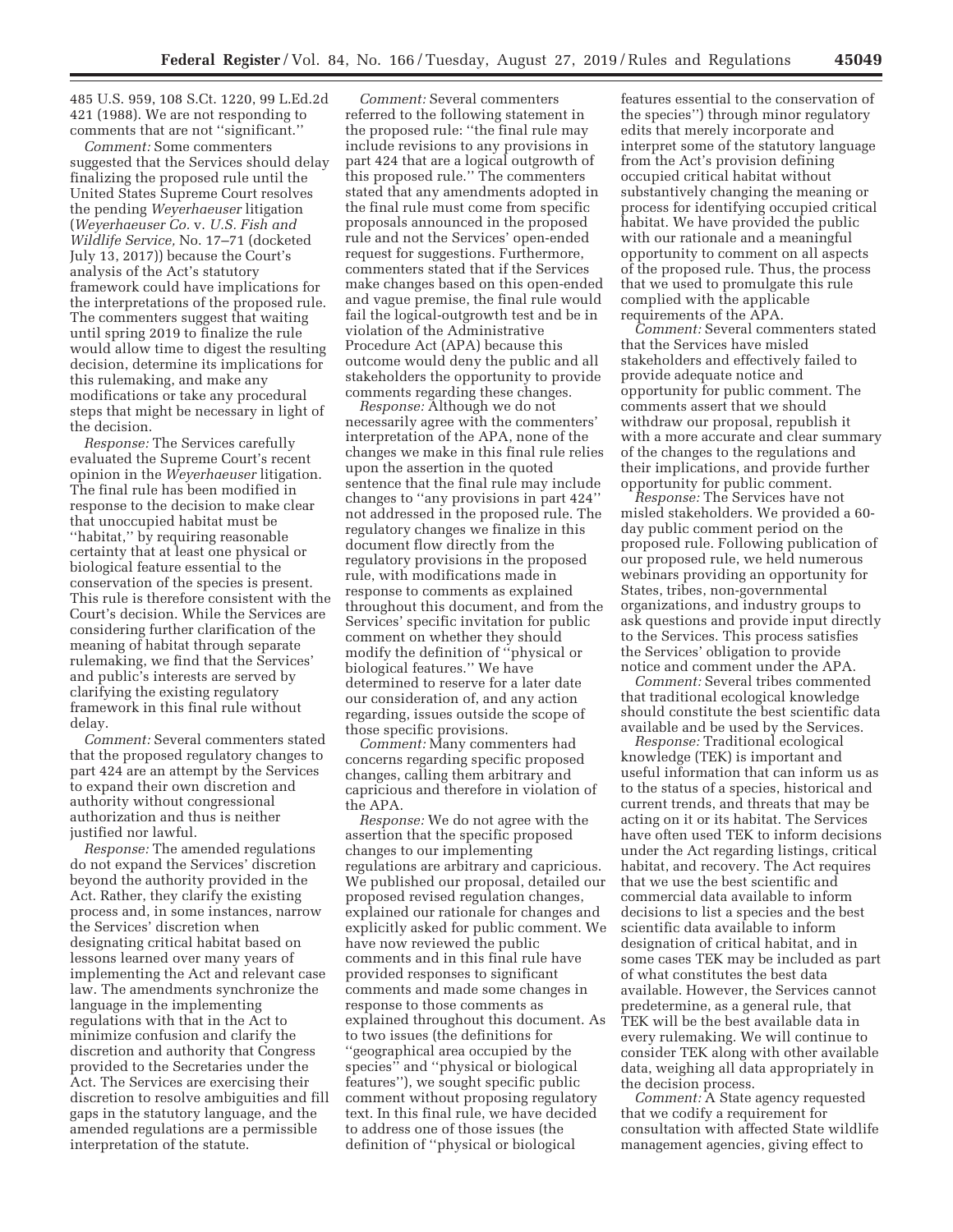the statutory language contained in section 7(a)(2) of the Act to consult with the affected States on critical habitat designations, as appropriate, to interpret inconclusive information, particularly involving individuals.

*Response:* We do not agree that additional requirements are needed to give effect to the statutory language in section 7(a)(2) regarding consulting affected States prior to designating critical habitat. The nature of this required consultation is already articulated in section 4(b)(5)(A)(ii), which requires the Secretary to give actual notice of any proposed critical habitat designation to the appropriate State agencies and invite their comment on the proposed designation. The Services will continue to meet this requirement.

#### **Required Determinations**

*Regulatory Planning and Review— Executive Orders 12866 and 13563* 

Executive Order 12866 provides that the Office of Information and Regulatory Affairs (OIRA) in the Office of Management and Budget will review all significant rules. OIRA has determined that this rule is significant.

Executive Order 13563 reaffirms the principles of E.O. 12866 while calling for improvements in the nation's regulatory system to promote predictability, to reduce uncertainty, and to use the best, most innovative, and least burdensome tools for achieving regulatory ends. The Executive order directs agencies to consider regulatory approaches that reduce burdens and maintain flexibility and freedom of choice for the public where these approaches are relevant, feasible, and consistent with regulatory objectives. E.O. 13563 emphasizes further that regulations must be based on the best available science and that the rulemaking process must allow for public participation and an open exchange of ideas. We have developed this rule in a manner consistent with these requirements. This rule is consistent with Executive Order 13563, and in particular with the requirement of retrospective analysis of existing rules, designed ''to make the agency's regulatory program more effective or less burdensome in achieving the regulatory objectives.''

### *Executive Order 13771*

This rule is an Executive Order 13771 deregulatory action.

#### *Regulatory Flexibility Act*

Under the Regulatory Flexibility Act (as amended by the Small Business

Regulatory Enforcement Fairness Act (SBREFA) of 1996; 5 U.S.C. 601 *et seq.*), whenever a Federal agency is required to publish a notice of rulemaking for any proposed or final rule, it must prepare, and make available for public comment, a regulatory flexibility analysis that describes the effect of the rule on small entities (*i.e.,* small businesses, small organizations, and small government jurisdictions). However, no regulatory flexibility analysis is required if the head of an agency, or his designee, certifies that the rule will not have a significant economic impact on a substantial number of small entities. SBREFA amended the Regulatory Flexibility Act to require Federal agencies to provide a statement of the factual basis for certifying that a rule will not have a significant economic impact on a substantial number of small entities. The following discussion explains our rationale.

This rulemaking revises and clarifies requirements for NMFS and FWS regarding factors for listing, delisting, or reclassifying species and designating critical habitat under the Endangered Species Act to reflect agency experience and to codify current agency practices. The changes to these regulations do not expand the reach of species protections or designations of critical habitat.

NMFS and FWS are the only entities that are directly affected by this rule because we are the only entities that list species and designate critical habitat under the Endangered Species Act. No external entities, including any small businesses, small organizations, or small governments, will experience any economic impacts from this rule. At the proposed rule stage, we certified that this rule would not have a significant economic effect on a substantial number of small entities. Nothing in this final rule changes that conclusion.

# *Unfunded Mandates Reform Act (2 U.S.C. 1501 et seq.)*

In accordance with the Unfunded Mandates Reform Act (2 U.S.C. 1501 *et seq.*):

(a) On the basis of information contained in *Regulatory Flexibility Act,*  above, this rule would not ''significantly or uniquely'' affect small governments. We have determined and certify pursuant to the Unfunded Mandates Reform Act, 2 U.S.C. 1502, that this rule would not impose a cost of \$100 million or more in any given year on local or State governments or private entities. A Small Government Agency Plan is not required. As explained above, small governments would not be affected because the rule would not place

additional requirements on any city, county, or other local municipalities.

(b) This rule would not produce a Federal mandate on State, local, or tribal governments or the private sector of \$100 million or greater in any year; that is, this rule is not a ''significant regulatory action''' under the Unfunded Mandates Reform Act. This rule would impose no obligations on State, local, or tribal governments.

#### *Takings (E.O. 12630)*

In accordance with Executive Order 12630, this rule would not have significant takings implications. This rule would not pertain to ''taking'' of private property interests, nor would it directly affect private property. A takings implication assessment is not required because this rule (1) would not effectively compel a property owner to suffer a physical invasion of property and (2) would not deny all economically beneficial or productive use of the land or aquatic resources. This rule would substantially advance a legitimate government interest (conservation and recovery of endangered species and threatened species) and would not present a barrier to all reasonable and expected beneficial use of private property.

# *Federalism (E.O. 13132)*

In accordance with Executive Order 13132, we have considered whether this rule would have significant federalism effects and have determined that a federalism summary impact statement is not required. This rule pertains only to factors for listing, delisting, or reclassifying species and designation of critical habitat under the Endangered Species Act, and would not have substantial direct effects on the States, on the relationship between the Federal Government and the States, or on the distribution of power and responsibilities among the various levels of government.

#### *Civil Justice Reform (E.O. 12988)*

This rule does not unduly burden the judicial system and meets the applicable standards provided in sections 3(a) and 3(b)(2) of Executive Order 12988. This rule would clarify factors for listing, delisting, or reclassifying species and designation of critical habitat under the Endangered Species Act.

### *Government-to-Government Relationship With Tribes*

In accordance with Executive Order 13175 ''Consultation and Coordination with Indian Tribal Governments,'' the Department of the Interior's manual at 512 DM 2, and the Department of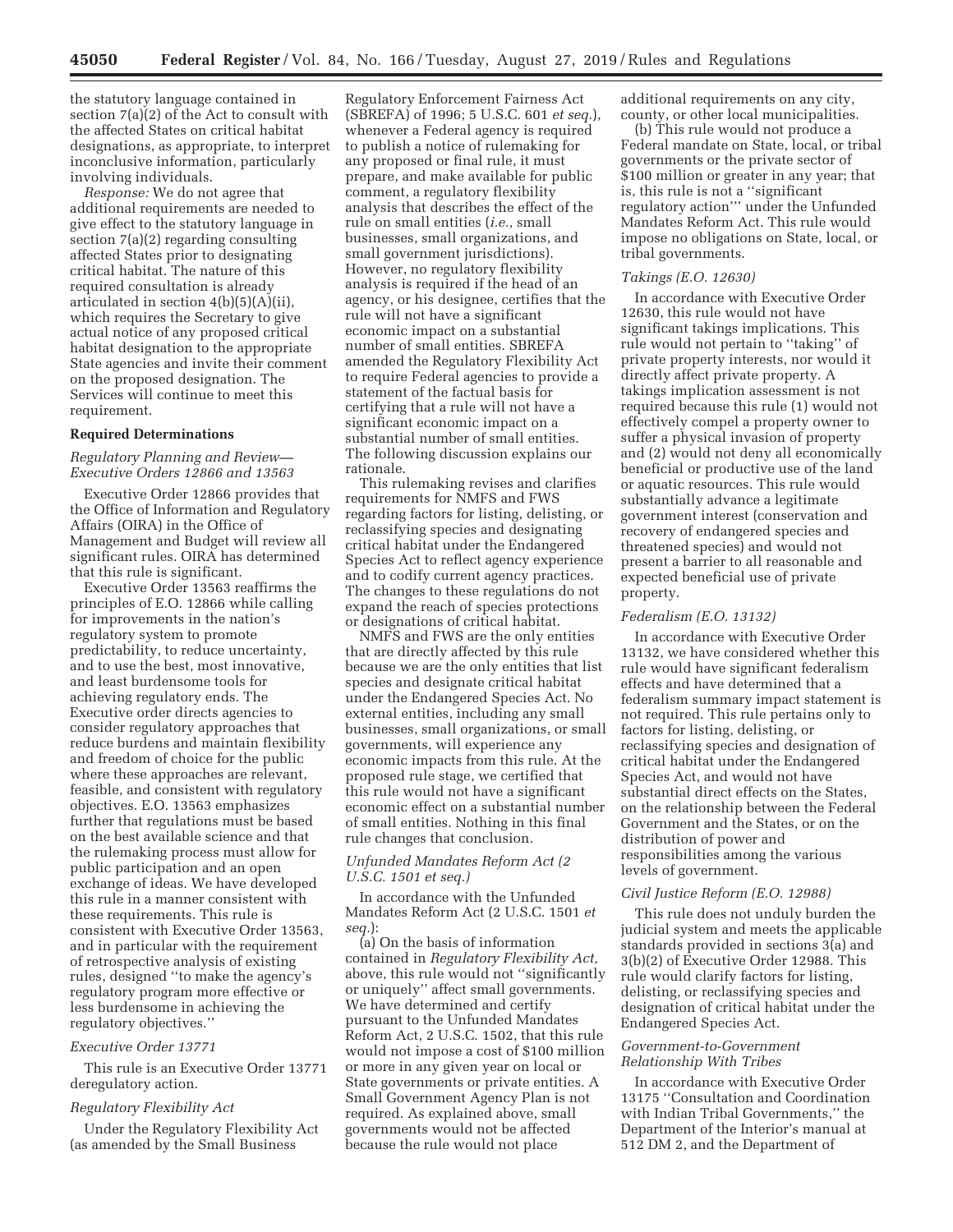Commerce (DOC) ''Tribal Consultation and Coordination Policy'' (May 21, 2013), DOC Departmental Administrative Order (DAO) 218–8, and NOAA Administrative Order (NAO) 218–8 (April 2012), we have considered possible effects of this final rule on federally recognized Indian Tribes. Two informational webinars were held on July 31 and August 7, 2018, to provide additional information to interested Tribes regarding the proposed regulations. After the opening of the public comment period, we received multiple requests for coordination or Government-to-Government consultation from multiple tribes: Cowlitz Indian Tribe; Swinomish Indian Tribal Community; The Confederated Tribes of the Grand Ronde Community of Oregon; Confederated Tribes of Warm Springs, Oregon; Quinault Indian Nation; Makah Tribe; and the Suquamish Tribe. We subsequently hosted a conference call on November 15, 2018, to listen to Tribal concerns and answer questions about the proposed regulations. On March 6, 2019, Service representatives attended the Natural Resources Committee Meeting of the United and South and Eastern Tribes' Impact Week conference in Arlington (Crystal City), VA. At this meeting, we presented information, answered questions, and held discussion regarding the regulatory changes.

The Services conclude that the changes to these implementing regulations make general changes to the Act's implementing regulations and do not directly affect specific species or Tribal lands or interest. These regulations streamline and clarify the processes for listing species and designating critical habitat and directly affect only the Services. With or without these regulatory revisions, the Services would be obligated to continue to list species and to designate critical habitat based on the best available data. Therefore, we conclude that these regulations do not have ''tribal implications'' under section 1(a) of E.O. 13175, and formal government-togovernment consultation is not required by the Executive order and related policies of the Departments of Commerce and the Interior. We will continue to collaborate with Tribes on issues related to federally listed species and their habitats and work with them as we implement the provisions of the Act. *See* Joint Secretarial Order 3206 (''American Indian Tribal Rights, Federal-Tribal Trust Responsibilities, and the Endangered Species Act'', June 5, 1997).

# *Paperwork Reduction Act*

This rule does not contain any new collections of information that require approval by the OMB under the Paperwork Reduction Act. This rule will not impose recordkeeping or reporting requirements on State, local, or Tribal governments, individuals, businesses, or organizations. An agency may not conduct or sponsor, and a person is not required to respond to, a collection of information unless it displays a currently valid OMB control number.

### *National Environmental Policy Act*

We analyzed this final rule in accordance with the criteria of NEPA, the Department of the Interior regulations on implementation of NEPA (43 CFR 46.10–46.450), the Department of the Interior Manual (516 DM 8), the NOAA Administrative Order 216–6A, and the Companion Manual, ''Policy and Procedures for Compliance with the National Environmental Policy Act and Related Authorities,'' which became effective January 13, 2017. We have determined that the final regulation is categorically excluded from further NEPA review and that no extraordinary circumstances are present. The rule qualifies for the substantially similar categorical exclusions set forth at 43 CFR 46.210(i) and NOAA Administrative Order 216–6A and Companion Manual at Appendix E (Exclusion G7).

These revisions are an example of an action that is fundamentally administrative, legal, technical, or procedural in nature. The revisions go no further than to clarify the existing regulations and make them more consistent with the statutory language, case law, and plain-language standards. They are an effort to streamline and clarify the procedures and criteria that the Services use for listing or delisting species and for designating critical habitat. These revisions directly affect only the FWS and NMFS, which are the agencies charged with implementing the provisions of the statute, and they do not affect any specific areas. Specifically, rather than substantively changing the status quo, the effect of these revisions is to respond to court decisions and articulate the Services' understanding and practice with respect to the statutory provisions for listing species and designating critical habitat. Further, the Services must still continue to list species and to designate critical habitat based on the best available scientific information, with or without these regulatory revisions. Finally, none of these revisions will affect the opportunity for public involvement in,

or outcome of, either agency's decisions on listing species or designating critical habitat.

We also considered whether any ''extraordinary circumstances'' apply to this situation, such that the DOI categorical exclusion would not apply. See 43 CFR 46.215 (''Categorical Exclusions: Extraordinary Circumstances''). We have determined that none of the circumstances apply to this situation. Although the final regulations would revise the implementing regulations for section 4 of the Act, the effects of these changes would not ''have significant impacts on species listed, or proposed to be listed, on the List of Endangered or Threatened Species or have significant impacts on designated Critical Habitat for these species,'' as the effect of the revisions is to provide transparency about the Services' implementation of the Act based upon court decisions and the Services' understanding and practices. Furthermore, the revised regulations do not ''[e]stablish a precedent for future action or represent a decision in principle about future actions with potentially significant environmental effects'' (43 CFR 46.215(e)), as any future listing, classification, or delisting decisions will continue to be based on the best available scientific information presented in a particular record. None of the extraordinary circumstances in 43 CFR 46.215(a) through (l) apply to the revised regulations in 50 CFR 17.31 or 17.71. Nor would the final regulations trigger any of the extraordinary circumstances under NOAA's Companion Manual to NAO 216–6A. This rule does not involve: (a) Adverse effects on human health or safety that are not negligible or discountable; (b) adverse effects on an area with unique environmental characteristics (*e.g.,*  wetlands and floodplains, national marine sanctuaries, or marine national monuments) that are not negligible or discountable; (c) adverse effects on species or habitats protected by the ESA, the MMPA, the MSA, NMSA, or the Migratory Bird Treaty Act that are not negligible or discountable; (d) the potential to generate, use, store, transport, or dispose of hazardous or toxic substances, in a manner that may have a significant effect on the environment; (e) adverse effects on properties listed or eligible for listing on the National Register of Historic Places authorized by the National Historic Preservation Act of 1966, National Historic Landmarks designated by the Secretary of the Interior, or National Monuments designated through the Antiquities Act of 1906; Federally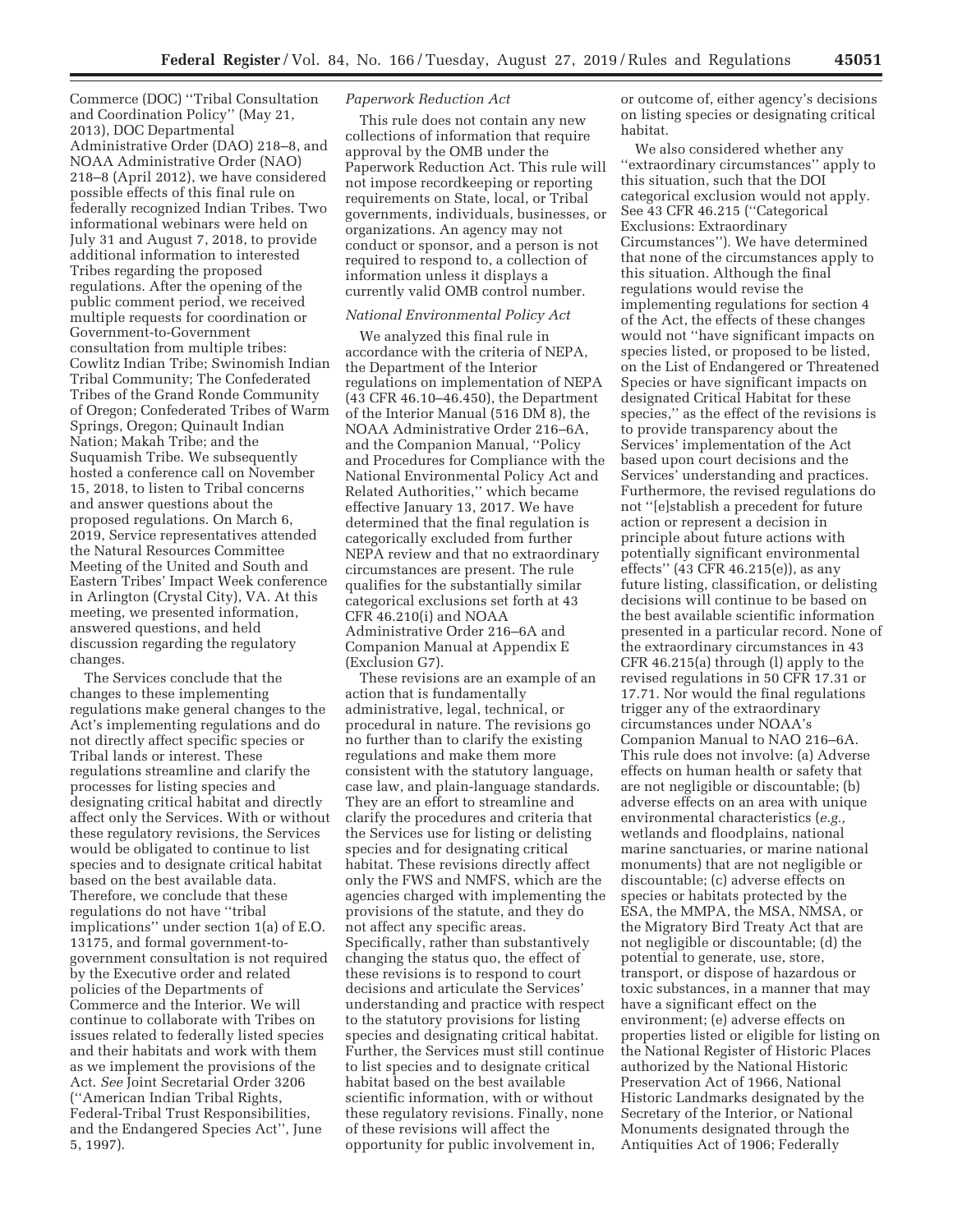recognized Tribal and Native Alaskan lands, cultural or natural resources, or religious or cultural sites that cannot be resolved through applicable regulatory processes; (f) a disproportionately high and adverse effect on the health or the environment of minority or low-income communities, compared to the impacts on other communities; (g) contribution to the introduction, continued existence, or spread of noxious weeds or nonnative invasive species known to occur in the area or actions that may promote the introduction, growth, or expansion of the range of the species; (h) a potential violation of Federal, State, or local law or requirements imposed for protection of the environment; (i) highly controversial environmental effects; (j) the potential to establish a precedent for future action or an action that represents a decision; in principle about future actions with potentially significant environmental effects; (k) environmental effects that are uncertain, unique, or unknown; or (l) the potential for significant cumulative impacts when the proposed action is combined with other past, present and reasonably foreseeable future actions, even though the impacts of the proposed action may not be significant by themselves.

FWS completed an Environmental Action Statement, which NOAA adopts, explaining the basis for invoking the agencies' substantially similar categorical exclusions for the regulatory revisions to 50 CFR 424.02, 424.11 and 424.12. The environmental action statement is available at *http:// www.regulations.gov* in Docket No. FWS–HQ–ES–2018–0006.

### *Energy Supply, Distribution or Use (E.O. 13211)*

Executive Order 13211 requires agencies to prepare statements of energy effects when undertaking certain actions. The revised regulations are not expected to affect energy supplies, distribution, and use. Therefore, this action is a not a significant energy action, and no Statement of Energy Effects is required.

#### **Authority**

We issue this rule under the authority of the Endangered Species Act, as amended (16 U.S.C. 1531 *et seq.*).

#### **List of Subjects in 50 CFR Part 424**

Administrative practice and procedure, Endangered and threatened species.

### **Regulation Promulgation**

For the reasons set out in the preamble, we hereby amend part 424, subchapter A of chapter IV, title 50 of the Code of Federal Regulations, as set forth below:

# **PART 424—LISTING ENDANGERED AND THREATENED SPECIES AND DESIGNATING CRITICAL HABITAT**

■ 1. The authority citation for part 424 continues to read as follows:

**Authority:** 16 U.S.C. 1531 *et seq.* 

■ 2. Amend § 424.02 by removing the definition of ''Physical or biological features'' and in its place adding a definition for ''Physical or biological features essential to the conservation of the species'' to read as follows:

# **§ 424.02 Definitions.**

\* \* \* \* \* *Physical or biological features essential to the conservation of the species.* The features that occur in specific areas and that are essential to support the life-history needs of the species, including but not limited to, water characteristics, soil type, geological features, sites, prey, vegetation, symbiotic species, or other features. A feature may be a single habitat characteristic, or a more complex combination of habitat characteristics. Features may include habitat characteristics that support ephemeral or dynamic habitat conditions. Features may also be expressed in terms relating to principles of conservation biology, such as patch size, distribution distances, and connectivity.

\* \* \* \* \*  $\blacksquare$  3. Amend § 424.11 by revising paragraphs (b) through (f) and adding paragraph (g) to read as follows:

### **§ 424.11 Factors for listing, delisting, or reclassifying species.**

\* \* \* \* \* (b) The Secretary shall make any determination required by paragraphs (c), (d), and (e) of this section *solely* on the basis of the best available scientific and commercial information regarding a species' status.

(c) A species shall be listed or reclassified if the Secretary determines, on the basis of the best scientific and commercial data available after conducting a review of the species' status, that the species meets the definition of an endangered species or a threatened species because of any one or a combination of the following factors:

(1) The present or threatened destruction, modification, or curtailment of its habitat or range;

(2) Overutilization for commercial, recreational, scientific, or educational purposes;

(3) Disease or predation;

(4) The inadequacy of existing regulatory mechanisms; or

(5) Other natural or manmade factors affecting its continued existence.

(d) In determining whether a species is a threatened species, the Services must analyze whether the species is likely to become an endangered species within the foreseeable future. The term foreseeable future extends only so far into the future as the Services can reasonably determine that both the future threats and the species' responses to those threats are likely. The Services will describe the foreseeable future on a case-by-case basis, using the best available data and taking into account considerations such as the species' lifehistory characteristics, threat-projection timeframes, and environmental variability. The Services need not identify the foreseeable future in terms of a specific period of time.

(e) The Secretary shall delist a species if the Secretary finds that, after conducting a status review based on the best scientific and commercial data available:

(1) The species is extinct;

(2) The species does not meet the definition of an endangered species or a threatened species. In making such a determination, the Secretary shall consider the same factors and apply the same standards set forth in paragraph (c) of this section regarding listing and reclassification; or

(3) The listed entity does not meet the statutory definition of a species.

(f) The fact that a species of fish, wildlife, or plant is protected by the Convention on International Trade in Endangered Species of Wild Fauna and Flora (see part 23 of this title) or a similar international agreement on such species, or has been identified as requiring protection from unrestricted commerce by any foreign nation, or to be in danger of extinction or likely to become so within the foreseeable future by any State agency or by any agency of a foreign nation that is responsible for the conservation of fish, wildlife, or plants, may constitute evidence that the species is endangered or threatened. The weight given such evidence will vary depending on the international agreement in question, the criteria pursuant to which the species is eligible for protection under such authorities, and the degree of protection afforded the species. The Secretary shall give consideration to any species protected under such an international agreement, or by any State or foreign nation, to determine whether the species is endangered or threatened.